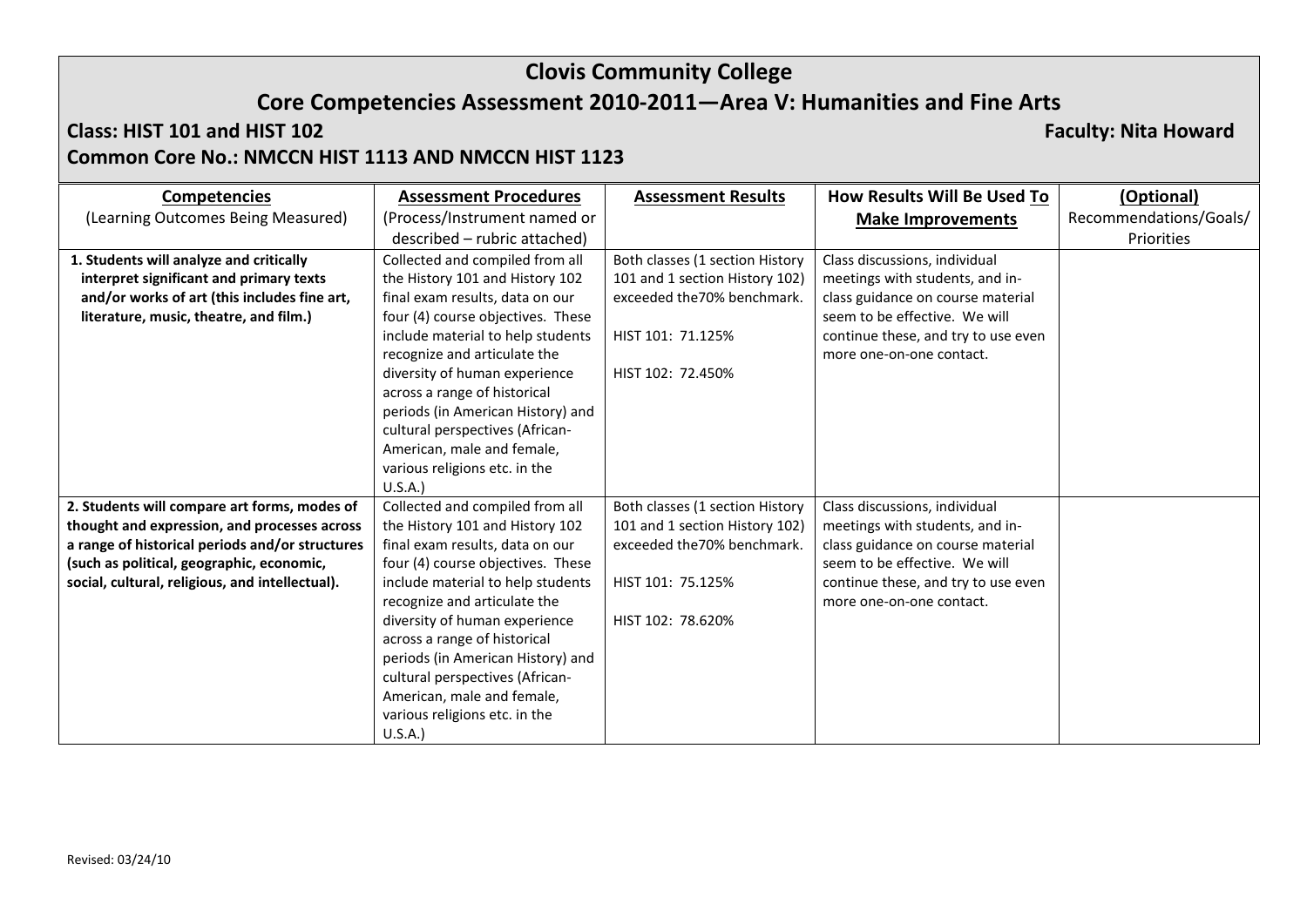**Core Competencies Assessment 2010-2011—Area V: Humanities and Fine Arts**

# **Page 2 of 3 . . . . Course: HIST 101 and HIST 102 Common Core No.: "[Double click to insert]"**

| <b>Competencies</b>                               | <b>Assessment Procedures</b>      | <b>Assessment Results</b>       | How Results Will Be Used To         | (Optional)             |
|---------------------------------------------------|-----------------------------------|---------------------------------|-------------------------------------|------------------------|
| (Learning Outcomes Being Measured)                | (Process/Instrument named or      |                                 | <b>Make Improvements</b>            | Recommendations/Goals/ |
|                                                   | described - rubric attached)      |                                 |                                     | Priorities             |
| 3. Students will recognize and articulate the     | Collected and compiled from all   | Both classes (1 section History | Class discussions, individual       |                        |
| diversity of human experience across a range      | the History 101 and History 102   | 101 and 1 section History 102)  | meetings with students, and in-     |                        |
| of historical periods and/or cultural             | final exam results, data on our   | exceeded the 70% benchmark.     | class guidance on course material   |                        |
| perspectives.                                     | four (4) course objectives. These |                                 | seem to be effective. We will       |                        |
|                                                   | include material to help students | HIST 101: 72.325% correct       | continue these, and try to use even |                        |
|                                                   | recognize and articulate the      |                                 | more one-on-one contact.            |                        |
|                                                   | diversity of human experience     | HIST 102: 72.641% correct       |                                     |                        |
|                                                   | across a range of historical      |                                 |                                     |                        |
|                                                   | periods (in American History) and |                                 |                                     |                        |
|                                                   | cultural perspectives (African-   |                                 |                                     |                        |
|                                                   | American, male and female,        |                                 |                                     |                        |
|                                                   | various religions etc. in the     |                                 |                                     |                        |
|                                                   | U.S.A.                            |                                 |                                     |                        |
| 4. Students will draw on historical and/or        | Collected and compiled from all   | Both classes (1 section History | Class discussions, individual       |                        |
| cultural perspectives to evaluate any or all of   | the History 101 and History 102   | 101 and 1 section History 102)  | meetings with students, and in-     |                        |
| the following: contemporary problems/issues,      | final exam results, data on our   | exceeded the 70% benchmark.     | class guidance on course material   |                        |
| contemporary modes of expression, and             | four (4) course objectives. These |                                 | seem to be effective. We will       |                        |
| contemporary thought.                             | include material to help students | HIST 101: 74.320%               | continue these, and try to use even |                        |
|                                                   | recognize and articulate the      |                                 | more one-on-one contact.            |                        |
| For all Humanities and Fine Arts Competencies,    | diversity of human experience     | HIST 102: 79.775%               |                                     |                        |
| students should:                                  | across a range of historical      |                                 |                                     |                        |
| Possess an understanding of the present that is   | periods (in American History) and |                                 |                                     |                        |
| informed by an awareness of past heritages in     | cultural perspectives (African-   |                                 |                                     |                        |
| human history, arts, philosophy, religion, and    | American, male and female,        |                                 |                                     |                        |
| literature, including the complex and             | various religions etc. in the     |                                 |                                     |                        |
| interdependent relationships among cultures.      | U.S.A.                            |                                 |                                     |                        |
| Note: For the purposes of the Humanities and      |                                   |                                 |                                     |                        |
| Fine Arts requirement, courses will come from     |                                   |                                 |                                     |                        |
| the areas of History, Philosophy, Literature,     |                                   |                                 |                                     |                        |
| Art, Dance, Music, Theatre and those offerings    |                                   |                                 |                                     |                        |
| from other disciplines that also include, among   |                                   |                                 |                                     |                        |
| other criteria, analytical study of primary texts |                                   |                                 |                                     |                        |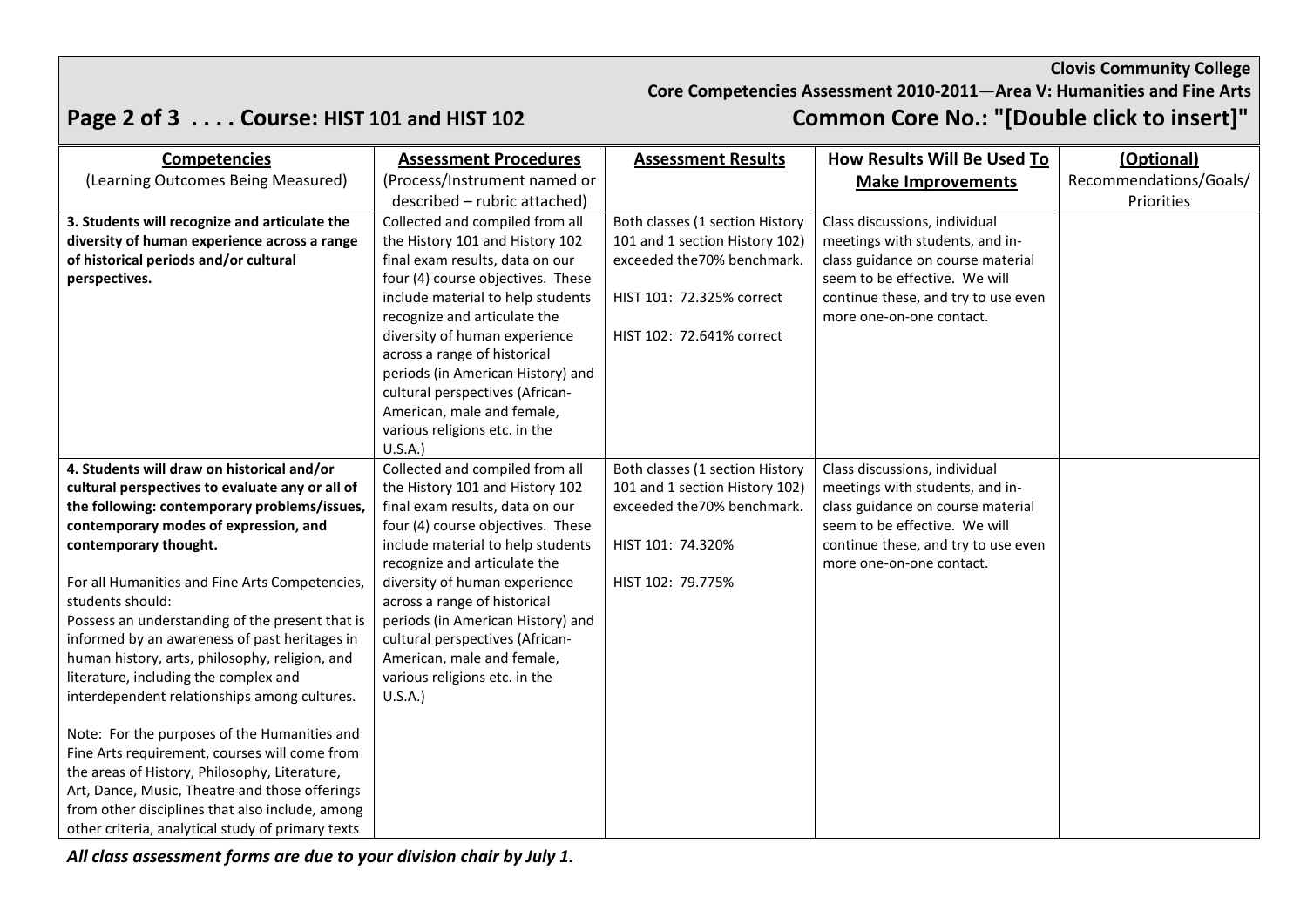### **Core Competencies Assessment 2010-2011—Area V: Humanities and Fine Arts**

# **Page 3 of 3 . . . . Course: HIST 101 and HIST 102 Common Core No.: "[Double click to insert]"**

| <b>Competencies</b>                                                                                                                                                                                                                                                                                      | <b>Assessment Procedures</b> | <b>Assessment Results</b> | How Results Will Be Used To | (Optional)             |
|----------------------------------------------------------------------------------------------------------------------------------------------------------------------------------------------------------------------------------------------------------------------------------------------------------|------------------------------|---------------------------|-----------------------------|------------------------|
| (Learning Outcomes Being Measured)                                                                                                                                                                                                                                                                       | (Process/Instrument named or |                           | <b>Make Improvements</b>    | Recommendations/Goals/ |
|                                                                                                                                                                                                                                                                                                          | described - rubric attached) |                           |                             | Priorities             |
| and /or works of art as forms of cultural and<br>creative expression. This requirement does<br>not include work in areas such as studio and<br>performance courses or courses that are<br>primarily skills-oriented. The requirements<br>must be fulfilled by courses from two different<br>disciplines. |                              |                           |                             |                        |
| End – Humanities/Fine Arts                                                                                                                                                                                                                                                                               |                              |                           |                             |                        |

| <b>Faculty Member Completing Assessment:</b> | Nita   | - 134 | 4964                     |
|----------------------------------------------|--------|-------|--------------------------|
|                                              | Howard | .     | Ext.                     |
|                                              | Name   | Date  | <b>Dhone</b><br>: Numbei |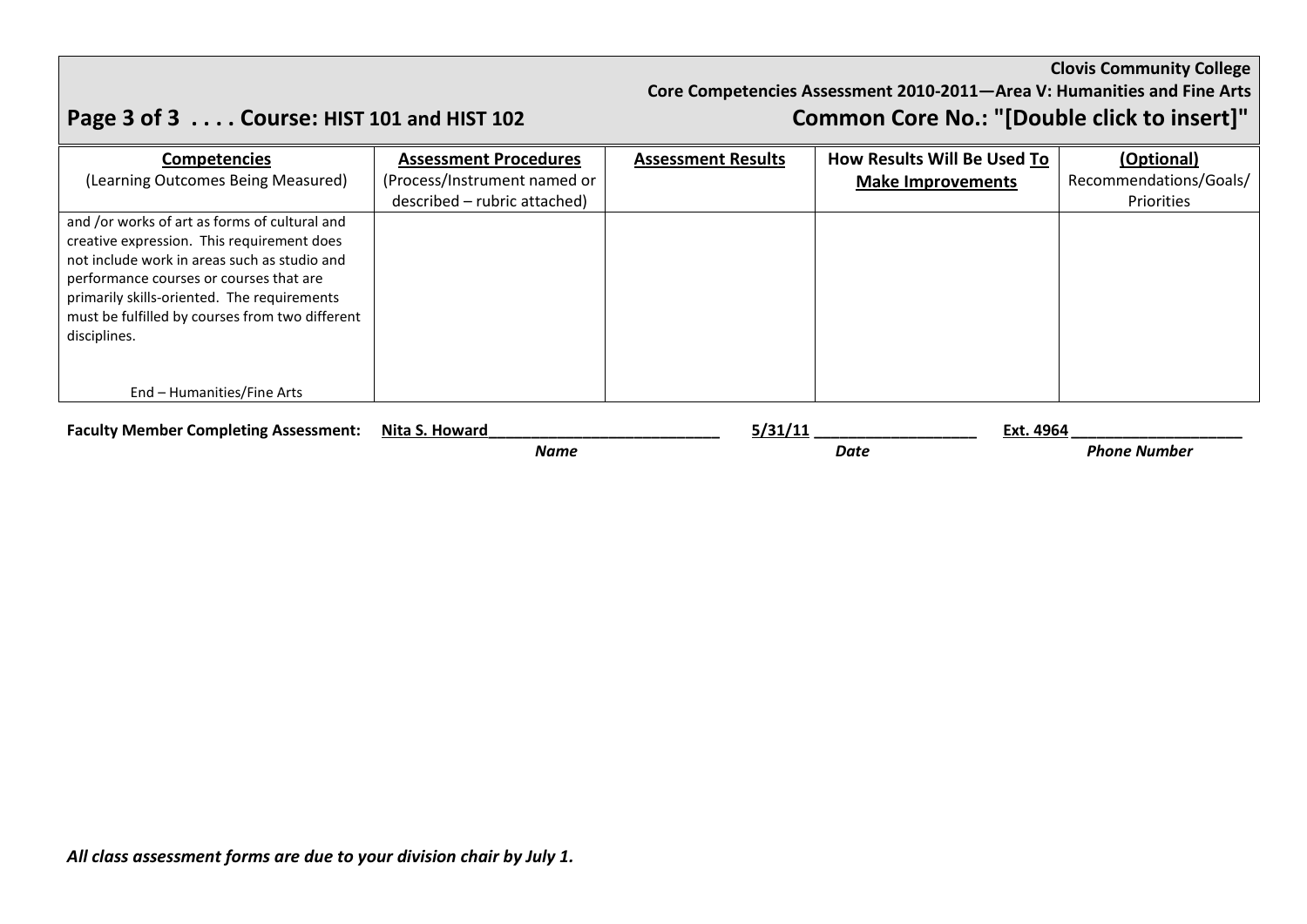# **Clovis Community College Core Competencies Assessment 2010-2011 (Fall 2010) – Area V: Humanities and Fine Arts Class: Beginning Spanish II—Spanish 102-1NO—10445 Common Core Number: NMCCN SPAN 1124 Number of Students: 20**

**Faculty: Lorenza Hernández** 

| <b>Competencies</b>                                                                                                                                                                                                                                                                                                                                                                                                                                                                                                                                       | <b>Assessment Procedures</b>                                                                                                                                                                                                                | <b>Assessment Results</b>                                                                                                                                                                                                                                                                                                                                                                                                                                                                                                          | <b>How Results Will Be Used</b>                                                                                                                                                                                                                                                                                                                                               | (Optional)             |
|-----------------------------------------------------------------------------------------------------------------------------------------------------------------------------------------------------------------------------------------------------------------------------------------------------------------------------------------------------------------------------------------------------------------------------------------------------------------------------------------------------------------------------------------------------------|---------------------------------------------------------------------------------------------------------------------------------------------------------------------------------------------------------------------------------------------|------------------------------------------------------------------------------------------------------------------------------------------------------------------------------------------------------------------------------------------------------------------------------------------------------------------------------------------------------------------------------------------------------------------------------------------------------------------------------------------------------------------------------------|-------------------------------------------------------------------------------------------------------------------------------------------------------------------------------------------------------------------------------------------------------------------------------------------------------------------------------------------------------------------------------|------------------------|
| (Learning Outcomes Being                                                                                                                                                                                                                                                                                                                                                                                                                                                                                                                                  | (Process/Instrument named or                                                                                                                                                                                                                |                                                                                                                                                                                                                                                                                                                                                                                                                                                                                                                                    | <b>To Make Improvements</b>                                                                                                                                                                                                                                                                                                                                                   | Recommendations/Goals/ |
| Measured)                                                                                                                                                                                                                                                                                                                                                                                                                                                                                                                                                 | described - rubric attached)                                                                                                                                                                                                                |                                                                                                                                                                                                                                                                                                                                                                                                                                                                                                                                    |                                                                                                                                                                                                                                                                                                                                                                               | Priorities             |
| 1. Students will analyze and                                                                                                                                                                                                                                                                                                                                                                                                                                                                                                                              | Spanish 102 Beginning Spanish                                                                                                                                                                                                               | <b>Spanish 102 Vocabulary</b><br>(OB# 3)                                                                                                                                                                                                                                                                                                                                                                                                                                                                                           | More emphasis will be placed on                                                                                                                                                                                                                                                                                                                                               |                        |
| critically interpret significant and                                                                                                                                                                                                                                                                                                                                                                                                                                                                                                                      | second semester.                                                                                                                                                                                                                            | Knowledge of vocabulary was                                                                                                                                                                                                                                                                                                                                                                                                                                                                                                        | the grammatical structures of less                                                                                                                                                                                                                                                                                                                                            |                        |
| primary texts and/or works of art                                                                                                                                                                                                                                                                                                                                                                                                                                                                                                                         |                                                                                                                                                                                                                                             | good. 79% of the students were                                                                                                                                                                                                                                                                                                                                                                                                                                                                                                     | than 70% mastery.                                                                                                                                                                                                                                                                                                                                                             |                        |
| (this includes fine art, literature,                                                                                                                                                                                                                                                                                                                                                                                                                                                                                                                      | <b>Instrument: Final Exam</b>                                                                                                                                                                                                               | successful in this grammatical                                                                                                                                                                                                                                                                                                                                                                                                                                                                                                     |                                                                                                                                                                                                                                                                                                                                                                               |                        |
| music, theatre, and film.)                                                                                                                                                                                                                                                                                                                                                                                                                                                                                                                                |                                                                                                                                                                                                                                             | structure.                                                                                                                                                                                                                                                                                                                                                                                                                                                                                                                         |                                                                                                                                                                                                                                                                                                                                                                               |                        |
| 2. Students will compare art<br>forms, modes of thought and<br>expression, and processes across a<br>range of historical periods and/or<br>structures (such as political,<br>geographic, economic, social,<br>cultural, religious, and<br>intellectual).<br>3. Students will recognize and<br>articulate the diversity of human<br>experience across a range of<br>historical periods and/or cultural<br>perspectives.<br>4. Students will draw on historical<br>and/or cultural perspectives to<br>evaluate any or all of the<br>following: contemporary | The Final Exam was used to assess<br>the reading, writing, and<br>beginning grammatical structures<br>used in the Spanish language.<br>Each group of questions aligns<br>with the state outcome/objectives<br>#1 and #3 listed to the left. | (OB# 1,3) Spanish 102 Double<br>objects pronouns.<br>Knowledge of double object<br>pronouns was good 64% of the<br>students were successful in this<br>grammatical structure.<br>(OB# 1,3) Spanish 102 Verbs in<br>the preterit. Knowledge of<br>preterit verbs was good. 78% of<br>the students were successful in<br>this grammatical structure.<br>(OB# 1,3) Spanish 102 Reflexive<br>construction verbs. Knowledge of<br>Reflexive construction good. 92%<br>of the students were successful in<br>this grammatical structure. | I will continue to find best<br>methods of instruction to teach<br>weak areas, (61-69% of students'<br>learning,) for improvements in<br>reading, writing and oral<br>proficiency.<br>Those areas that were good (70-<br>85% of students' successful<br>learning,) I will continue to make<br>improvements to accomplish<br>Spanish reading, writing and oral<br>proficiency. |                        |
| problems/issues, contemporary<br>modes of expression, and<br>contemporary thought.                                                                                                                                                                                                                                                                                                                                                                                                                                                                        |                                                                                                                                                                                                                                             |                                                                                                                                                                                                                                                                                                                                                                                                                                                                                                                                    |                                                                                                                                                                                                                                                                                                                                                                               |                        |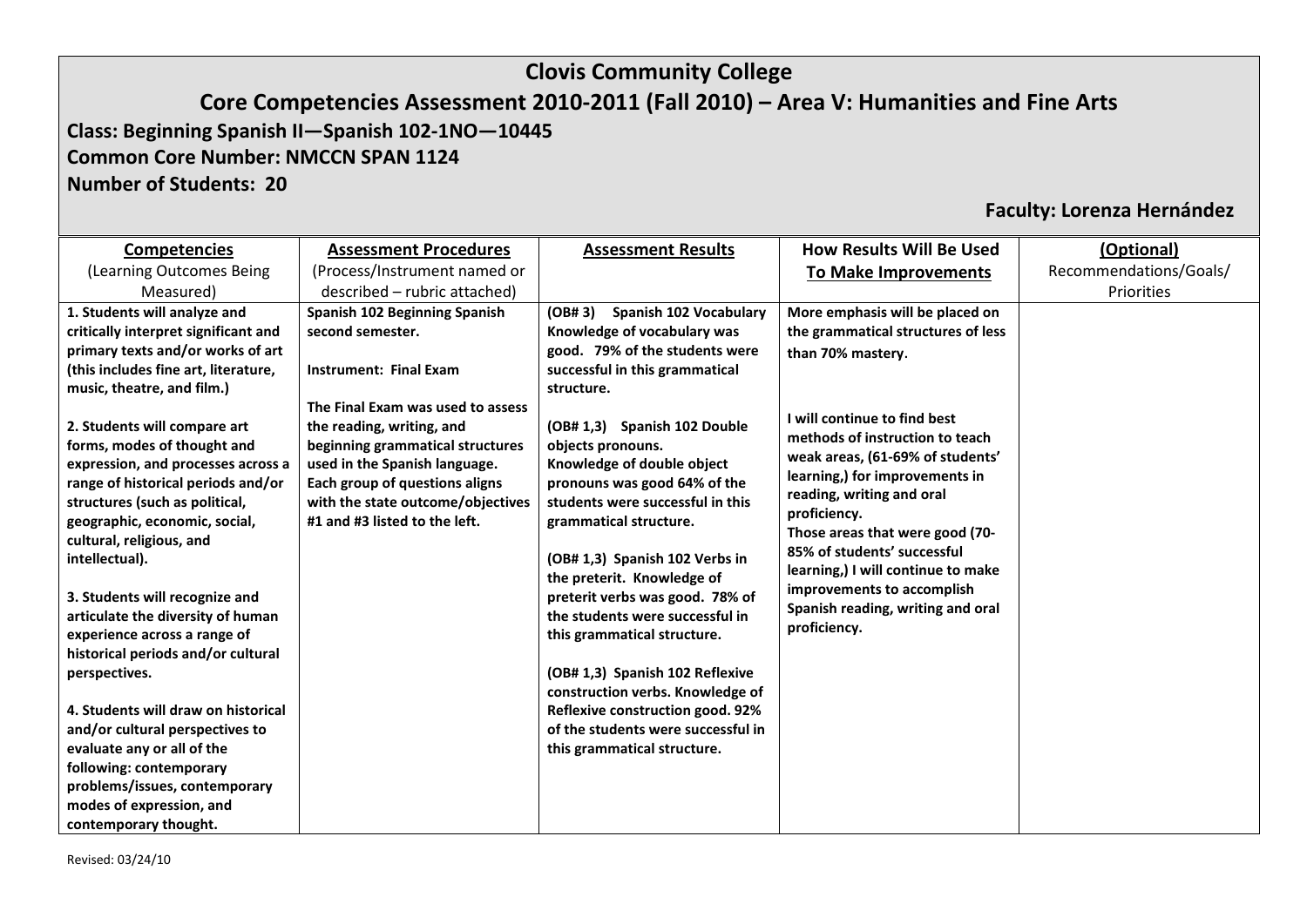## **Page 2 of 4 . . . . Class: Beginning Spanish II—Spanish 102-1NO—10445 NMCCN SPAN 1124 Number of Students: 20**

(Learning Outcomes Being Measured) **Competencies** (Process/Instrument named or described – rubric attached) **Assessment Procedures Assessment Results How Results Will Be Used To Make Improvements** | Recommendations/Goals/ **(Optional)** Priorities **(OB# 1,3) Spanish 102 Verbs in the Imperfect. Knowledge of imperfect verbs was a good improvement. 49% of the students were successful in this grammatical structure. The percentage of this structure was down from both classes last year. Emphasis on presenting this structure will focus on additional activities focused on the use of imperfect verbs that will improve students' understanding of this grammatical structure. Students continue to struggle with the difference between the preterit and imperfect verbs. I will continue to look for additional online resources to teach this structure.**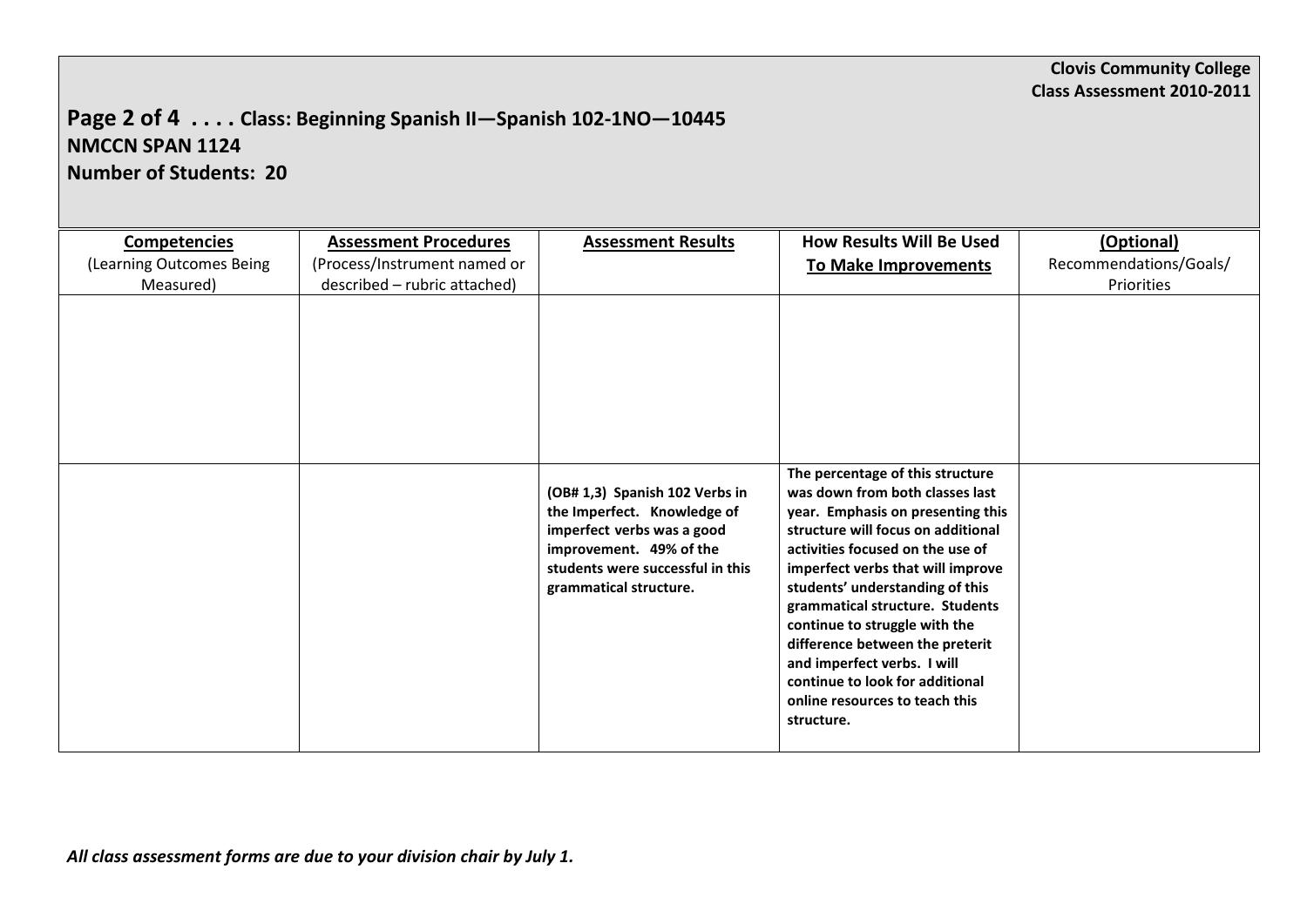## **Page 3 of 4 . . . . Class: Beginning Spanish II—Spanish 102-1NO—10445 NMCCN SPAN 1124 Number of Students: 20**

(Learning Outcomes Being Measured) **Competencies** (Process/Instrument named or described – rubric attached) **Assessment Procedures Assessment Results How Results Will Be Used To Make Improvements** | Recommendations/Goals/ **(Optional)** Priorities **(OB# 1,3) Spanish 102 Irregular Verbs in the preterit. Knowledge of irregular verbs in preterit was good. 80% of the students were successful in this grammatical structure. (OB# 1,3) Spanish 102 Present Progressive. Knowledge of present progressive verbs was mastered by 92% of the students. These students were successful in this grammatical structure. (OB# 1,3) Spanish 102 the use of superlative statements. Knowledge of superlative statements was mastered by 73% of the students. These students were successful in this grammatical structure.**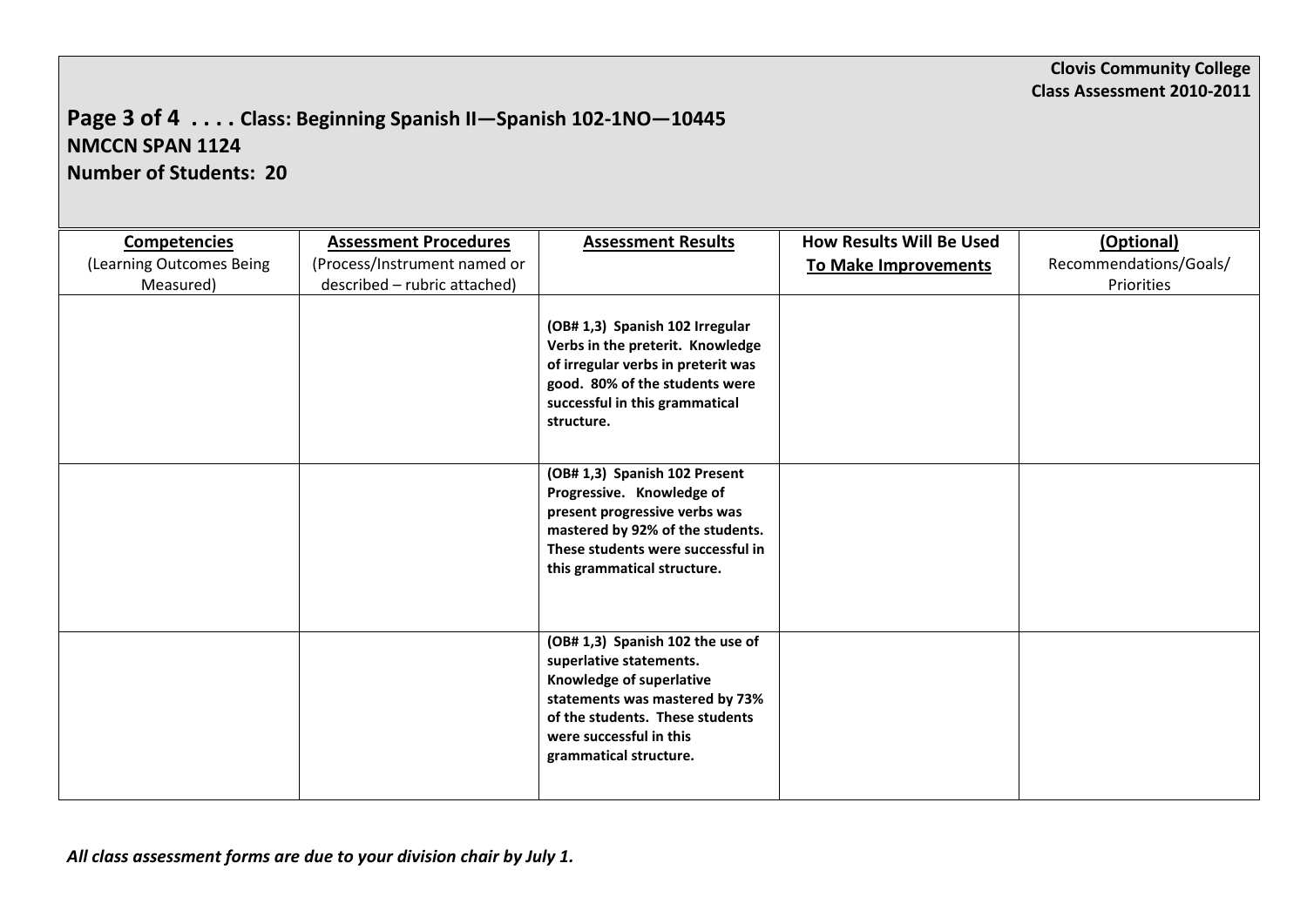## **Page 4 of 4 . . . . Class: Beginning Spanish II—Spanish 102-1NO—10445 NMCCN SPAN 1124 Number of Students: 20**

(Learning Outcomes Being Measured) **Competencies** (Process/Instrument named or described – rubric attached) **Assessment Procedures | Assessment Results | How Results Will Be Used To Make Improvements** Recommendations/Goals/ **(Optional)** Priorities

| <b>Faculty Member Completing Assessment:</b> | Lorenza Hernandez | 2011<br>Mav | -4933<br>760<br>.<br>-ט |
|----------------------------------------------|-------------------|-------------|-------------------------|
|                                              | Name              | Date        | <b>Phone Number</b>     |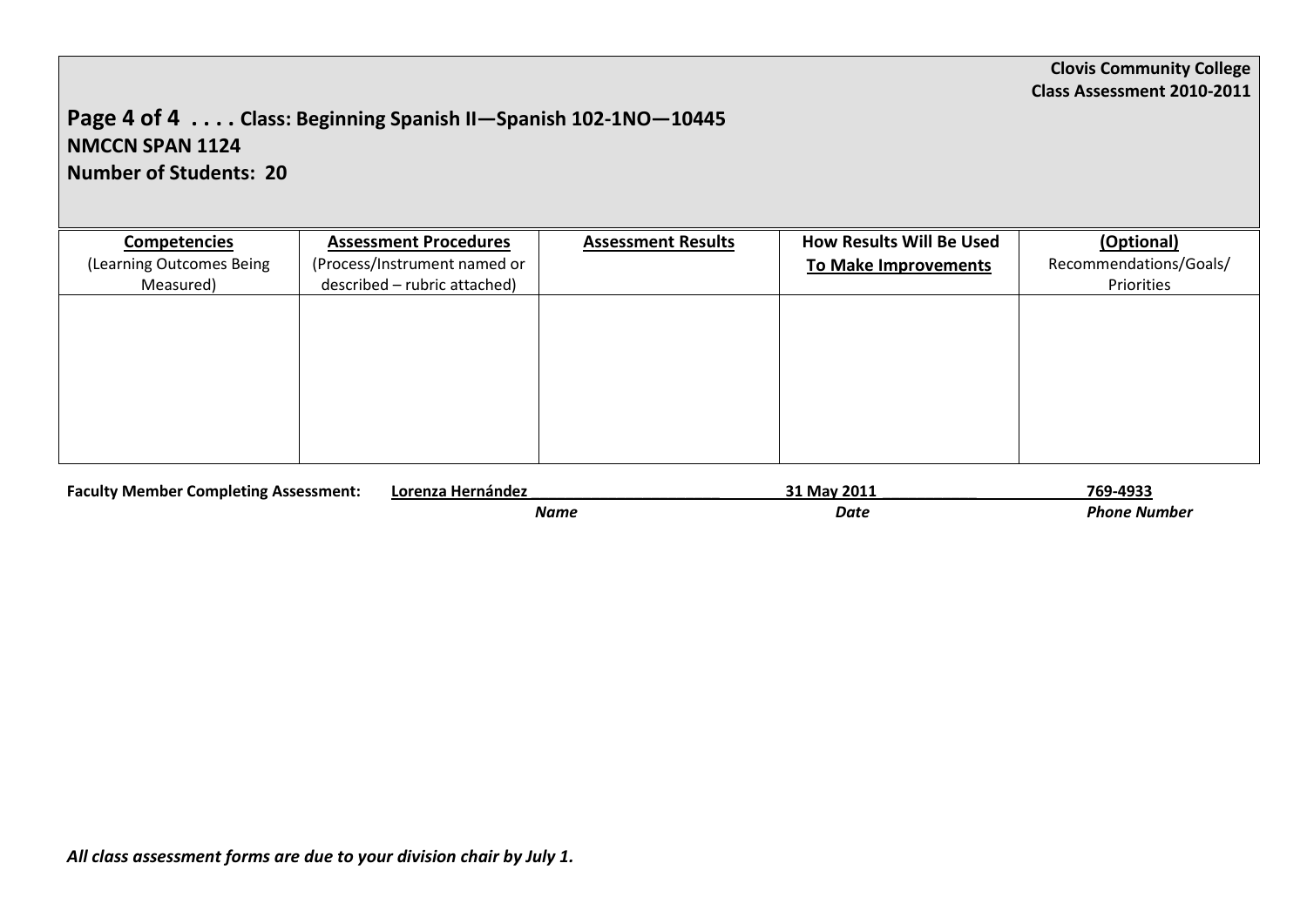**Core Competencies Assessment 2010-2011 (Fall 2010)—Area V: Fine Arts and Humanities**

**Class: Beginning Spanish II—Spanish 102-3NO—30382** 

**Core Competency Number: NMCCN SPAN 1124**

**Number of Students: 10 Faculty: Lorenza Hernández** 

| <b>Competencies</b>                                                  | <b>Assessment Procedures</b>                                        | <b>Assessment Results</b>                                        | <b>How Results Will Be Used</b>    | (Optional)             |
|----------------------------------------------------------------------|---------------------------------------------------------------------|------------------------------------------------------------------|------------------------------------|------------------------|
| (Learning Outcomes Being                                             | (Process/Instrument named or                                        |                                                                  | <b>To Make Improvements</b>        | Recommendations/Goals/ |
| Measured)                                                            | described - rubric attached)                                        |                                                                  |                                    | Priorities             |
| 1. Students will analyze and                                         | Spanish 102 Beginning Spanish                                       | Spanish 102 Vocabulary<br>(OB# 3)                                | More emphasis will be placed on    |                        |
| critically interpret significant and                                 | second semester.                                                    | Knowledge of vocabulary was                                      | the grammatical structures of less |                        |
| primary texts and/or works of art                                    |                                                                     | good. 65% of the students were                                   | than 70% mastery.                  |                        |
| (this includes fine art, literature,                                 | <b>Instrument: Final Exam</b>                                       | successful in this grammatical                                   |                                    |                        |
| music, theatre, and film.)                                           |                                                                     | structure.                                                       |                                    |                        |
|                                                                      | The Final Exam was used to assess                                   |                                                                  | I will continue to find best       |                        |
| 2. Students will compare art                                         | the reading, writing, and                                           | (OB# 1,3) Spanish 102 Double                                     | methods of instruction to teach    |                        |
| forms, modes of thought and                                          | beginning grammatical structures                                    | objects pronouns.                                                | weak areas, (61-69% of students'   |                        |
| expression, and processes across a                                   | used in the Spanish language.                                       | Knowledge of double object                                       | learning,) for improvements in     |                        |
| range of historical periods and/or<br>structures (such as political, | Each group of questions aligns<br>with the state outcome/objectives | pronouns was good 76% of the<br>students were successful in this | reading, writing and oral          |                        |
| geographic, economic, social,                                        | #1 and #3 listed to the left.                                       | grammatical structure.                                           | proficiency.                       |                        |
| cultural, religious, and                                             |                                                                     |                                                                  | Those areas that were good (70-    |                        |
| intellectual).                                                       |                                                                     | (OB# 1,3) Spanish 102 Verbs in                                   | 85% of students' successful        |                        |
|                                                                      |                                                                     | the preterit. Knowledge of                                       | learning,) I will continue to make |                        |
| 3. Students will recognize and                                       |                                                                     | preterit verbs was good. 88% of                                  | improvements to accomplish         |                        |
| articulate the diversity of human                                    |                                                                     | the students were successful in                                  | Spanish reading, writing and oral  |                        |
| experience across a range of                                         |                                                                     | this grammatical structure.                                      | proficiency.                       |                        |
| historical periods and/or cultural                                   |                                                                     |                                                                  |                                    |                        |
| perspectives.                                                        |                                                                     | (OB# 1,3) Spanish 102 Reflexive                                  |                                    |                        |
|                                                                      |                                                                     | construction verbs. Knowledge of                                 |                                    |                        |
| 4. Students will draw on historical                                  |                                                                     | Reflexive construction good. 88%                                 |                                    |                        |
| and/or cultural perspectives to                                      |                                                                     | of the students were successful in                               |                                    |                        |
| evaluate any or all of the                                           |                                                                     | this grammatical structure.                                      |                                    |                        |
| following: contemporary                                              |                                                                     |                                                                  |                                    |                        |
| problems/issues, contemporary                                        |                                                                     |                                                                  |                                    |                        |
| modes of expression, and                                             |                                                                     |                                                                  |                                    |                        |
| contemporary thought.                                                |                                                                     |                                                                  |                                    |                        |
|                                                                      |                                                                     |                                                                  |                                    |                        |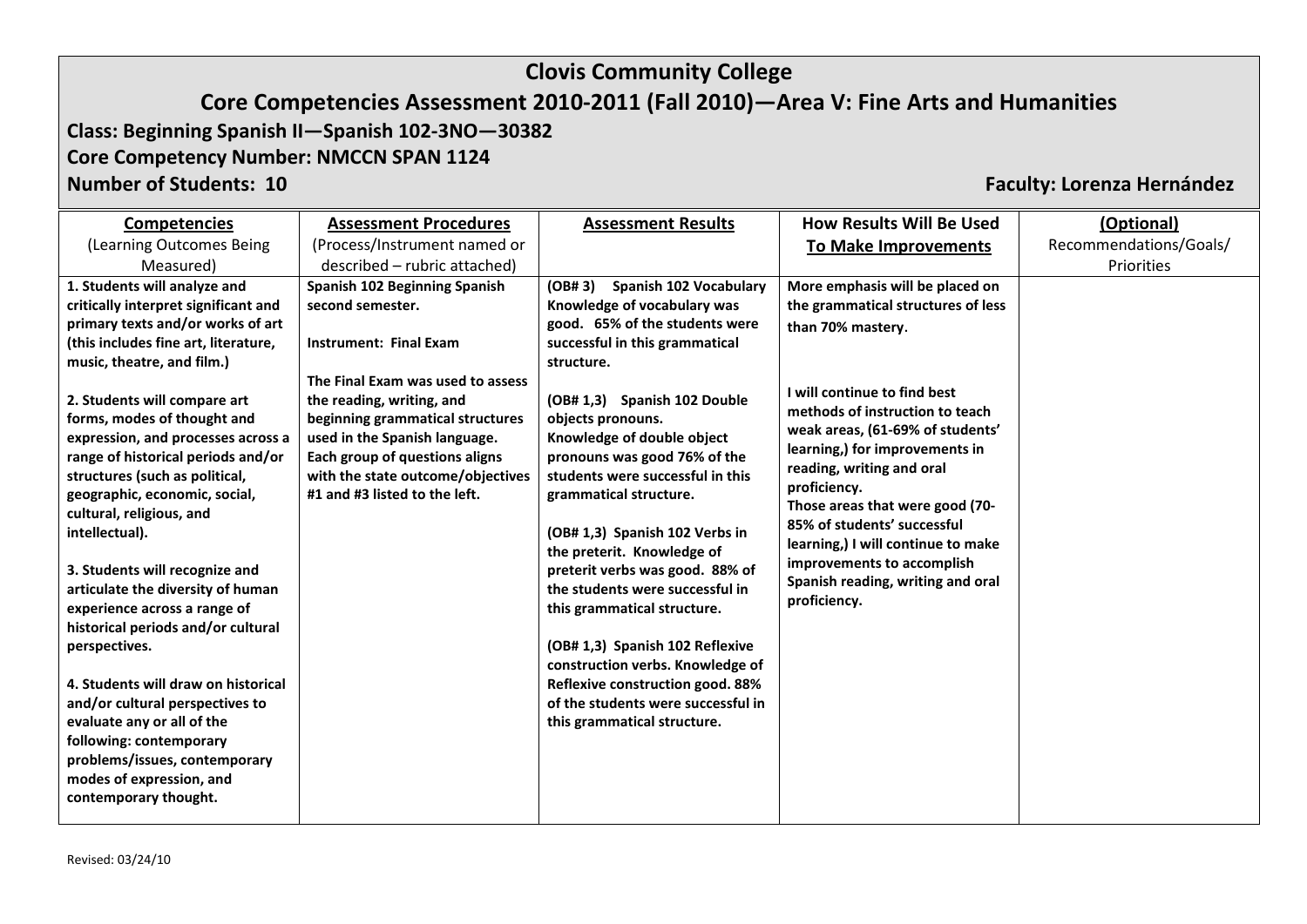## **Page 2 of 3 . . . . Class: Beginning Spanish II—Spanish 102-3NO—30382 Core Competency Number: NMCCN SPAN 1124 Number of Students: 10**

| <b>Competencies</b>      | <b>Assessment Procedures</b> | <b>Assessment Results</b>                                                                                                                                                                   | <b>How Results Will Be Used</b>                                                                                                                                                                                                                                                                                                                                                                                                                                                               | (Optional)             |
|--------------------------|------------------------------|---------------------------------------------------------------------------------------------------------------------------------------------------------------------------------------------|-----------------------------------------------------------------------------------------------------------------------------------------------------------------------------------------------------------------------------------------------------------------------------------------------------------------------------------------------------------------------------------------------------------------------------------------------------------------------------------------------|------------------------|
| (Learning Outcomes Being | (Process/Instrument named or |                                                                                                                                                                                             | <b>To Make Improvements</b>                                                                                                                                                                                                                                                                                                                                                                                                                                                                   | Recommendations/Goals/ |
| Measured)                | described - rubric attached) |                                                                                                                                                                                             |                                                                                                                                                                                                                                                                                                                                                                                                                                                                                               | Priorities             |
|                          |                              | (OB# 1,3) Spanish 102 Verbs in<br>the Imperfect. Knowledge of<br>imperfect verbs was a good<br>improvement. 45% of the<br>students were successful in this<br>grammatical structure.        | The percentage of this structure<br>was down from both classes last<br>year. Emphasis on presenting this<br>structure will focus on additional<br>activities focused on the use of<br>imperfect verbs that will improve<br>students' understanding of this<br>grammatical structure. Students<br>continue to struggle with the<br>difference between the preterit<br>verbs and the imperfect verbs. I<br>will continue to look for additional<br>resources online to teach this<br>structure. |                        |
|                          |                              | (OB# 1,3) Spanish 102 Irregular<br>Verbs in the preterit. Knowledge<br>of irregular verbs in preterit was<br>good. 71% of the students were<br>successful in this grammatical<br>structure. |                                                                                                                                                                                                                                                                                                                                                                                                                                                                                               |                        |

|  |  | Faculty Member Completing Assessment: Lorenza Hernández |
|--|--|---------------------------------------------------------|
|  |  |                                                         |

**Faculty Member Completing Assessment: Lorenza Hernández\_\_\_\_\_\_\_\_\_\_\_\_\_\_\_\_\_\_\_\_\_\_\_\_\_ 31 May 2011 \_\_\_\_\_\_\_\_\_\_\_\_\_\_\_\_\_\_ 769-4933**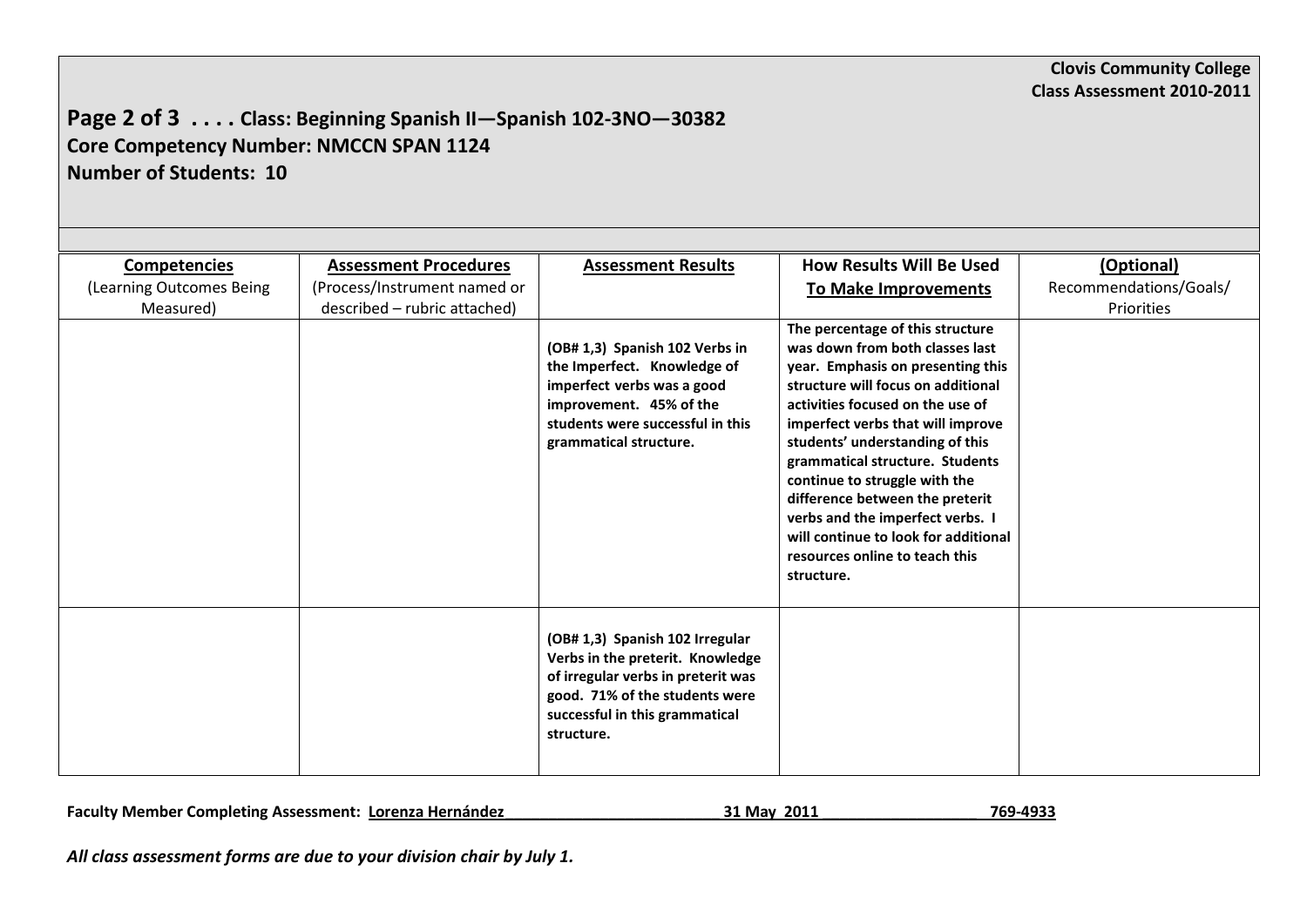## **Page 3 of 3 . . . . Class: Beginning Spanish II—Spanish 102-3NO—30382 Core Competency Number: NMCCN SPAN 1124 Number of Students: 10**

| <b>Competencies</b>      | <b>Assessment Procedures</b> | <b>Assessment Results</b>         | <b>How Results Will Be Used</b> | (Optional)             |
|--------------------------|------------------------------|-----------------------------------|---------------------------------|------------------------|
| (Learning Outcomes Being | (Process/Instrument named or |                                   | To Make Improvements            | Recommendations/Goals/ |
| Measured)                | described - rubric attached) |                                   |                                 | <b>Priorities</b>      |
|                          |                              | (OB# 1,3) Spanish 102 Present     |                                 |                        |
|                          |                              | Progressive. Knowledge of         |                                 |                        |
|                          |                              | present progressive verbs was     |                                 |                        |
|                          |                              | mastered by 93% of the students.  |                                 |                        |
|                          |                              | These students were successful in |                                 |                        |
|                          |                              | this grammatical structure.       |                                 |                        |
|                          |                              |                                   |                                 |                        |
|                          |                              |                                   |                                 |                        |
|                          |                              | (OB# 1,3) Spanish 102 the use of  |                                 |                        |
|                          |                              | superlative statements.           |                                 |                        |
|                          |                              | Knowledge of superlative          |                                 |                        |
|                          |                              | statements was mastered by 93%    |                                 |                        |
|                          |                              | of the students. These students   |                                 |                        |
|                          |                              | were successful in this           |                                 |                        |
|                          |                              | grammatical structure.            |                                 |                        |
|                          |                              |                                   |                                 |                        |
|                          |                              |                                   |                                 |                        |

| <b>Faculty Member Completing Assessment:</b>            | Lorenza Hernández | 30 June 2010 | 769-4933 |                     |
|---------------------------------------------------------|-------------------|--------------|----------|---------------------|
|                                                         | <b>Name</b>       |              | Date     | <b>Phone Number</b> |
|                                                         |                   |              |          |                     |
|                                                         |                   |              |          |                     |
|                                                         |                   |              |          |                     |
|                                                         |                   |              |          |                     |
| Faculty Member Completing Assessment: Lorenza Hernández |                   | 31 May 2011  | 769-4933 |                     |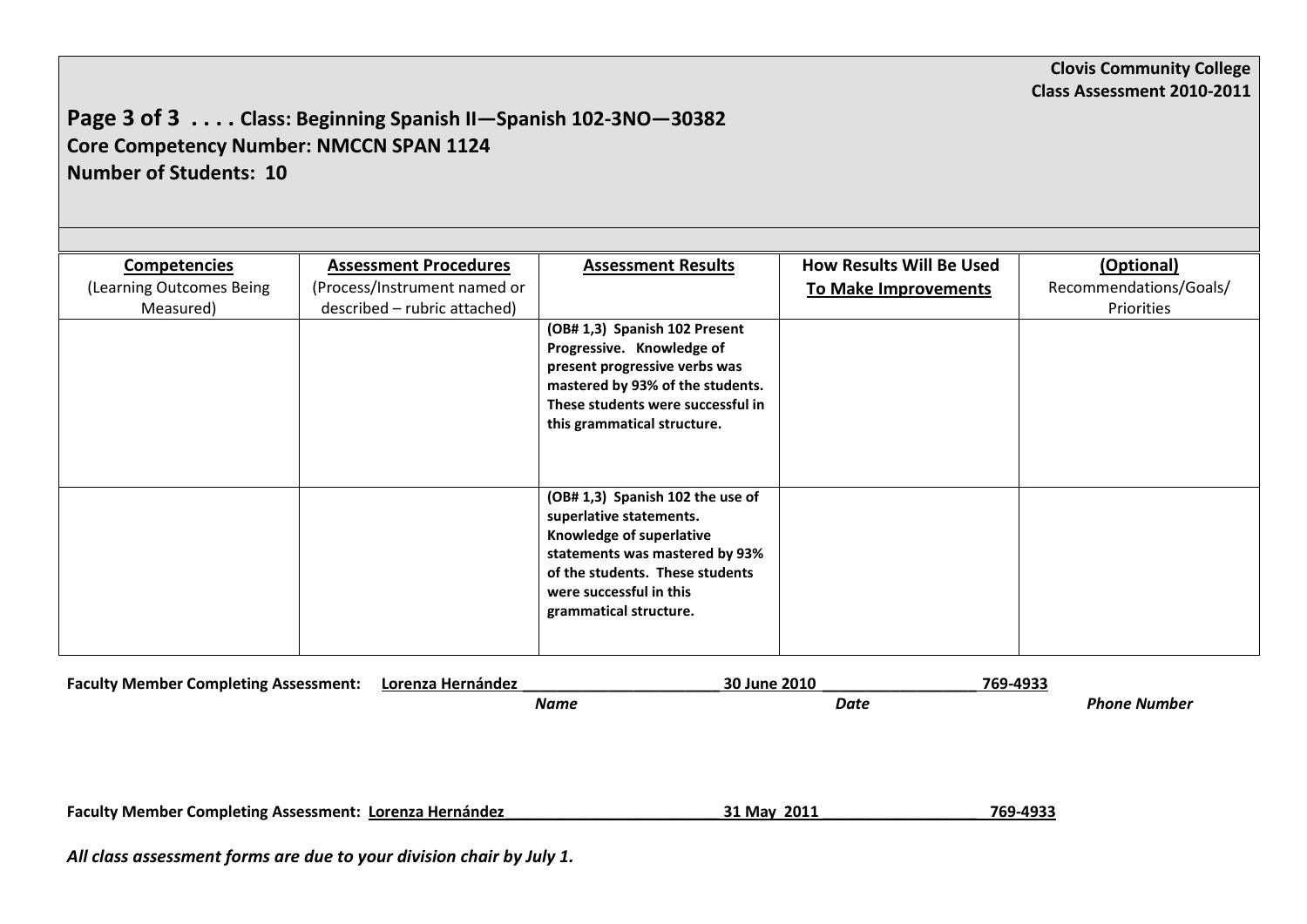# **Core Competencies Assessment 2010-2011—Area V: Fine Arts and Humanities**

**Class: HIST 101: Survey of American History to 1865 Core Competency Number: NMCCN HIST 1113 Faculty: Michael Powers Faculty: Michael Powers** 

| <b>Competencies</b>              | <b>Assessment Procedures</b>  | <b>Assessment Results</b>  | <b>How Results Will Be Used</b> | (Optional)             |
|----------------------------------|-------------------------------|----------------------------|---------------------------------|------------------------|
| (Learning Outcomes Being         | (Process/Instrument named or  |                            | <b>To Make Improvements</b>     | Recommendations/Goals/ |
| Measured)                        | described - rubric attached)  |                            |                                 | Priorities             |
| 1. Students will analyze and     | All students took a           | The History 101 class of   | The results indicate the        |                        |
| critically interpret significant | comprehensive and objective   | nineteen students exceeded | effectiveness of class          |                        |
| and primary texts and/or         | final exam. Every multiple-   | the benchmark of 70%. The  | lectures, discussions, and      |                        |
| works of art.                    | choice question on the exam   | mean score for the final   | documentaries in achieving      |                        |
|                                  | was linked to one or more of  | exam was 79.53 while the   | student understanding of the    |                        |
|                                  | the course objectives that    | median score was 86.00.    | topics and ideas presented in   |                        |
|                                  | address the area state        |                            | this course. The use of         |                        |
|                                  | competencies. Questions on    |                            | lecture/reading outlines,       |                        |
|                                  | the final exam were based     |                            | documentary films, and          |                        |
|                                  | on ideas, topics, primary     |                            | review sessions at the start    |                        |
|                                  | documents, and cultural       |                            | and end of each class have      |                        |
|                                  | traits presented in class     |                            | been effective in creating a    |                        |
|                                  | lectures, discussions, and    |                            | incremental sequence of         |                        |
|                                  | documentary films. Ninety     |                            | student comprehension of        |                        |
|                                  | of the one hundred            |                            | the course objectives and       |                        |
|                                  | questions came from the       |                            | competencies.                   |                        |
|                                  | three hourly exams taken      |                            |                                 |                        |
|                                  | during the semester. The      |                            |                                 |                        |
|                                  | final ten questions evaluated |                            |                                 |                        |
|                                  | students' understanding of    |                            |                                 |                        |
|                                  | ideas and topics presented in |                            |                                 |                        |
|                                  | the last class meeting.       |                            |                                 |                        |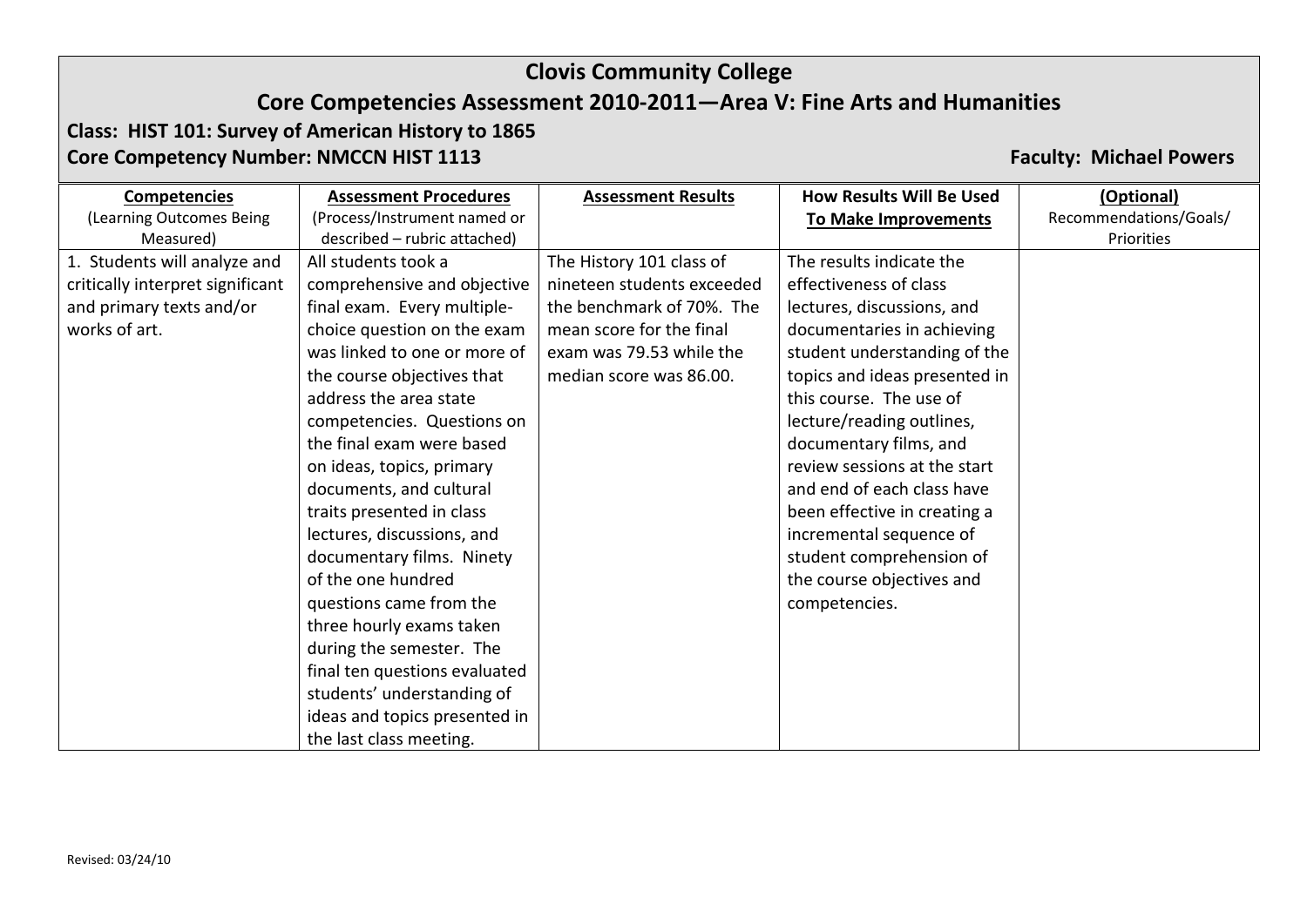# **Page 2 of 4 . . . . Course: History 101: Survey of American History to 1865 NMCCN HIST 1113**

| <b>Competencies</b>          | <b>Assessment Procedures</b>  | <b>Assessment Results</b> | <b>How Results Will Be Used</b> | (Optional)             |
|------------------------------|-------------------------------|---------------------------|---------------------------------|------------------------|
| (Learning Outcomes Being     | (Process/Instrument named or  |                           | <b>To Make Improvements</b>     | Recommendations/Goals/ |
| Measured)                    | described - rubric attached)  |                           |                                 | Priorities             |
| 2. Students will compare art | All students took a           |                           |                                 |                        |
| forms, modes of thought and  | comprehensive and objective   |                           |                                 |                        |
| expression, and processes    | final exam. Every multiple-   |                           |                                 |                        |
| across a range of historical | choice question on the exam   |                           |                                 |                        |
| periods and/or structures.   | was linked to one or more of  |                           |                                 |                        |
|                              | the course objectives that    |                           |                                 |                        |
|                              | address the area state        |                           |                                 |                        |
|                              | competencies. Questions on    |                           |                                 |                        |
|                              | the final exam were based     |                           |                                 |                        |
|                              | on ideas, topics, primary     |                           |                                 |                        |
|                              | documents, and cultural       |                           |                                 |                        |
|                              | traits presented in class     |                           |                                 |                        |
|                              | lectures, discussions, and    |                           |                                 |                        |
|                              | documentary films. Ninety     |                           |                                 |                        |
|                              | of the one hundred            |                           |                                 |                        |
|                              | questions came from the       |                           |                                 |                        |
|                              | three hourly exams taken      |                           |                                 |                        |
|                              | during the semester. The      |                           |                                 |                        |
|                              | final ten questions evaluated |                           |                                 |                        |
|                              | students' understanding of    |                           |                                 |                        |
|                              | ideas and topics presented in |                           |                                 |                        |
|                              | the last class meeting.       |                           |                                 |                        |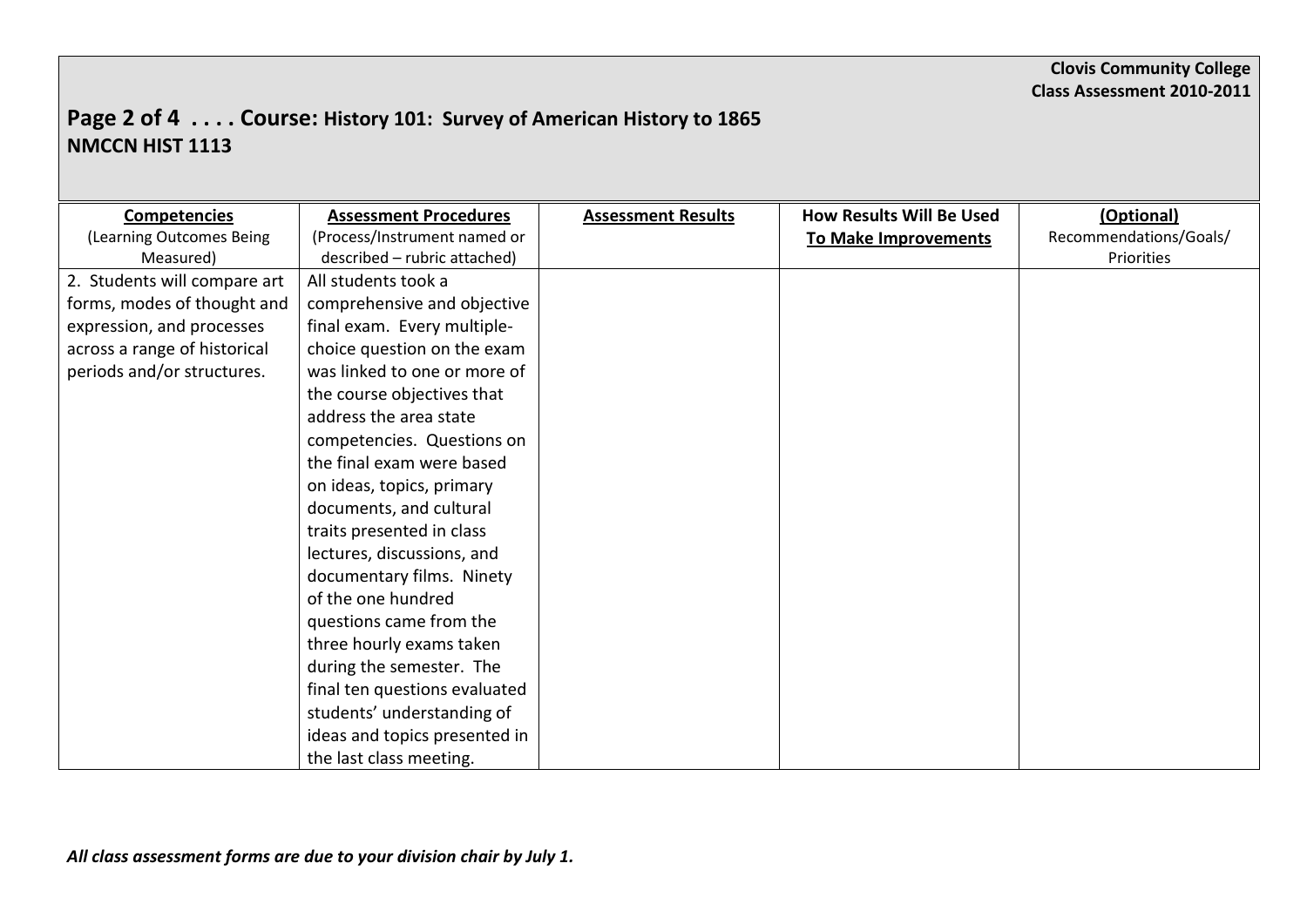# **Page 3 of 4 . . . . Course: History 101: Survey of American History to 1865 NMCCN HIST 1113**

| <b>Competencies</b>             | <b>Assessment Procedures</b>  | <b>Assessment Results</b> | <b>How Results Will Be Used</b> | (Optional)             |
|---------------------------------|-------------------------------|---------------------------|---------------------------------|------------------------|
| (Learning Outcomes Being        | (Process/Instrument named or  |                           | <b>To Make Improvements</b>     | Recommendations/Goals/ |
| Measured)                       | described - rubric attached)  |                           |                                 | Priorities             |
| 3. Students will recognize      | All students took a           |                           |                                 |                        |
| and articulate the diversity of | comprehensive and objective   |                           |                                 |                        |
| human experience across a       | final exam. Every multiple-   |                           |                                 |                        |
| range of historical periods     | choice question on the exam   |                           |                                 |                        |
| and/or cultural perspectives.   | was linked to one or more of  |                           |                                 |                        |
|                                 | the course objectives that    |                           |                                 |                        |
|                                 | address the area state        |                           |                                 |                        |
|                                 | competencies. Questions on    |                           |                                 |                        |
|                                 | the final exam were based     |                           |                                 |                        |
|                                 | on ideas, topics, primary     |                           |                                 |                        |
|                                 | documents, and cultural       |                           |                                 |                        |
|                                 | traits presented in class     |                           |                                 |                        |
|                                 | lectures, discussions, and    |                           |                                 |                        |
|                                 | documentary films. Ninety     |                           |                                 |                        |
|                                 | of the one hundred            |                           |                                 |                        |
|                                 | questions came from the       |                           |                                 |                        |
|                                 | three hourly exams taken      |                           |                                 |                        |
|                                 | during the semester. The      |                           |                                 |                        |
|                                 | final ten questions evaluated |                           |                                 |                        |
|                                 | students' understanding of    |                           |                                 |                        |
|                                 | ideas and topics presented in |                           |                                 |                        |
|                                 | the last class meeting.       |                           |                                 |                        |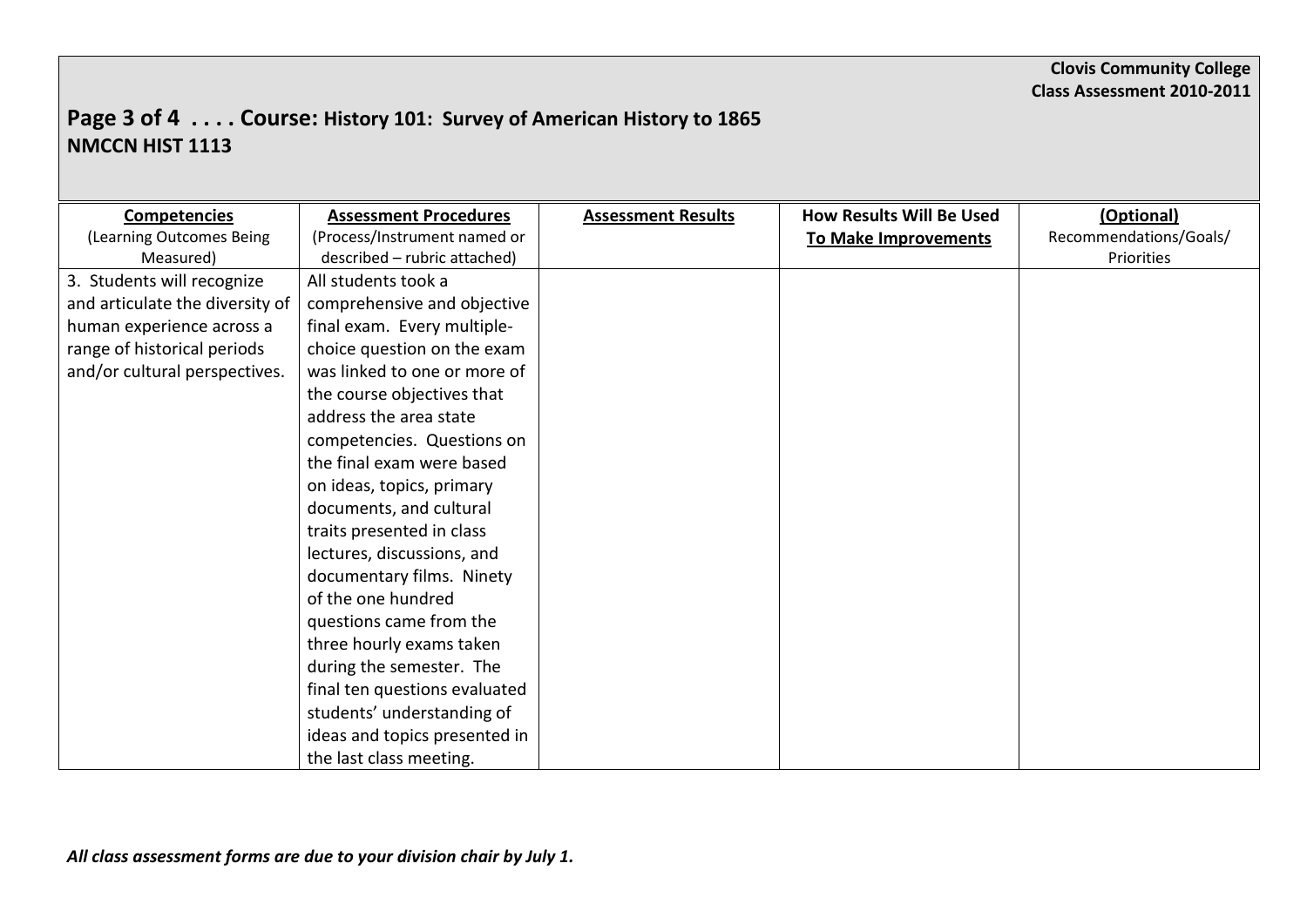# **Page 4 of 4 . . . . Course: History 101: Survey of American History to 1865 NMCCN HIST 1113**

| <b>Competencies</b>          | <b>Assessment Procedures</b>  | <b>Assessment Results</b> | <b>How Results Will Be Used</b> | (Optional)             |
|------------------------------|-------------------------------|---------------------------|---------------------------------|------------------------|
| (Learning Outcomes Being     | (Process/Instrument named or  |                           | <b>To Make Improvements</b>     | Recommendations/Goals/ |
| Measured)                    | described - rubric attached)  |                           |                                 | Priorities             |
| 4. Students will draw on     | All students took a           |                           |                                 |                        |
| historical and/or cultural   | comprehensive and objective   |                           |                                 |                        |
| perspectives to evaluate any | final exam. Every multiple-   |                           |                                 |                        |
| or all of the following:     | choice question on the exam   |                           |                                 |                        |
| contemporary                 | was linked to one or more of  |                           |                                 |                        |
| problems/issues,             | the course objectives that    |                           |                                 |                        |
| contemporary modes of        | address the area state        |                           |                                 |                        |
| expression, and              | competencies. Questions on    |                           |                                 |                        |
| contemporary thought.        | the final exam were based     |                           |                                 |                        |
|                              | on ideas, topics, primary     |                           |                                 |                        |
|                              | documents, and cultural       |                           |                                 |                        |
|                              | traits presented in class     |                           |                                 |                        |
|                              | lectures, discussions, and    |                           |                                 |                        |
|                              | documentary films. Ninety     |                           |                                 |                        |
|                              | of the one hundred            |                           |                                 |                        |
|                              | questions came from the       |                           |                                 |                        |
|                              | three hourly exams taken      |                           |                                 |                        |
|                              | during the semester. The      |                           |                                 |                        |
|                              | final ten questions evaluated |                           |                                 |                        |
|                              | students' understanding of    |                           |                                 |                        |
|                              | ideas and topics presented in |                           |                                 |                        |
|                              | the last class meeting.       |                           |                                 |                        |

| <b>Faculty Member Completing Assessment:</b> | <b>Michael Powers</b> | $201^{\circ}$<br>Mav | 769<br>-102/ |
|----------------------------------------------|-----------------------|----------------------|--------------|
|                                              | Name                  | Date                 | Phone Number |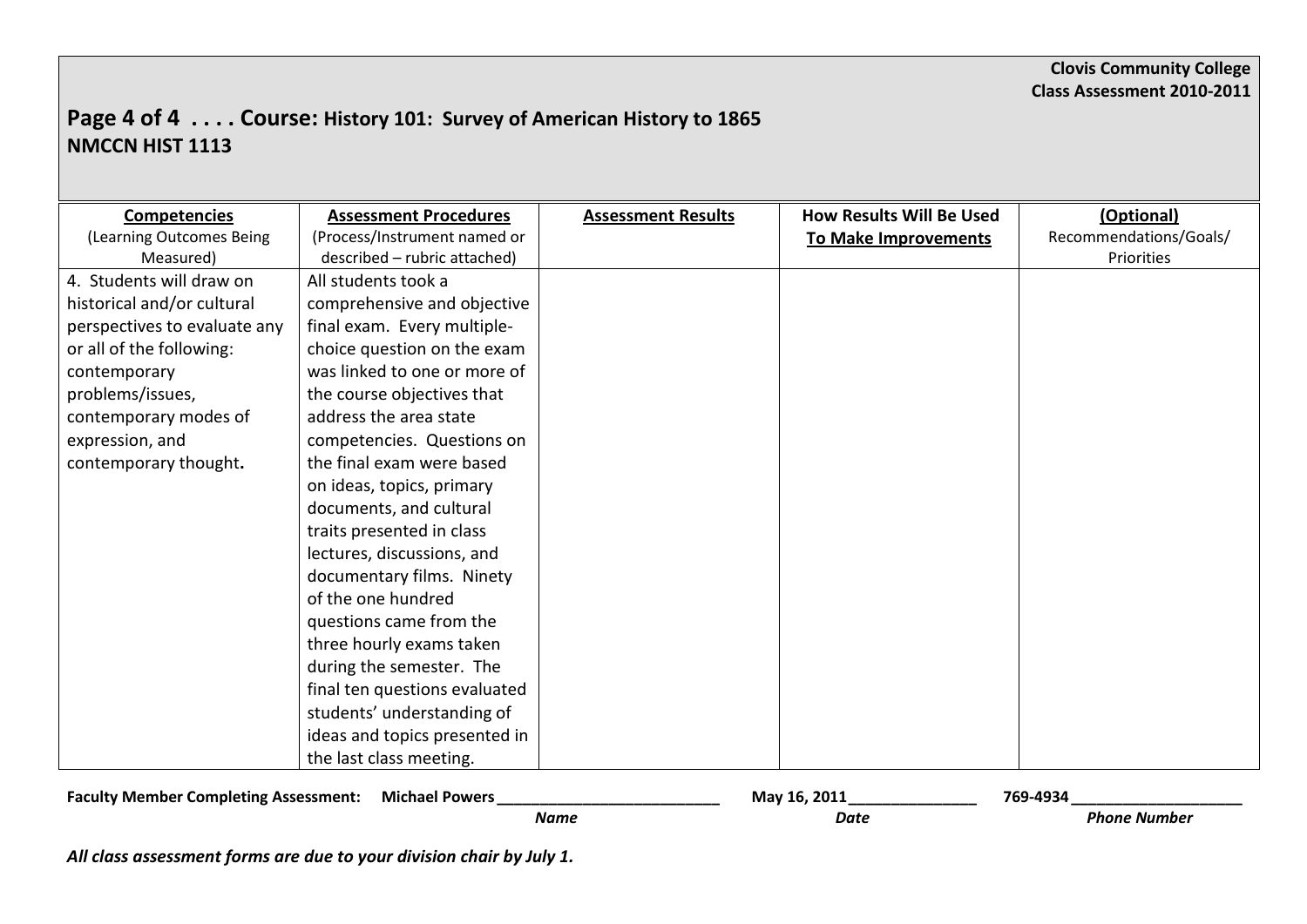# **Core Competencies Assessment 2010-2011—Area V: Fine Arts and Humanities**

**Class: Hist 102 Survey of American History Since 1865 Core Competency Number: NMCCN HIST 1123 Faculty: Michael Powers** 

| <b>Competencies</b>              | <b>Assessment Procedures</b>  | <b>Assessment Results</b>    | <b>How Results Will Be Used</b> | (Optional)             |
|----------------------------------|-------------------------------|------------------------------|---------------------------------|------------------------|
| (Learning Outcomes Being         | (Process/Instrument named or  |                              | <b>To Make Improvements</b>     | Recommendations/Goals/ |
| Measured)                        | described - rubric attached)  |                              |                                 | Priorities             |
| 1. Students will analyze and     | All students took a           | The History 102 class of     | The results indicate the        |                        |
| critically interpret significant | comprehensive and objective   | thirteen students exceeded   | effectiveness of class          |                        |
| and primary texts and/or         | final exam. Every multiple-   | the benchmark of 70%. One    | lectures, discussions, and      |                        |
| works of art.                    | choice question on the exam   | section of fourteen students | documentaries in achieving      |                        |
|                                  | was linked to one or more of  | had a mean score of 79.54    | student understanding of the    |                        |
|                                  | the course objectives that    | while the median score was   | topics and ideas presented in   |                        |
|                                  | address the area state        | 83.00.                       | this course. The use of         |                        |
|                                  | competencies. Questions on    |                              | lecture/reading outlines,       |                        |
|                                  | the final exam were based     |                              | documentary films, and          |                        |
|                                  | on ideas, topics, primary     |                              | review sessions at the start    |                        |
|                                  | documents, and cultural       |                              | and end of each class have      |                        |
|                                  | traits presented in class     |                              | been effective in creating a    |                        |
|                                  | lectures, discussions, and    |                              | incremental sequence of         |                        |
|                                  | documentary films. Ninety     |                              | student comprehension of        |                        |
|                                  | of the one hundred            |                              | the course objectives and       |                        |
|                                  | questions came from the       |                              | competencies.                   |                        |
|                                  | three hourly exams taken      |                              |                                 |                        |
|                                  | during the semester. The      |                              |                                 |                        |
|                                  | final ten questions evaluated |                              |                                 |                        |
|                                  | students' understanding of    |                              |                                 |                        |
|                                  | ideas and topics presented in |                              |                                 |                        |
|                                  | the last class meeting.       |                              |                                 |                        |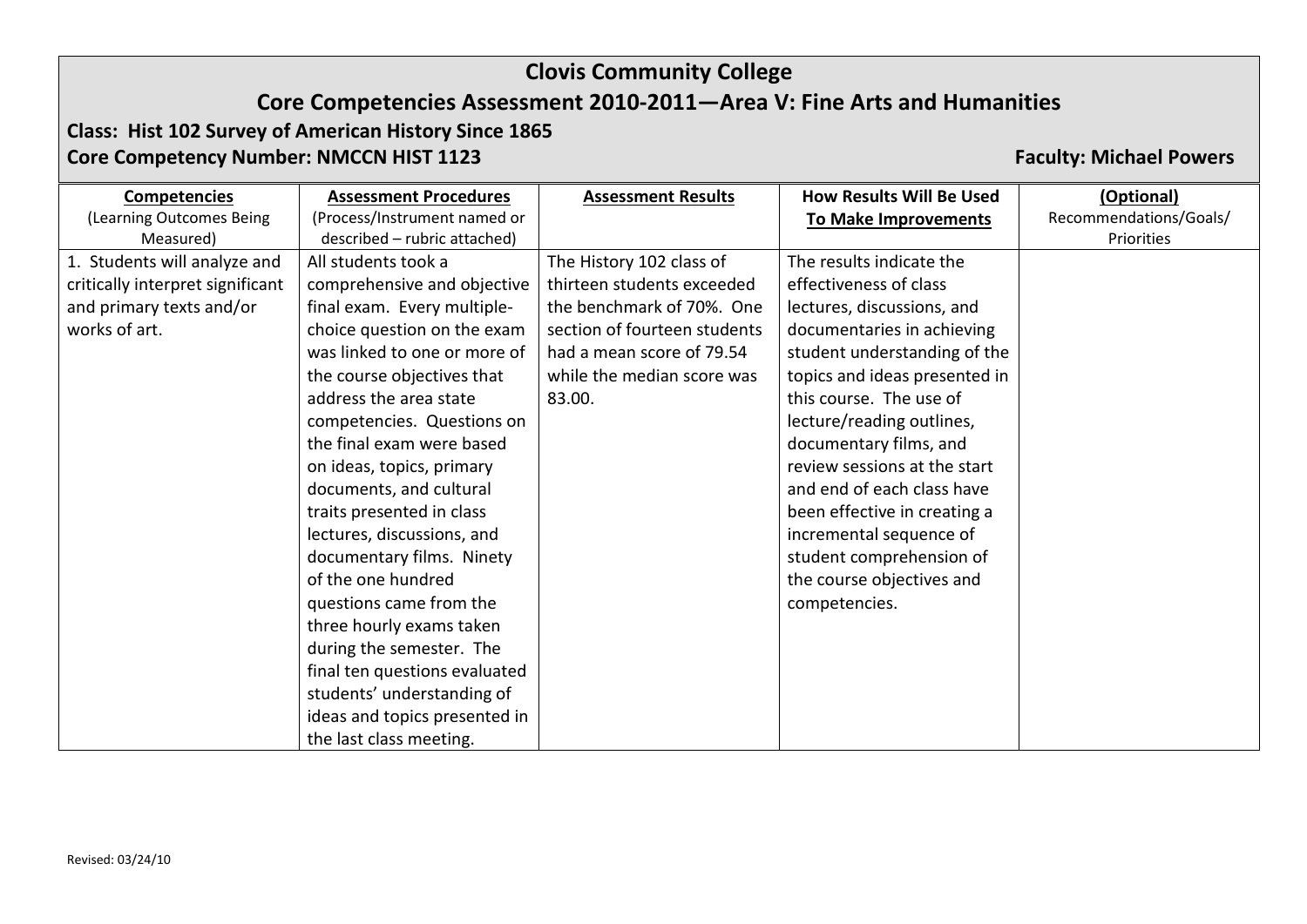# **Page 2 of 4 . . . . Course: Hist 102 Survey of American History Since 1865 NMCCN HIST 1123**

| <b>Competencies</b>          | <b>Assessment Procedures</b>  | <b>Assessment Results</b> | <b>How Results Will Be Used</b> | (Optional)             |
|------------------------------|-------------------------------|---------------------------|---------------------------------|------------------------|
| (Learning Outcomes Being     | (Process/Instrument named or  |                           | <b>To Make Improvements</b>     | Recommendations/Goals/ |
| Measured)                    | described - rubric attached)  |                           |                                 | Priorities             |
| 2. Students will compare art | All students took a           |                           |                                 |                        |
| forms, modes of thought and  | comprehensive and objective   |                           |                                 |                        |
| expression, and processes    | final exam. Every multiple-   |                           |                                 |                        |
| across a range of historical | choice question on the exam   |                           |                                 |                        |
| periods and/or structures.   | was linked to one or more of  |                           |                                 |                        |
|                              | the course objectives that    |                           |                                 |                        |
|                              | address the area state        |                           |                                 |                        |
|                              | competencies. Questions on    |                           |                                 |                        |
|                              | the final exam were based     |                           |                                 |                        |
|                              | on ideas, topics, primary     |                           |                                 |                        |
|                              | documents, and cultural       |                           |                                 |                        |
|                              | traits presented in class     |                           |                                 |                        |
|                              | lectures, discussions, and    |                           |                                 |                        |
|                              | documentary films. Ninety     |                           |                                 |                        |
|                              | of the one hundred            |                           |                                 |                        |
|                              | questions came from the       |                           |                                 |                        |
|                              | three hourly exams taken      |                           |                                 |                        |
|                              | during the semester. The      |                           |                                 |                        |
|                              | final ten questions evaluated |                           |                                 |                        |
|                              | students' understanding of    |                           |                                 |                        |
|                              | ideas and topics presented in |                           |                                 |                        |
|                              | the last class meeting.       |                           |                                 |                        |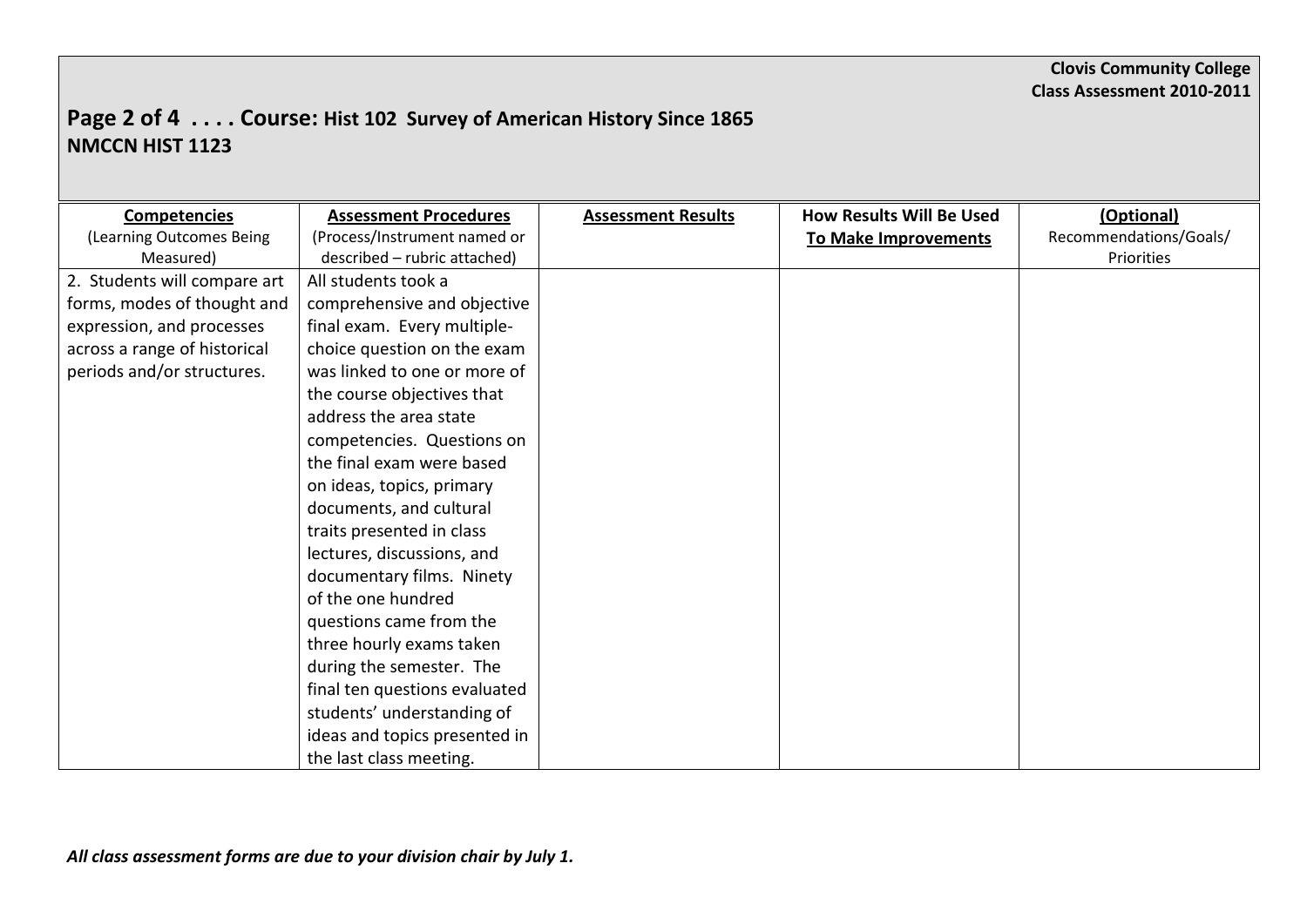# **Page 3 of 4 . . . . Course: Hist 102 Survey of American History Since 1865 NMCCN HIST 1123**

| <b>Competencies</b>             | <b>Assessment Procedures</b>  | <b>Assessment Results</b> | <b>How Results Will Be Used</b> | (Optional)             |
|---------------------------------|-------------------------------|---------------------------|---------------------------------|------------------------|
| (Learning Outcomes Being        | (Process/Instrument named or  |                           | <b>To Make Improvements</b>     | Recommendations/Goals/ |
| Measured)                       | described - rubric attached)  |                           |                                 | Priorities             |
| 3. Students will recognize      | All students took a           |                           |                                 |                        |
| and articulate the diversity of | comprehensive and objective   |                           |                                 |                        |
| human experience across a       | final exam. Every multiple-   |                           |                                 |                        |
| range of historical periods     | choice question on the exam   |                           |                                 |                        |
| and/or cultural perspectives.   | was linked to one or more of  |                           |                                 |                        |
|                                 | the course objectives that    |                           |                                 |                        |
|                                 | address the area state        |                           |                                 |                        |
|                                 | competencies. Questions on    |                           |                                 |                        |
|                                 | the final exam were based     |                           |                                 |                        |
|                                 | on ideas, topics, primary     |                           |                                 |                        |
|                                 | documents, and cultural       |                           |                                 |                        |
|                                 | traits presented in class     |                           |                                 |                        |
|                                 | lectures, discussions, and    |                           |                                 |                        |
|                                 | documentary films. Ninety     |                           |                                 |                        |
|                                 | of the one hundred            |                           |                                 |                        |
|                                 | questions came from the       |                           |                                 |                        |
|                                 | three hourly exams taken      |                           |                                 |                        |
|                                 | during the semester. The      |                           |                                 |                        |
|                                 | final ten questions evaluated |                           |                                 |                        |
|                                 | students' understanding of    |                           |                                 |                        |
|                                 | ideas and topics presented in |                           |                                 |                        |
|                                 | the last class meeting.       |                           |                                 |                        |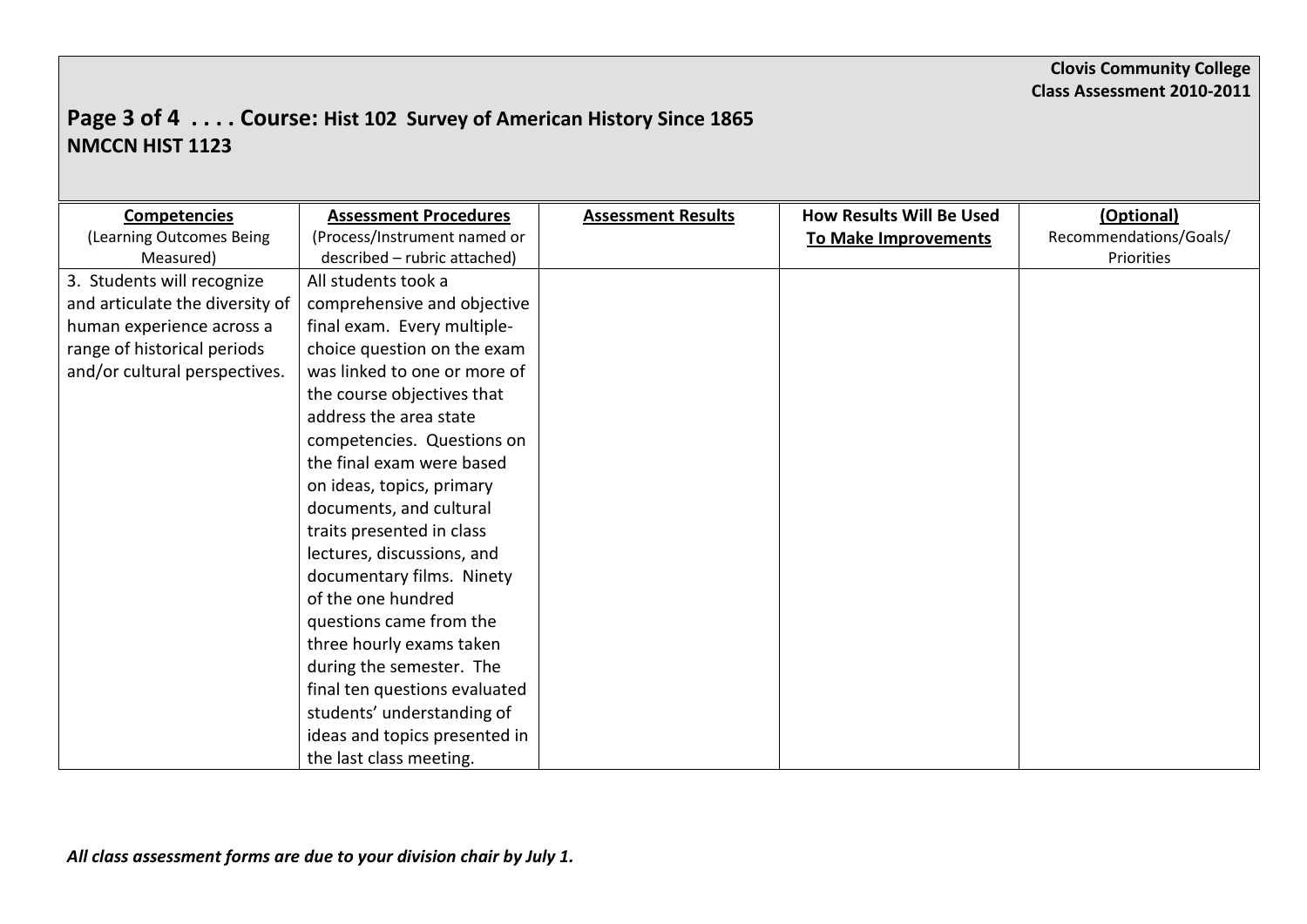# **Page 4 of 4 . . . . Course: Hist 102 Survey of American History Since 1865 NMCCN HIST 1123**

| <b>Competencies</b>          | <b>Assessment Procedures</b>  | <b>Assessment Results</b> | <b>How Results Will Be Used</b> | (Optional)             |
|------------------------------|-------------------------------|---------------------------|---------------------------------|------------------------|
| (Learning Outcomes Being     | (Process/Instrument named or  |                           | <b>To Make Improvements</b>     | Recommendations/Goals/ |
| Measured)                    | described - rubric attached)  |                           |                                 | Priorities             |
| 4. Students will draw on     | All students took a           |                           |                                 |                        |
| historical and/or cultural   | comprehensive and objective   |                           |                                 |                        |
| perspectives to evaluate any | final exam. Every multiple-   |                           |                                 |                        |
| or all of the following:     | choice question on the exam   |                           |                                 |                        |
| contemporary                 | was linked to one or more of  |                           |                                 |                        |
| problems/issues,             | the course objectives that    |                           |                                 |                        |
| contemporary modes of        | address the area state        |                           |                                 |                        |
| expression, and              | competencies. Questions on    |                           |                                 |                        |
| contemporary thought.        | the final exam were based     |                           |                                 |                        |
|                              | on ideas, topics, primary     |                           |                                 |                        |
|                              | documents, and cultural       |                           |                                 |                        |
|                              | traits presented in class     |                           |                                 |                        |
|                              | lectures, discussions, and    |                           |                                 |                        |
|                              | documentary films. Ninety     |                           |                                 |                        |
|                              | of the one hundred            |                           |                                 |                        |
|                              | questions came from the       |                           |                                 |                        |
|                              | three hourly exams taken      |                           |                                 |                        |
|                              | during the semester. The      |                           |                                 |                        |
|                              | final ten questions evaluated |                           |                                 |                        |
|                              | students' understanding of    |                           |                                 |                        |
|                              | ideas and topics presented in |                           |                                 |                        |
|                              | the last class meeting.       |                           |                                 |                        |

| <b>Faculty</b><br>, Member Completing ,<br>Assessment: | <b>Michael Powers</b> | 201<br>Mav | 769.<br><u>ר במוע</u><br>---- |
|--------------------------------------------------------|-----------------------|------------|-------------------------------|
|                                                        | Name                  | Date       | Phone<br>. Number             |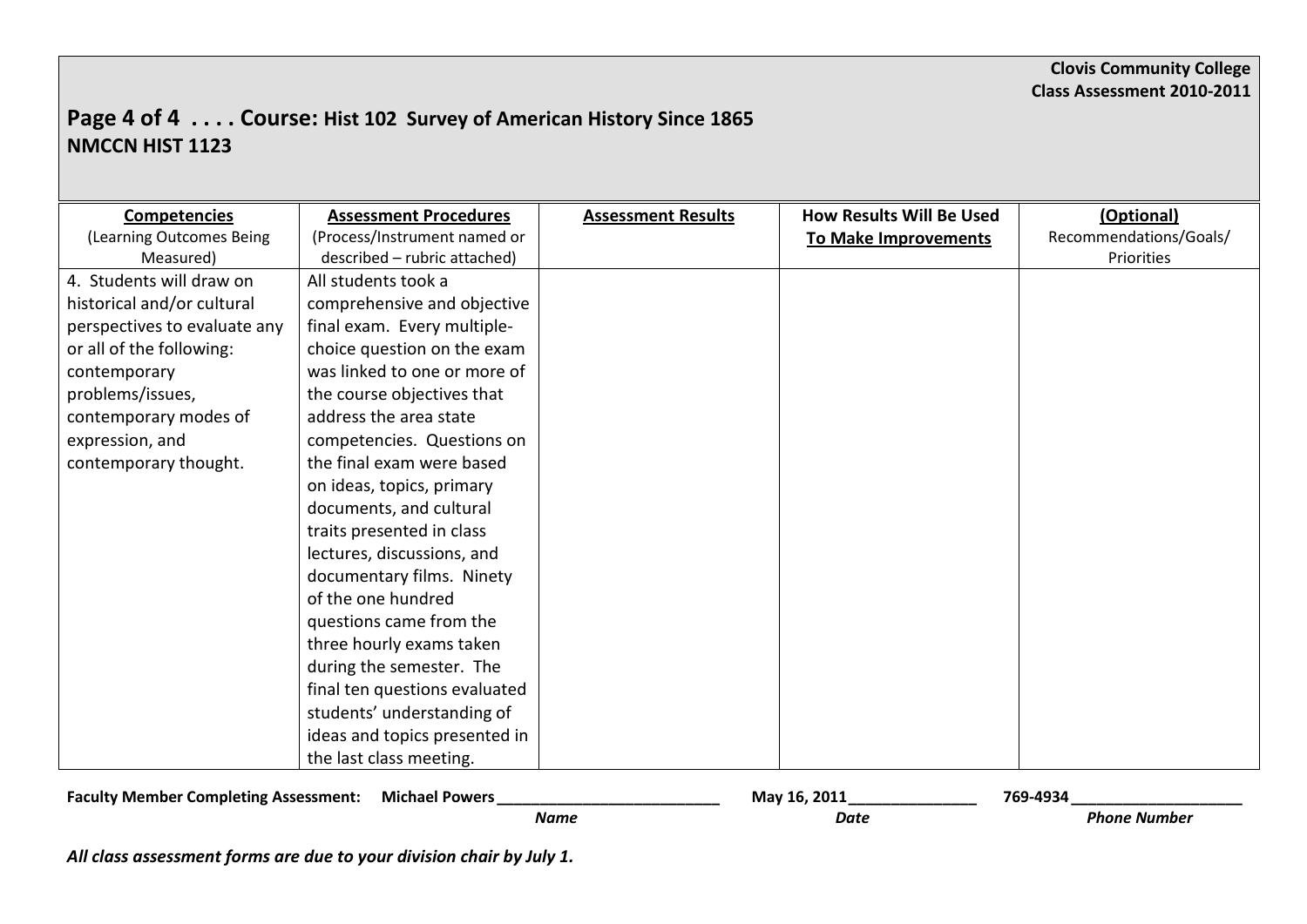# **Core Competencies Assessment 2010-2011—Area V: Fine Arts and Humanities**

## **Class: History 121: World Civilization I Core Competency Number: NMCCN HIST 1053** *Core Competency Number: NMCCN HIST 1053*

| <b>Competencies</b>              | <b>Assessment Procedures</b>  | <b>Assessment Results</b>    | <b>How Results Will Be Used</b> | (Optional)             |
|----------------------------------|-------------------------------|------------------------------|---------------------------------|------------------------|
| (Learning Outcomes Being         | (Process/Instrument named or  |                              | <b>To Make Improvements</b>     | Recommendations/Goals/ |
| Measured)                        | described - rubric attached)  |                              |                                 | Priorities             |
| 1. Students will analyze and     | All students took a           | The History 121 class of ten | The results indicate the        |                        |
| critically interpret significant | comprehensive and objective   | students exceeded the        | effectiveness of class          |                        |
| and primary texts and/or         | final exam. Every multiple-   | benchmark of 70%. The        | lectures, discussions, and      |                        |
| works of art.                    | choice question on the exam   | mean score was 87.50 while   | documentaries in achieving      |                        |
|                                  | was linked to one or more of  | the median score was 92.00.  | student understanding of the    |                        |
|                                  | the course objectives that    |                              | topics and ideas presented in   |                        |
|                                  | address the area state        |                              | this course. The use of         |                        |
|                                  | competencies. Questions on    |                              | lecture/reading outlines,       |                        |
|                                  | the final exam were based     |                              | documentary films, and          |                        |
|                                  | on ideas, topics, primary     |                              | review sessions at the start    |                        |
|                                  | documents, and cultural       |                              | and end of each class have      |                        |
|                                  | traits presented in class     |                              | been effective in creating a    |                        |
|                                  | lectures, discussions, and    |                              | incremental sequence of         |                        |
|                                  | documentary films. Ninety     |                              | student comprehension of        |                        |
|                                  | of the one hundred            |                              | the course objectives and       |                        |
|                                  | questions came from the       |                              | competencies                    |                        |
|                                  | three hourly exams taken      |                              |                                 |                        |
|                                  | during the semester. The      |                              |                                 |                        |
|                                  | final ten questions evaluated |                              |                                 |                        |
|                                  | students' understanding of    |                              |                                 |                        |
|                                  | ideas and topics presented in |                              |                                 |                        |
|                                  | the last class meeting.       |                              |                                 |                        |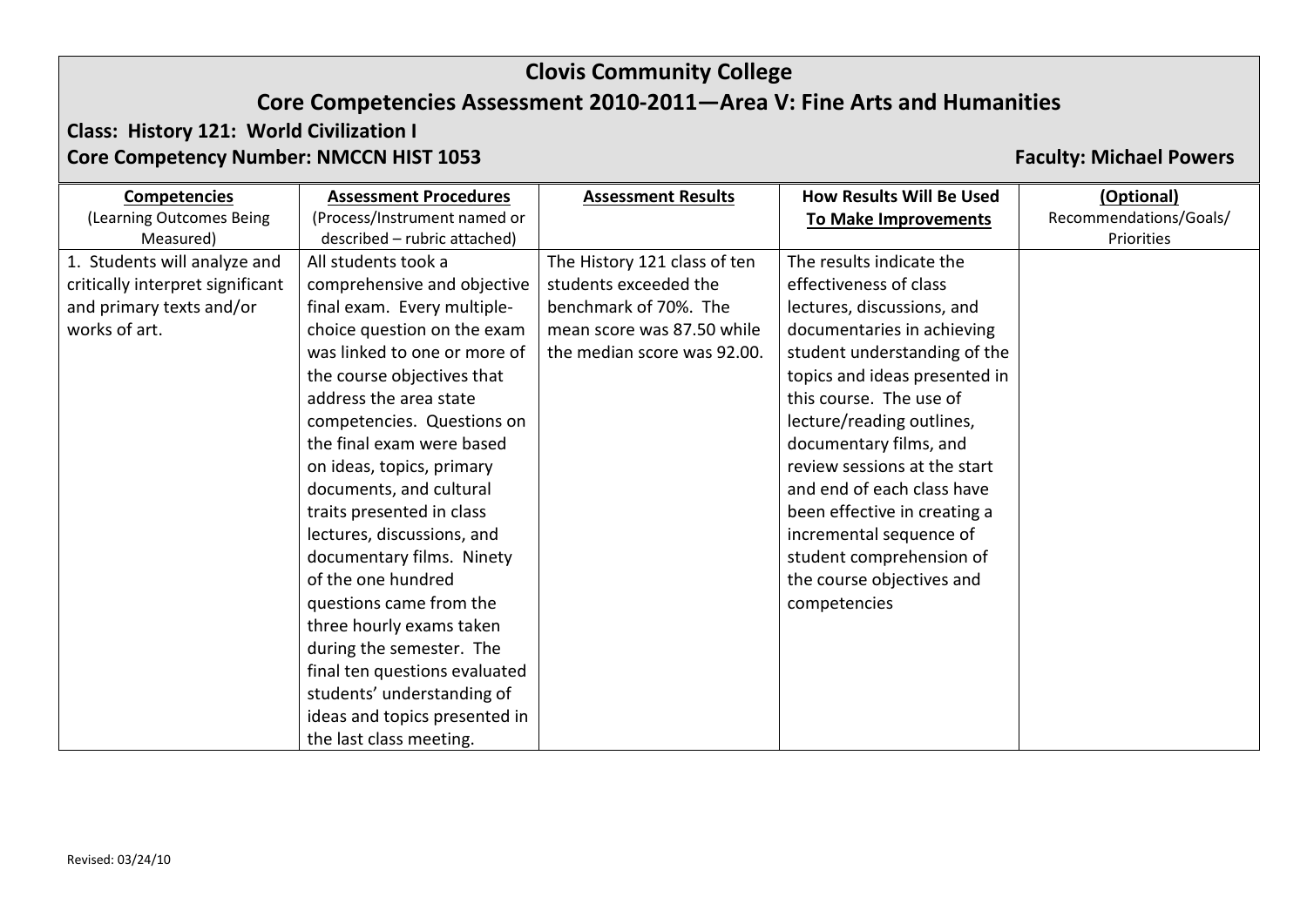# **Page 2 of 4 . . . . Course: History 121: World Civilization I NMCCN HIST 1053**

| <b>Competencies</b>          | <b>Assessment Procedures</b>  | <b>Assessment Results</b> | <b>How Results Will Be Used</b> | (Optional)             |
|------------------------------|-------------------------------|---------------------------|---------------------------------|------------------------|
| (Learning Outcomes Being     | (Process/Instrument named or  |                           | <b>To Make Improvements</b>     | Recommendations/Goals/ |
| Measured)                    | described - rubric attached)  |                           |                                 | Priorities             |
| 2. Students will compare art | All students took a           |                           |                                 |                        |
| forms, modes of thought and  | comprehensive and objective   |                           |                                 |                        |
| expression, and processes    | final exam. Every multiple-   |                           |                                 |                        |
| across a range of historical | choice question on the exam   |                           |                                 |                        |
| periods and/or structures.   | was linked to one or more of  |                           |                                 |                        |
|                              | the course objectives that    |                           |                                 |                        |
|                              | address the area state        |                           |                                 |                        |
|                              | competencies. Questions on    |                           |                                 |                        |
|                              | the final exam were based     |                           |                                 |                        |
|                              | on ideas, topics, primary     |                           |                                 |                        |
|                              | documents, and cultural       |                           |                                 |                        |
|                              | traits presented in class     |                           |                                 |                        |
|                              | lectures, discussions, and    |                           |                                 |                        |
|                              | documentary films. Ninety     |                           |                                 |                        |
|                              | of the one hundred            |                           |                                 |                        |
|                              | questions came from the       |                           |                                 |                        |
|                              | three hourly exams taken      |                           |                                 |                        |
|                              | during the semester. The      |                           |                                 |                        |
|                              | final ten questions evaluated |                           |                                 |                        |
|                              | students' understanding of    |                           |                                 |                        |
|                              | ideas and topics presented in |                           |                                 |                        |
|                              | the last class meeting.       |                           |                                 |                        |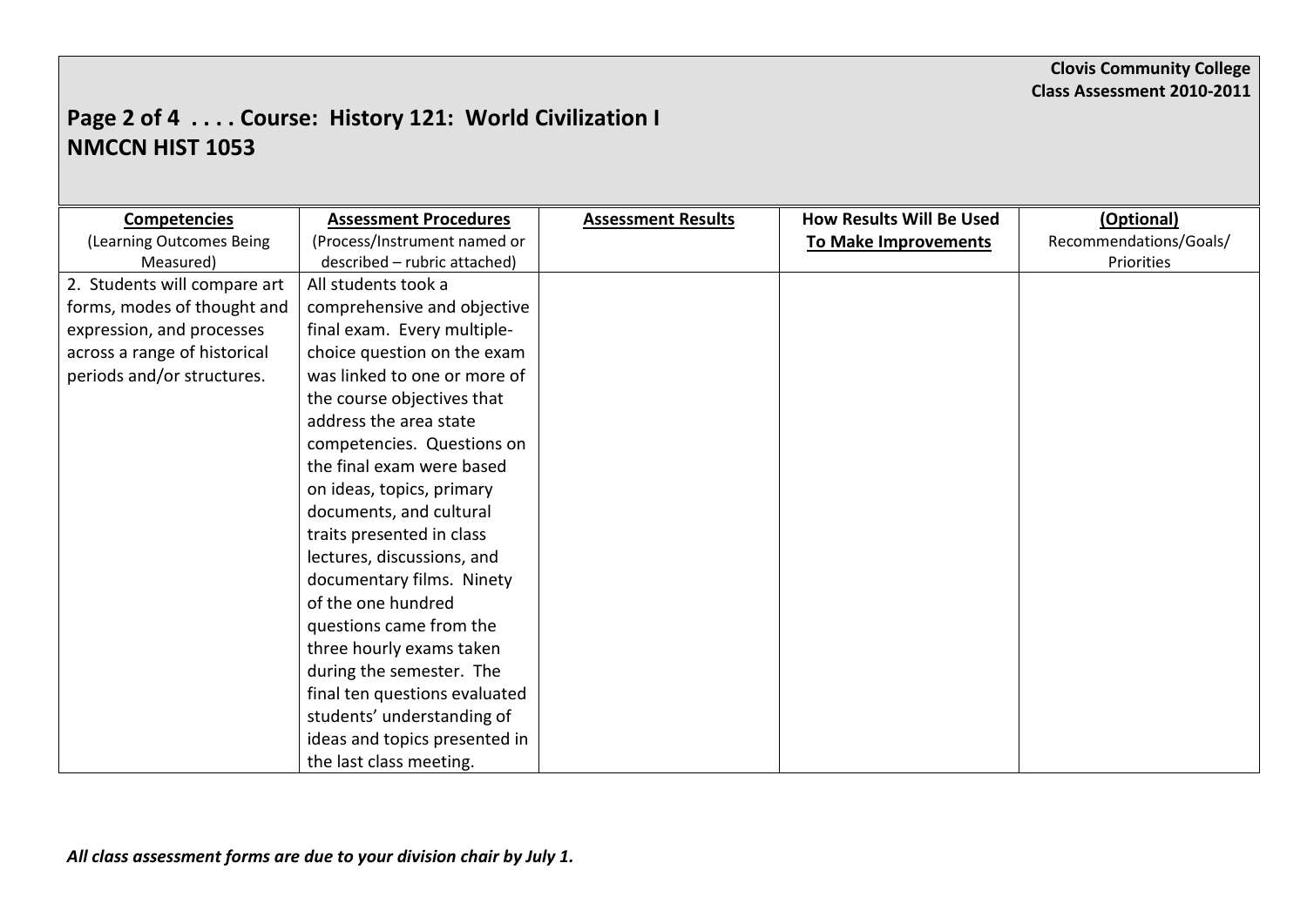# **Page 3 of 4 . . . . Course: History 121: World Civilization I NMCCN HIST 1053**

| <b>Competencies</b>             | <b>Assessment Procedures</b>  | <b>Assessment Results</b> | <b>How Results Will Be Used</b> | (Optional)             |
|---------------------------------|-------------------------------|---------------------------|---------------------------------|------------------------|
| (Learning Outcomes Being        | (Process/Instrument named or  |                           | <b>To Make Improvements</b>     | Recommendations/Goals/ |
| Measured)                       | described - rubric attached)  |                           |                                 | Priorities             |
| 3. Students will recognize      | All students took a           |                           |                                 |                        |
| and articulate the diversity of | comprehensive and objective   |                           |                                 |                        |
| human experience across a       | final exam. Every multiple-   |                           |                                 |                        |
| range of historical periods     | choice question on the exam   |                           |                                 |                        |
| and/or cultural perspectives.   | was linked to one or more of  |                           |                                 |                        |
|                                 | the course objectives that    |                           |                                 |                        |
|                                 | address the area state        |                           |                                 |                        |
|                                 | competencies. Questions on    |                           |                                 |                        |
|                                 | the final exam were based     |                           |                                 |                        |
|                                 | on ideas, topics, primary     |                           |                                 |                        |
|                                 | documents, and cultural       |                           |                                 |                        |
|                                 | traits presented in class     |                           |                                 |                        |
|                                 | lectures, discussions, and    |                           |                                 |                        |
|                                 | documentary films. Ninety     |                           |                                 |                        |
|                                 | of the one hundred            |                           |                                 |                        |
|                                 | questions came from the       |                           |                                 |                        |
|                                 | three hourly exams taken      |                           |                                 |                        |
|                                 | during the semester. The      |                           |                                 |                        |
|                                 | final ten questions evaluated |                           |                                 |                        |
|                                 | students' understanding of    |                           |                                 |                        |
|                                 | ideas and topics presented in |                           |                                 |                        |
|                                 | the last class meeting.       |                           |                                 |                        |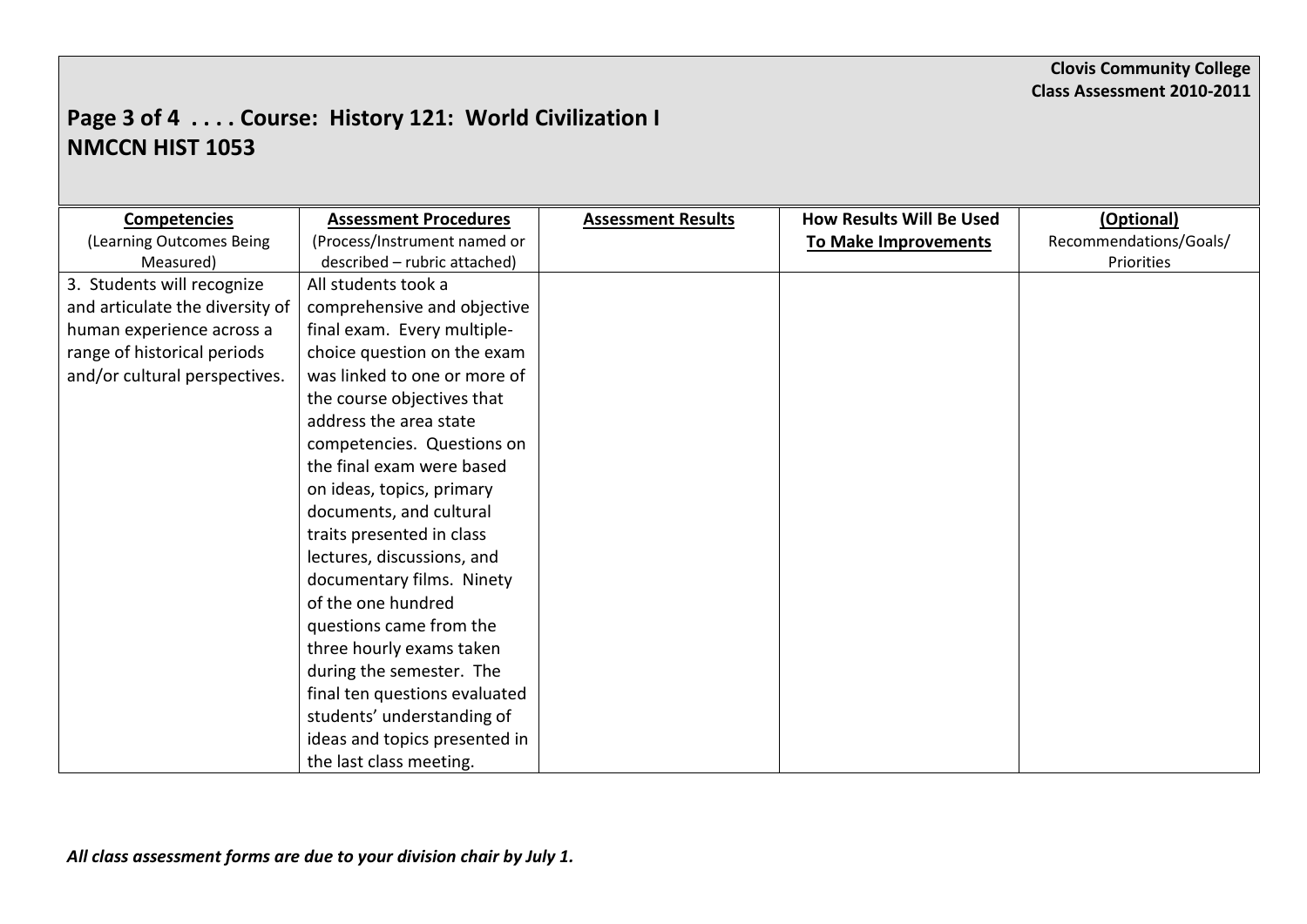# **Page 4 of 4 . . . . Course: History 121: World Civilization I NMCCN HIST 1053**

| <b>Competencies</b>          | <b>Assessment Procedures</b>  | <b>Assessment Results</b> | <b>How Results Will Be Used</b> | (Optional)             |
|------------------------------|-------------------------------|---------------------------|---------------------------------|------------------------|
| (Learning Outcomes Being     | (Process/Instrument named or  |                           | <b>To Make Improvements</b>     | Recommendations/Goals/ |
| Measured)                    | described - rubric attached)  |                           |                                 | <b>Priorities</b>      |
| 4. Students will draw on     | All students took a           |                           |                                 |                        |
| historical and/or cultural   | comprehensive and objective   |                           |                                 |                        |
| perspectives to evaluate any | final exam. Every multiple-   |                           |                                 |                        |
| or all of the following:     | choice question on the exam   |                           |                                 |                        |
| contemporary                 | was linked to one or more of  |                           |                                 |                        |
| problems/issues,             | the course objectives that    |                           |                                 |                        |
| contemporary modes of        | address the area state        |                           |                                 |                        |
| expression, and              | competencies. Questions on    |                           |                                 |                        |
| contemporary thought.        | the final exam were based     |                           |                                 |                        |
|                              | on ideas, topics, primary     |                           |                                 |                        |
|                              | documents, and cultural       |                           |                                 |                        |
|                              | traits presented in class     |                           |                                 |                        |
|                              | lectures, discussions, and    |                           |                                 |                        |
|                              | documentary films. Ninety     |                           |                                 |                        |
|                              | of the one hundred            |                           |                                 |                        |
|                              | questions came from the       |                           |                                 |                        |
|                              | three hourly exams taken      |                           |                                 |                        |
|                              | during the semester. The      |                           |                                 |                        |
|                              | final ten questions evaluated |                           |                                 |                        |
|                              | students' understanding of    |                           |                                 |                        |
|                              | ideas and topics presented in |                           |                                 |                        |
|                              | the last class meeting.       |                           |                                 |                        |

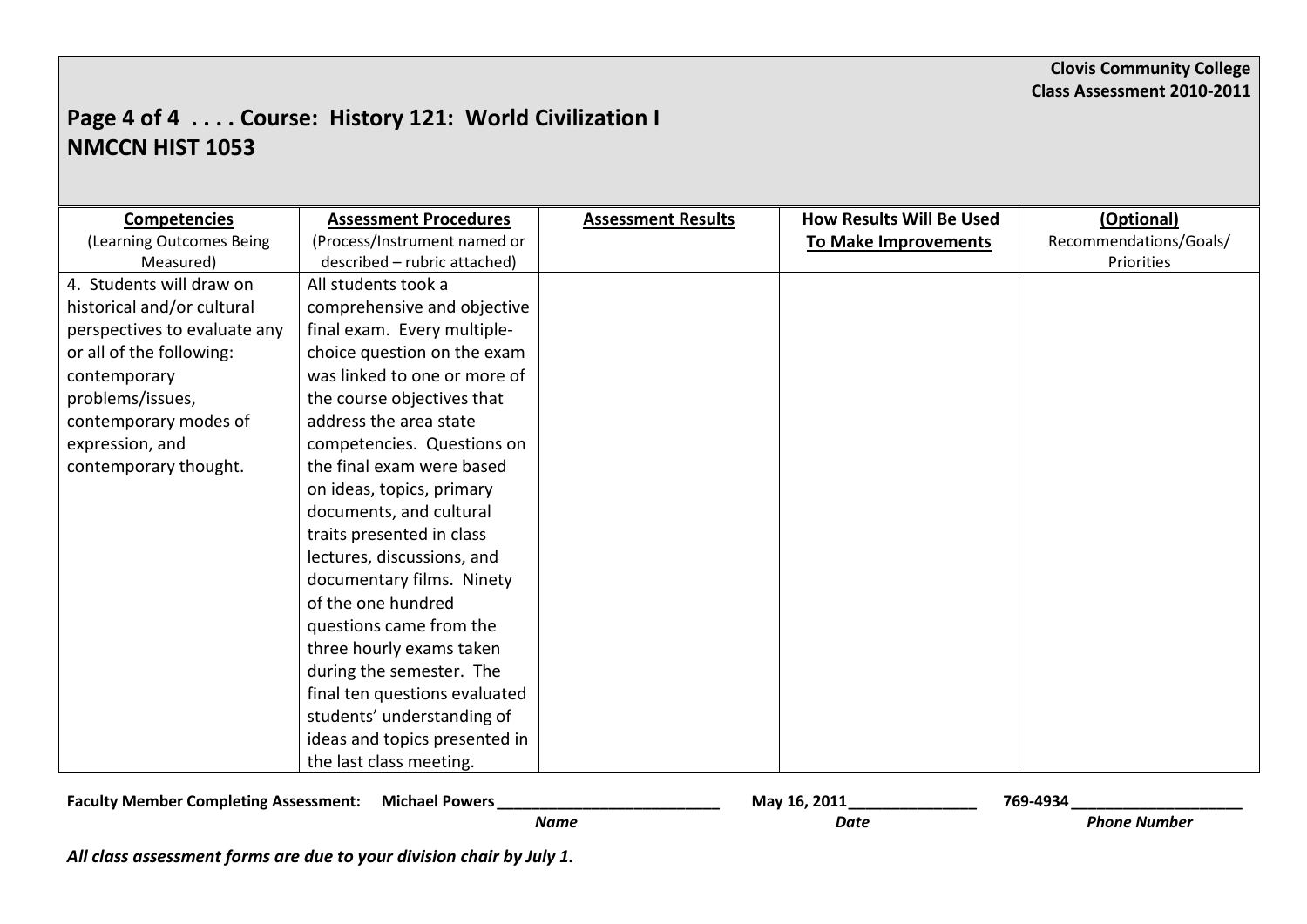# **Core Competencies Assessment 2010-2011—Area V: Fine Arts and Humanities**

## **Class: Hist 122 World Civilization II Core Competency Number: NMCCN HIST 1063** *Core Competency Number: NMCCN HIST 1063*

| <b>Competencies</b>              | <b>Assessment Procedures</b>  | <b>Assessment Results</b>    | <b>How Results Will Be Used</b> | (Optional)             |
|----------------------------------|-------------------------------|------------------------------|---------------------------------|------------------------|
| (Learning Outcomes Being         | (Process/Instrument named or  |                              | <b>To Make Improvements</b>     | Recommendations/Goals/ |
| Measured)                        | described - rubric attached)  |                              |                                 | Priorities             |
| 1. Students will analyze and     | All students took a           | The History 122 class of ten | The results indicate the        |                        |
| critically interpret significant | comprehensive and objective   | students exceeded the        | effectiveness of class          |                        |
| and primary texts and/or         | final exam. Every multiple-   | benchmark of 70%. The        | lectures, discussions, and      |                        |
| works of art.                    | choice question on the exam   | mean score was 87.30 while   | documentaries in achieving      |                        |
|                                  | was linked to one or more of  | the median score was 90.00.  | student understanding of the    |                        |
|                                  | the course objectives that    |                              | topics and ideas presented in   |                        |
|                                  | address the area state        |                              | this course. The use of         |                        |
|                                  | competencies. Questions on    |                              | lecture/reading outlines,       |                        |
|                                  | the final exam were based     |                              | documentary films, and          |                        |
|                                  | on ideas, topics, primary     |                              | review sessions at the start    |                        |
|                                  | documents, and cultural       |                              | and end of each class have      |                        |
|                                  | traits presented in class     |                              | been effective in creating a    |                        |
|                                  | lectures, discussions, and    |                              | incremental sequence of         |                        |
|                                  | documentary films. Ninety     |                              | student comprehension of        |                        |
|                                  | of the one hundred            |                              | the course objectives and       |                        |
|                                  | questions came from the       |                              | competencies                    |                        |
|                                  | three hourly exams taken      |                              |                                 |                        |
|                                  | during the semester. The      |                              |                                 |                        |
|                                  | final ten questions evaluated |                              |                                 |                        |
|                                  | students' understanding of    |                              |                                 |                        |
|                                  | ideas and topics presented in |                              |                                 |                        |
|                                  | the last class meeting.       |                              |                                 |                        |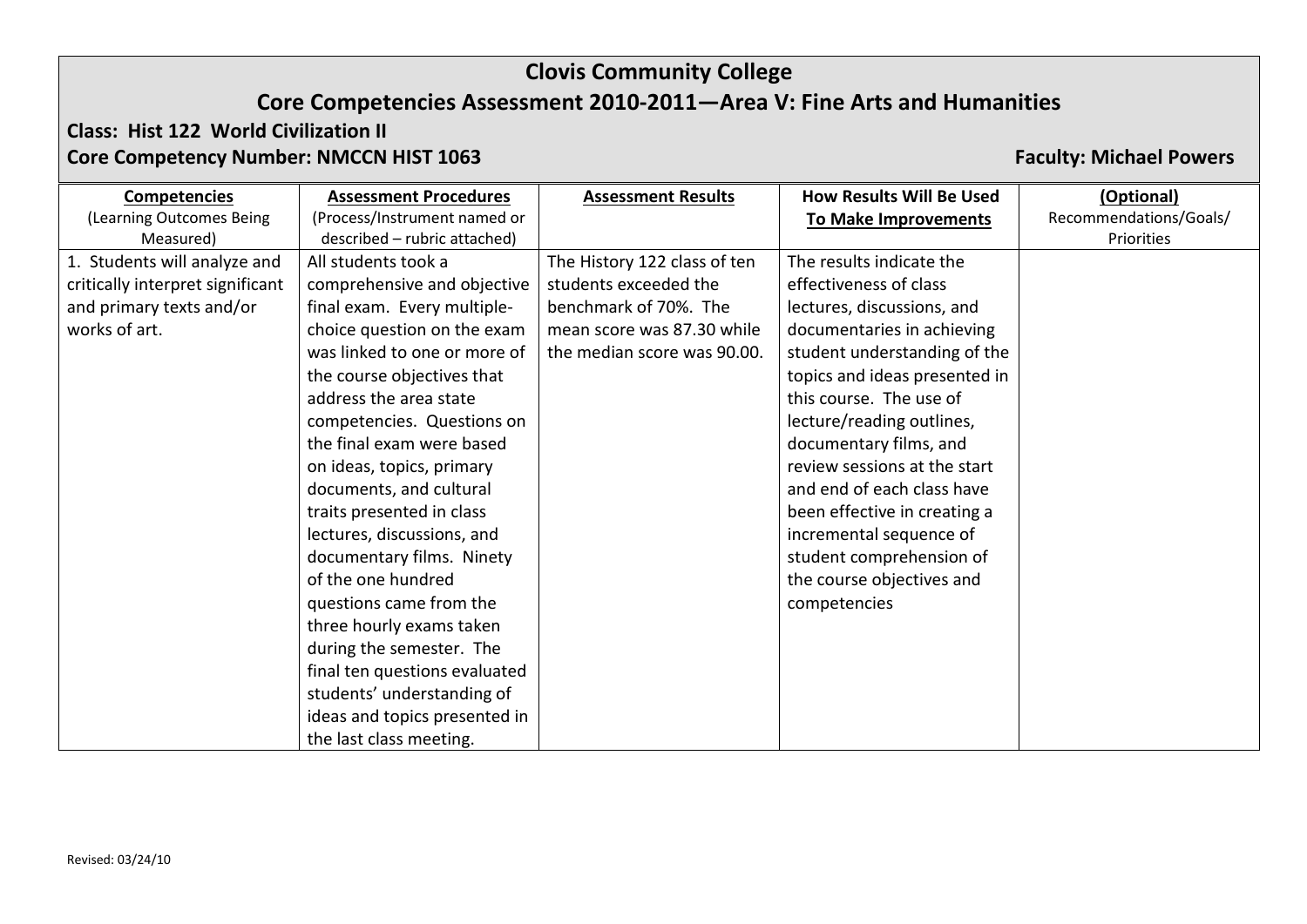# **Page 2 of 4 . . . . Course: Hist 122 World Civilization II NMCCN HIST 1063**

| <b>Competencies</b>          | <b>Assessment Procedures</b>  | <b>Assessment Results</b> | <b>How Results Will Be Used</b> | (Optional)             |
|------------------------------|-------------------------------|---------------------------|---------------------------------|------------------------|
| (Learning Outcomes Being     | (Process/Instrument named or  |                           | <b>To Make Improvements</b>     | Recommendations/Goals/ |
| Measured)                    | described - rubric attached)  |                           |                                 | Priorities             |
| 2. Students will compare art | All students took a           |                           |                                 |                        |
| forms, modes of thought and  | comprehensive and objective   |                           |                                 |                        |
| expression, and processes    | final exam. Every multiple-   |                           |                                 |                        |
| across a range of historical | choice question on the exam   |                           |                                 |                        |
| periods and/or structures.   | was linked to one or more of  |                           |                                 |                        |
|                              | the course objectives that    |                           |                                 |                        |
|                              | address the area state        |                           |                                 |                        |
|                              | competencies. Questions on    |                           |                                 |                        |
|                              | the final exam were based     |                           |                                 |                        |
|                              | on ideas, topics, primary     |                           |                                 |                        |
|                              | documents, and cultural       |                           |                                 |                        |
|                              | traits presented in class     |                           |                                 |                        |
|                              | lectures, discussions, and    |                           |                                 |                        |
|                              | documentary films. Ninety     |                           |                                 |                        |
|                              | of the one hundred            |                           |                                 |                        |
|                              | questions came from the       |                           |                                 |                        |
|                              | three hourly exams taken      |                           |                                 |                        |
|                              | during the semester. The      |                           |                                 |                        |
|                              | final ten questions evaluated |                           |                                 |                        |
|                              | students' understanding of    |                           |                                 |                        |
|                              | ideas and topics presented in |                           |                                 |                        |
|                              | the last class meeting.       |                           |                                 |                        |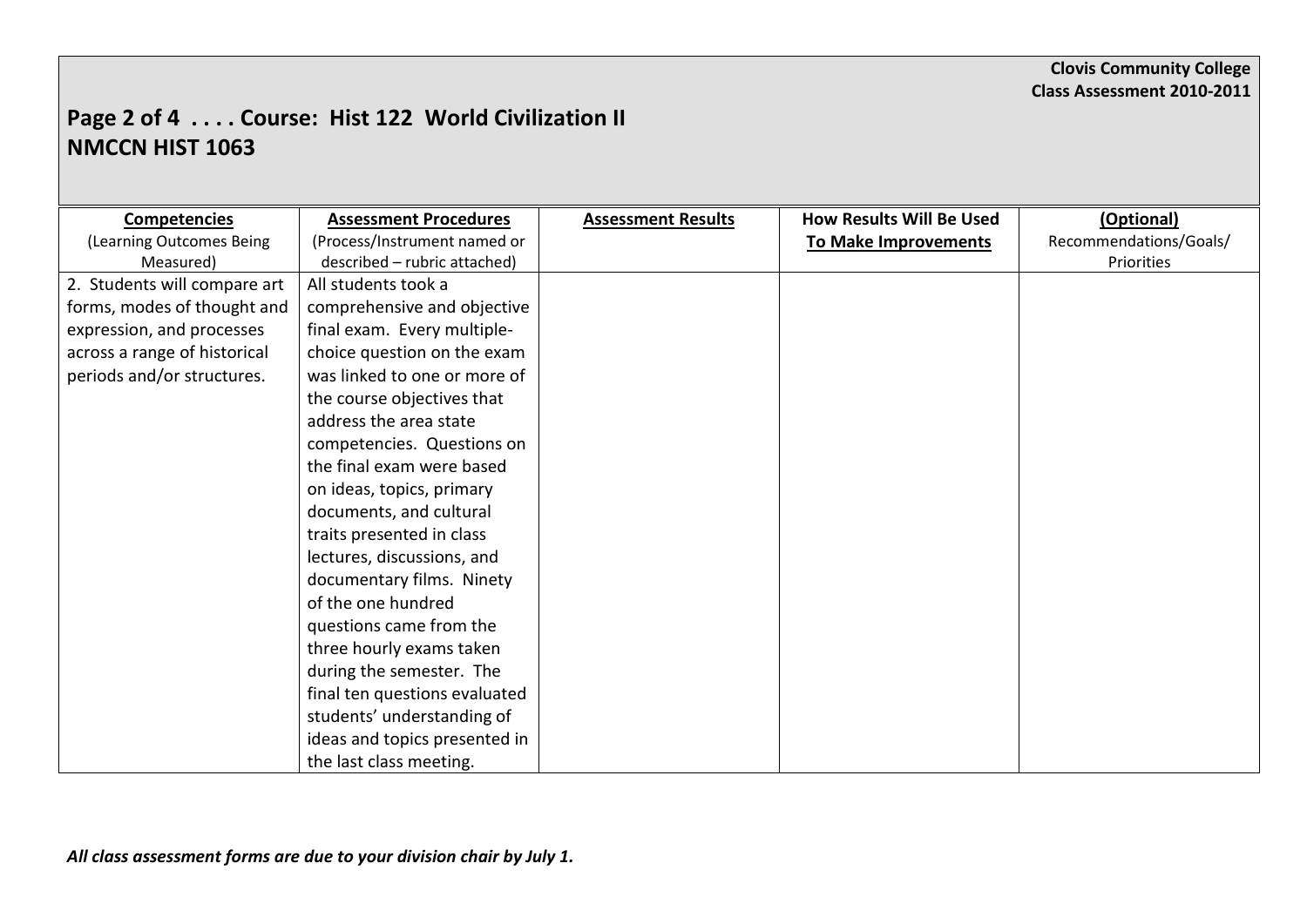# **Page 3 of 4 . . . . Course: Hist 122 World Civilization II NMCCN HIST 1063**

| <b>Competencies</b>             | <b>Assessment Procedures</b>  | <b>Assessment Results</b> | <b>How Results Will Be Used</b> | (Optional)             |
|---------------------------------|-------------------------------|---------------------------|---------------------------------|------------------------|
| (Learning Outcomes Being        | (Process/Instrument named or  |                           | <b>To Make Improvements</b>     | Recommendations/Goals/ |
| Measured)                       | described - rubric attached)  |                           |                                 | Priorities             |
| 3. Students will recognize      | All students took a           |                           |                                 |                        |
| and articulate the diversity of | comprehensive and objective   |                           |                                 |                        |
| human experience across a       | final exam. Every multiple-   |                           |                                 |                        |
| range of historical periods     | choice question on the exam   |                           |                                 |                        |
| and/or cultural perspectives.   | was linked to one or more of  |                           |                                 |                        |
|                                 | the course objectives that    |                           |                                 |                        |
|                                 | address the area state        |                           |                                 |                        |
|                                 | competencies. Questions on    |                           |                                 |                        |
|                                 | the final exam were based     |                           |                                 |                        |
|                                 | on ideas, topics, primary     |                           |                                 |                        |
|                                 | documents, and cultural       |                           |                                 |                        |
|                                 | traits presented in class     |                           |                                 |                        |
|                                 | lectures, discussions, and    |                           |                                 |                        |
|                                 | documentary films. Ninety     |                           |                                 |                        |
|                                 | of the one hundred            |                           |                                 |                        |
|                                 | questions came from the       |                           |                                 |                        |
|                                 | three hourly exams taken      |                           |                                 |                        |
|                                 | during the semester. The      |                           |                                 |                        |
|                                 | final ten questions evaluated |                           |                                 |                        |
|                                 | students' understanding of    |                           |                                 |                        |
|                                 | ideas and topics presented in |                           |                                 |                        |
|                                 | the last class meeting.       |                           |                                 |                        |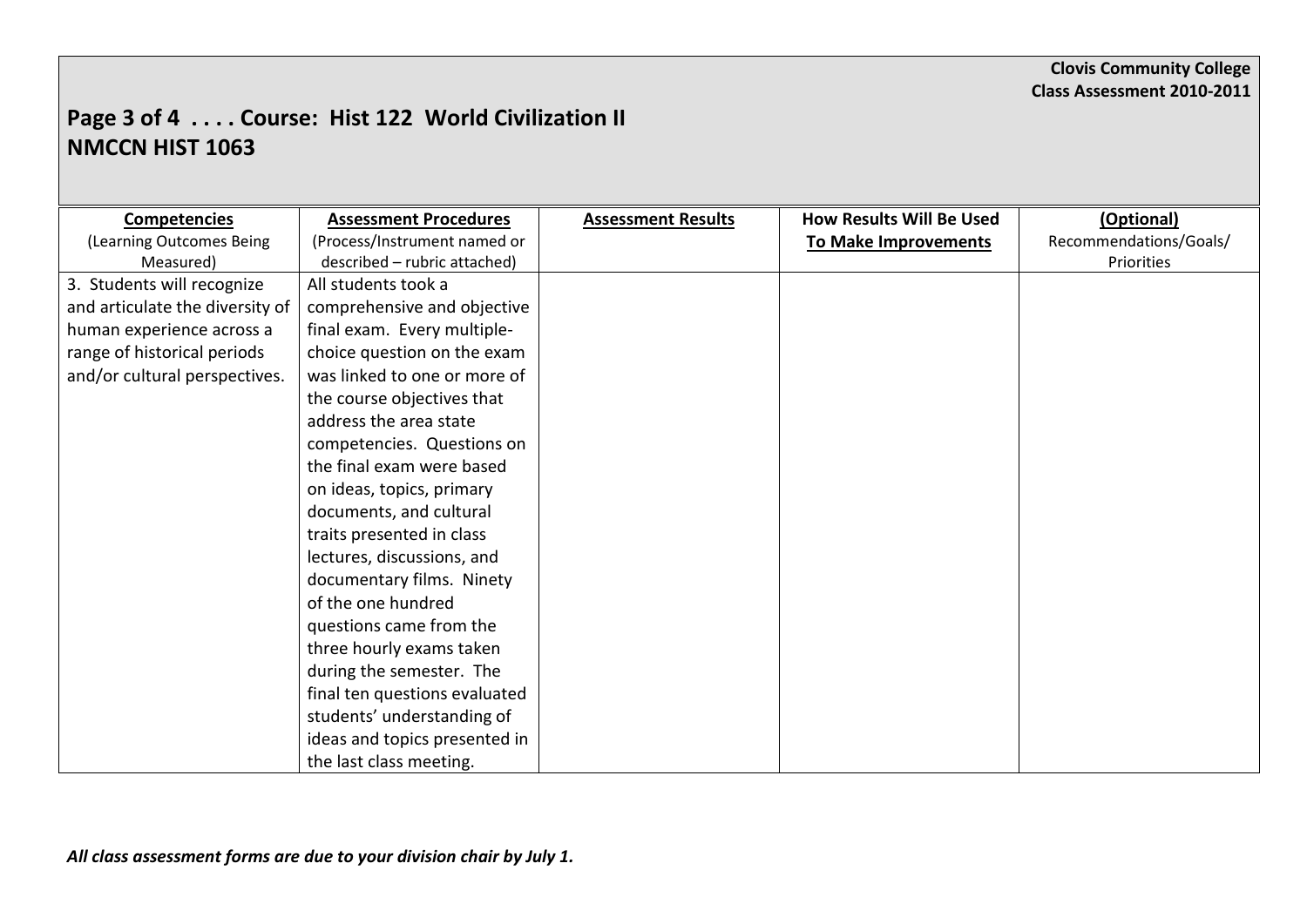# **Page 4 of 4 . . . . Course: Hist 122 World Civilization II NMCCN HIST 1063**

| <b>Competencies</b>          | <b>Assessment Procedures</b>  | <b>Assessment Results</b> | <b>How Results Will Be Used</b> | (Optional)             |
|------------------------------|-------------------------------|---------------------------|---------------------------------|------------------------|
| (Learning Outcomes Being     | (Process/Instrument named or  |                           | <b>To Make Improvements</b>     | Recommendations/Goals/ |
| Measured)                    | described - rubric attached)  |                           |                                 | Priorities             |
| 4. Students will draw on     | All students took a           |                           |                                 |                        |
| historical and/or cultural   | comprehensive and objective   |                           |                                 |                        |
| perspectives to evaluate any | final exam. Every multiple-   |                           |                                 |                        |
| or all of the following:     | choice question on the exam   |                           |                                 |                        |
| contemporary                 | was linked to one or more of  |                           |                                 |                        |
| problems/issues,             | the course objectives that    |                           |                                 |                        |
| contemporary modes of        | address the area state        |                           |                                 |                        |
| expression, and              | competencies. Questions on    |                           |                                 |                        |
| contemporary thought.        | the final exam were based     |                           |                                 |                        |
|                              | on ideas, topics, primary     |                           |                                 |                        |
|                              | documents, and cultural       |                           |                                 |                        |
|                              | traits presented in class     |                           |                                 |                        |
|                              | lectures, discussions, and    |                           |                                 |                        |
|                              | documentary films. Ninety     |                           |                                 |                        |
|                              | of the one hundred            |                           |                                 |                        |
|                              | questions came from the       |                           |                                 |                        |
|                              | three hourly exams taken      |                           |                                 |                        |
|                              | during the semester. The      |                           |                                 |                        |
|                              | final ten questions evaluated |                           |                                 |                        |
|                              | students' understanding of    |                           |                                 |                        |
|                              | ideas and topics presented in |                           |                                 |                        |
|                              | the last class meeting.       |                           |                                 |                        |

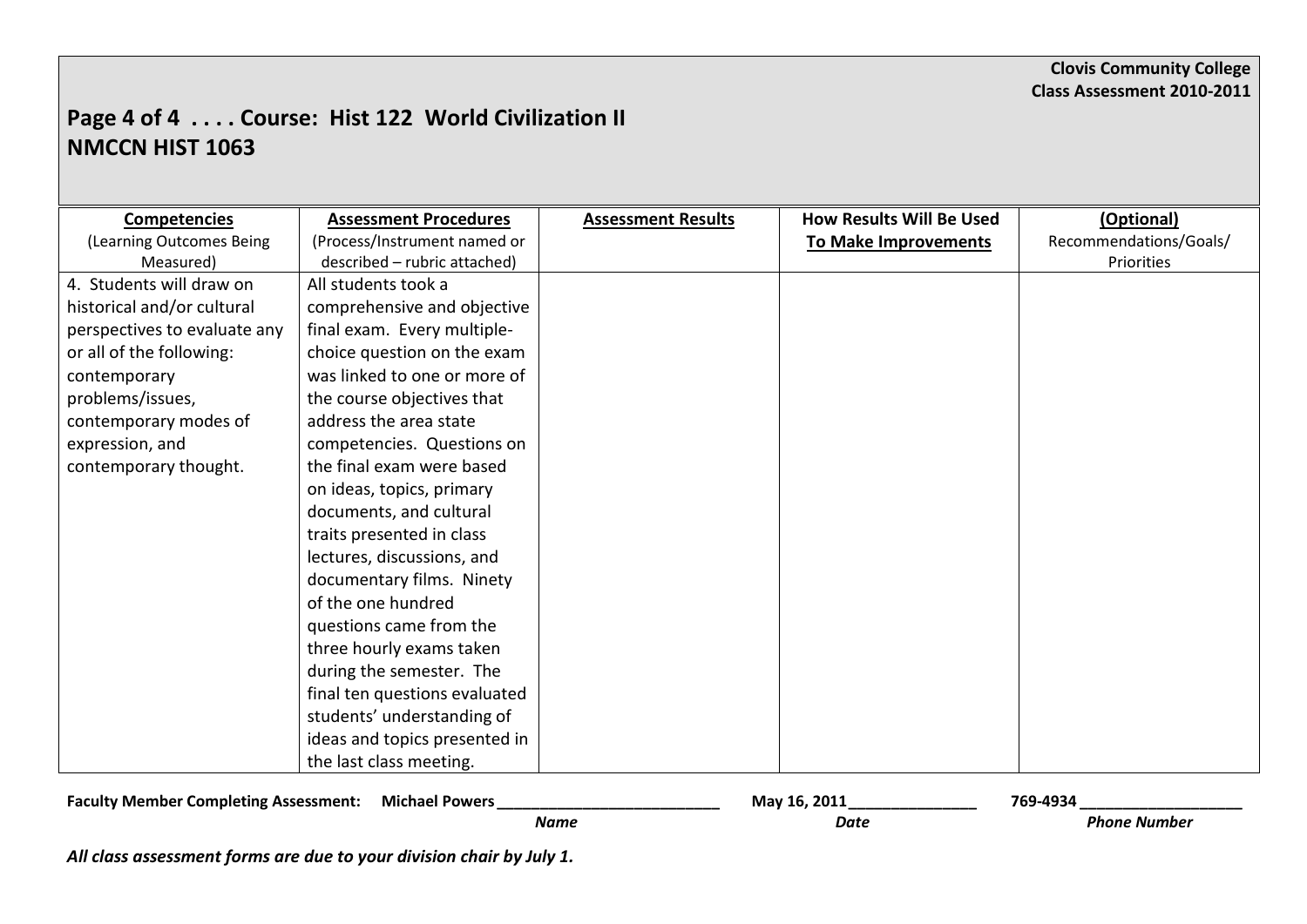**Core Competencies Assessment 2010-2011 (Fall 2010)—Area V: Fine Arts and Humanities**

**Class: Spanish 101—Beg. Spanish I—10439 and10440**

**Core Competency Number: NMCCN SPAN 1114**

**Number of Students: 32 Faculty: Lorenza Hernández** 

| <b>Competencies</b>                  | <b>Assessment Procedures</b>                                      | <b>Assessment Results</b>                     | <b>How Results Will Be Used</b>    | (Optional)             |
|--------------------------------------|-------------------------------------------------------------------|-----------------------------------------------|------------------------------------|------------------------|
| (Learning Outcomes Being             | (Process/Instrument named or                                      |                                               | To Make Improvements               | Recommendations/Goals/ |
| Measured)                            | described - rubric attached)                                      |                                               |                                    | <b>Priorities</b>      |
| 1. Students will analyze and         | <b>Instrument: Final Exam</b>                                     | Spanish 101 Vocabulary<br>(OB#1)              | More emphasis will be placed on    |                        |
| critically interpret significant and |                                                                   | Knowledge of vocabulary was                   | the grammatical structures of less |                        |
| primary texts and/or works of art    | The Final Exam was used to assess                                 | very good.                                    | than 70% mastery.                  |                        |
| (this includes fine art, literature, | the reading, writing, and                                         | 92 % of the students were                     |                                    |                        |
| music, theatre, and film.)           | beginning grammatical structures                                  | successful in this grammatical                |                                    |                        |
|                                      | used in the Spanish language.                                     | structure.                                    | I will continue to find best       |                        |
| 2. Students will compare art         | Each group of questions aligns                                    |                                               | methods of instruction to teach    |                        |
| forms, modes of thought and          | with the state outcome/objectives                                 | (OB# 1, 3) Spanish 101 Gender of              | weak areas, (61-69% of students'   |                        |
| expression, and processes across a   | listed to the left.                                               | nouns and plural of nouns.                    | learning,) for improvements in     |                        |
| range of historical periods and/or   |                                                                   | Knowledge of gender of nouns                  | reading, writing and oral          |                        |
| structures (such as political,       | A Final exam was given to                                         | was good. 87% of the students                 | proficiency.                       |                        |
| geographic, economic, social,        | students in Spanish 101 and                                       | were successful in this area.                 | Those areas that were good (70-    |                        |
| cultural, religious, and             | Spanish 102 to assess students                                    |                                               | 85% of students' successful        |                        |
| intellectual).                       | learning for Objectives 1 and 3 of<br>the state outcomes. Spanish | (OB#3) Spanish 101<br>The verbs ser or estar. | learning,) I will continue to make |                        |
| 3. Students will recognize and       | instruction could only align with                                 | Knowledge of these two verbs,                 | improvements to accomplish         |                        |
| articulate the diversity of human    | these two State outcomes.                                         | which is a very difficult concept in          | Spanish reading, writing and oral  |                        |
| experience across a range of         |                                                                   | any language, was good at 77% of              | proficiency.                       |                        |
| historical periods and/or cultural   |                                                                   | the students were successful in               |                                    |                        |
| perspectives.                        |                                                                   | this grammatical structure.                   |                                    |                        |
|                                      |                                                                   |                                               |                                    |                        |
| 4. Students will draw on historical  |                                                                   | (OB# 1, 3) Spanish 101 Tener                  |                                    |                        |
| and/or cultural perspectives to      |                                                                   | expressions. Knowledge of tener               |                                    |                        |
| evaluate any or all of the           |                                                                   | expressions was good.                         |                                    |                        |
| following: contemporary              |                                                                   | 91% of the students were                      |                                    |                        |
| problems/issues, contemporary        |                                                                   | successful in this grammatical                |                                    |                        |
| modes of expression, and             |                                                                   | structure.                                    |                                    |                        |
| contemporary thought.                |                                                                   |                                               |                                    |                        |
|                                      |                                                                   |                                               |                                    |                        |
| Possess an understanding of the      |                                                                   | (OB# 1, 3) Spanish 101                        |                                    |                        |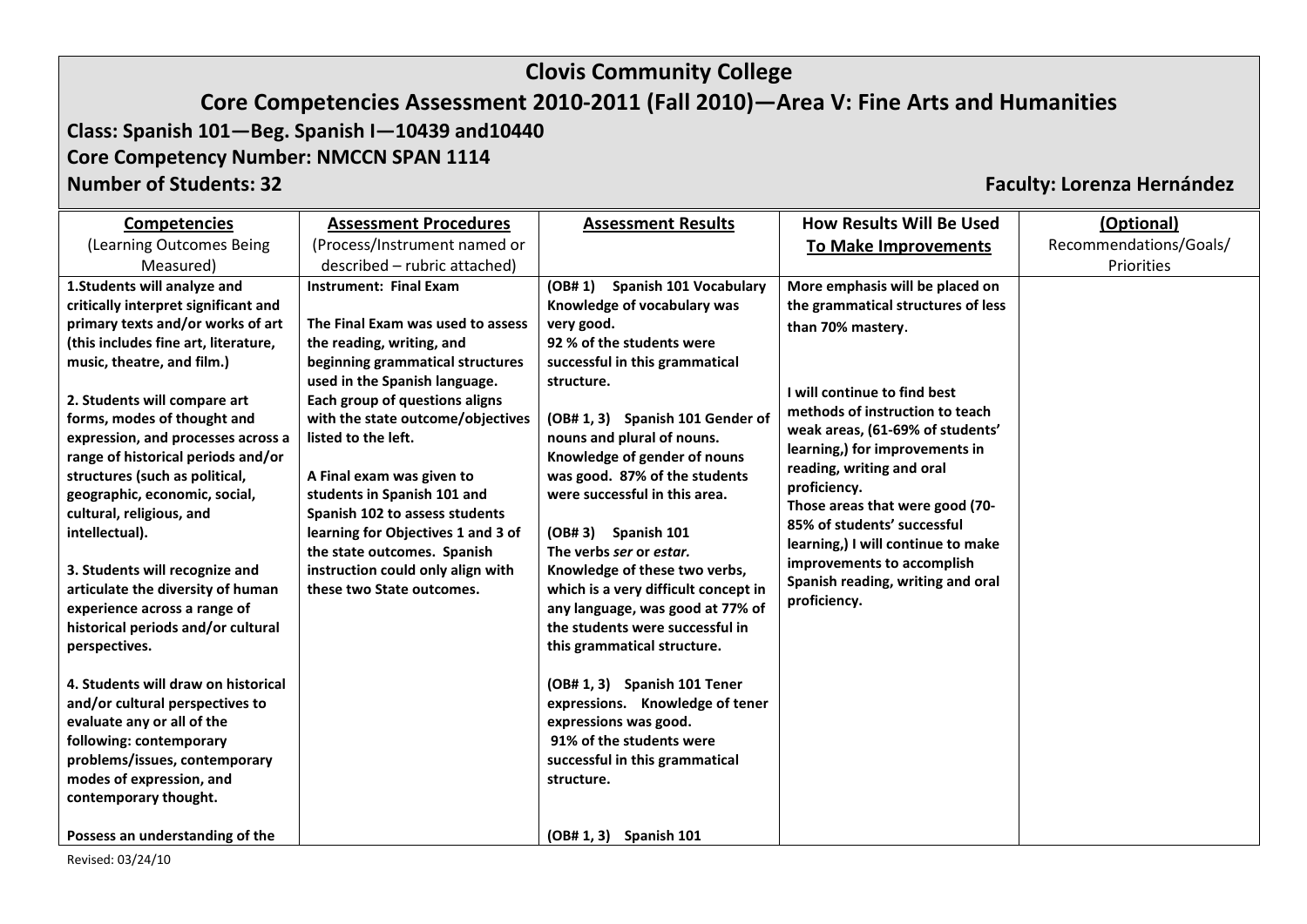## **Page 2 of 3 . . . . Class: Spanish 101—Beg. Spanish I—10439 and 10440 Core Competency Number: NMCCN SPAN 1114 Number of Students: 32**

| (Process/Instrument named or     |                                                                                                                                                                                                                                                                                                                                                                                                                          |                                                                                                                            |
|----------------------------------|--------------------------------------------------------------------------------------------------------------------------------------------------------------------------------------------------------------------------------------------------------------------------------------------------------------------------------------------------------------------------------------------------------------------------|----------------------------------------------------------------------------------------------------------------------------|
|                                  | <b>To Make Improvements</b>                                                                                                                                                                                                                                                                                                                                                                                              | Recommendations/Goals/                                                                                                     |
|                                  |                                                                                                                                                                                                                                                                                                                                                                                                                          | Priorities                                                                                                                 |
| Interrogative words. Knowledge   |                                                                                                                                                                                                                                                                                                                                                                                                                          |                                                                                                                            |
| of interrogative words was good. | <b>Students continue to improve</b>                                                                                                                                                                                                                                                                                                                                                                                      |                                                                                                                            |
| 74% of the students were         | from the fall term this academic                                                                                                                                                                                                                                                                                                                                                                                         |                                                                                                                            |
|                                  | year.                                                                                                                                                                                                                                                                                                                                                                                                                    |                                                                                                                            |
|                                  |                                                                                                                                                                                                                                                                                                                                                                                                                          |                                                                                                                            |
|                                  |                                                                                                                                                                                                                                                                                                                                                                                                                          |                                                                                                                            |
|                                  |                                                                                                                                                                                                                                                                                                                                                                                                                          |                                                                                                                            |
|                                  |                                                                                                                                                                                                                                                                                                                                                                                                                          |                                                                                                                            |
|                                  |                                                                                                                                                                                                                                                                                                                                                                                                                          |                                                                                                                            |
|                                  |                                                                                                                                                                                                                                                                                                                                                                                                                          |                                                                                                                            |
| structure.                       |                                                                                                                                                                                                                                                                                                                                                                                                                          |                                                                                                                            |
|                                  |                                                                                                                                                                                                                                                                                                                                                                                                                          |                                                                                                                            |
| (OB#3) Spanish 101 Possessive    |                                                                                                                                                                                                                                                                                                                                                                                                                          |                                                                                                                            |
| adjectives. 73% of the students  |                                                                                                                                                                                                                                                                                                                                                                                                                          |                                                                                                                            |
| were successful in this          |                                                                                                                                                                                                                                                                                                                                                                                                                          |                                                                                                                            |
| grammatical structure.           |                                                                                                                                                                                                                                                                                                                                                                                                                          |                                                                                                                            |
|                                  |                                                                                                                                                                                                                                                                                                                                                                                                                          |                                                                                                                            |
|                                  |                                                                                                                                                                                                                                                                                                                                                                                                                          |                                                                                                                            |
|                                  |                                                                                                                                                                                                                                                                                                                                                                                                                          |                                                                                                                            |
|                                  |                                                                                                                                                                                                                                                                                                                                                                                                                          |                                                                                                                            |
|                                  |                                                                                                                                                                                                                                                                                                                                                                                                                          |                                                                                                                            |
|                                  |                                                                                                                                                                                                                                                                                                                                                                                                                          |                                                                                                                            |
|                                  |                                                                                                                                                                                                                                                                                                                                                                                                                          |                                                                                                                            |
|                                  |                                                                                                                                                                                                                                                                                                                                                                                                                          |                                                                                                                            |
|                                  | described - rubric attached)<br>successful in this grammatical<br>structure.<br>(OB#3) Spanish 101 Conjugation<br>of regular verbs. Knowledge of<br>conjugation of regular verbs was<br>good. 89% of the students were<br>successful in this grammatical<br>(OB#3) Spanish 101<br><b>Family Members</b><br>Knowledge of la familia was good.<br>88% of the students were<br>successful in this grammatical<br>structure. | Knowledge of possessive<br>adjectives was decreased slightly<br>from last year but 70% or above<br>was still accomplished. |

| Faculty Member Completing Assessment: Lorenza Hernández              | 31 May 2011 | 769-4933            |
|----------------------------------------------------------------------|-------------|---------------------|
| Name                                                                 | Date        | <b>Phone Number</b> |
| All class assessment forms are due to your division chair by July 1. |             |                     |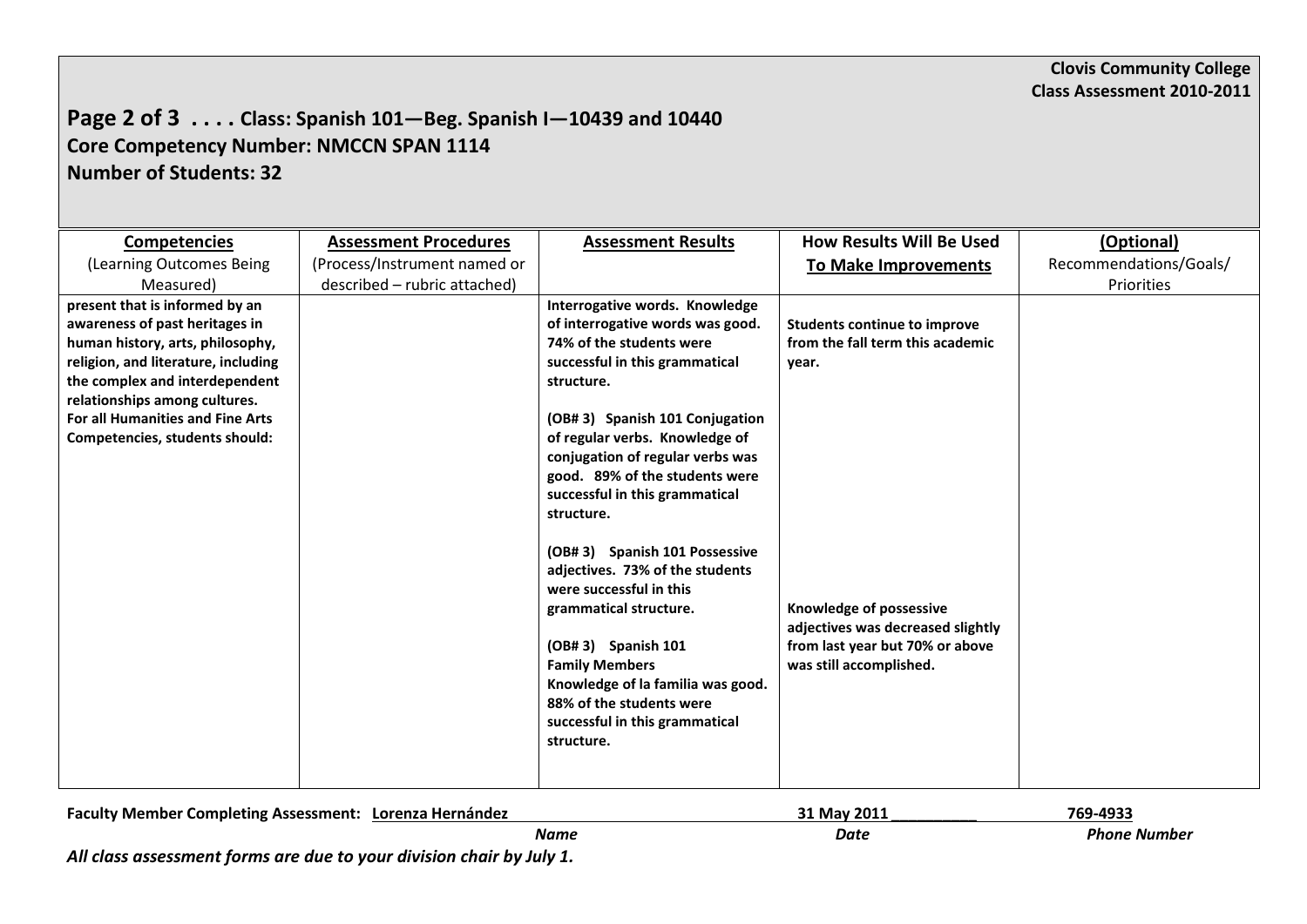## **Page 3 of 3 . . . . Class: Spanish 101—Beg. Spanish I—10439 and 10440 Core Competency Number: NMCCN SPAN 1114 Number of Students: 32**

| <b>Assessment Procedures</b> | <b>Assessment Results</b>        | <b>How Results Will Be Used</b>                                                                                                                                                                                                                                                                                                                                                     | (Optional)             |
|------------------------------|----------------------------------|-------------------------------------------------------------------------------------------------------------------------------------------------------------------------------------------------------------------------------------------------------------------------------------------------------------------------------------------------------------------------------------|------------------------|
| (Process/Instrument named or |                                  | <b>To Make Improvements</b>                                                                                                                                                                                                                                                                                                                                                         | Recommendations/Goals/ |
| described - rubric attached) |                                  |                                                                                                                                                                                                                                                                                                                                                                                     | Priorities             |
|                              | (OB# 1, 3) Spanish 101 Stem-     |                                                                                                                                                                                                                                                                                                                                                                                     |                        |
|                              | changing verbs. Knowledge of     |                                                                                                                                                                                                                                                                                                                                                                                     |                        |
|                              |                                  |                                                                                                                                                                                                                                                                                                                                                                                     |                        |
|                              |                                  |                                                                                                                                                                                                                                                                                                                                                                                     |                        |
|                              |                                  |                                                                                                                                                                                                                                                                                                                                                                                     |                        |
|                              |                                  |                                                                                                                                                                                                                                                                                                                                                                                     |                        |
|                              |                                  |                                                                                                                                                                                                                                                                                                                                                                                     |                        |
|                              |                                  |                                                                                                                                                                                                                                                                                                                                                                                     |                        |
|                              |                                  |                                                                                                                                                                                                                                                                                                                                                                                     |                        |
|                              | Knowledge of usage of these      |                                                                                                                                                                                                                                                                                                                                                                                     |                        |
|                              | verbs was good. 75% of the       |                                                                                                                                                                                                                                                                                                                                                                                     |                        |
|                              | students were successful in this |                                                                                                                                                                                                                                                                                                                                                                                     |                        |
|                              | grammatical structure.           |                                                                                                                                                                                                                                                                                                                                                                                     |                        |
|                              |                                  |                                                                                                                                                                                                                                                                                                                                                                                     |                        |
|                              |                                  |                                                                                                                                                                                                                                                                                                                                                                                     |                        |
|                              |                                  |                                                                                                                                                                                                                                                                                                                                                                                     |                        |
|                              |                                  |                                                                                                                                                                                                                                                                                                                                                                                     |                        |
|                              |                                  |                                                                                                                                                                                                                                                                                                                                                                                     |                        |
|                              |                                  |                                                                                                                                                                                                                                                                                                                                                                                     |                        |
|                              |                                  |                                                                                                                                                                                                                                                                                                                                                                                     |                        |
|                              |                                  |                                                                                                                                                                                                                                                                                                                                                                                     |                        |
|                              |                                  | stem-changing verbs was good.<br>90% of the students were<br>successful in this grammatical<br>structure.<br>(OB# 1, 3) Spanish 101 Poner,<br>Salir, and Traer verb usage.<br>(OB# 1, 3) Spanish 101 The verbs<br>Saber, Conocer and usage of the<br>verbs. Knowledge of usage of<br>these verbs was good. 74% of the<br>students were successful in this<br>grammatical structure. |                        |

| Faculty Member Completing Assessment: Lorenza Hernández              | 31 May 2011 | 769-4933            |
|----------------------------------------------------------------------|-------------|---------------------|
| <b>Name</b>                                                          | Date        | <b>Phone Number</b> |
| All class assessment forms are due to your division chair by July 1. |             |                     |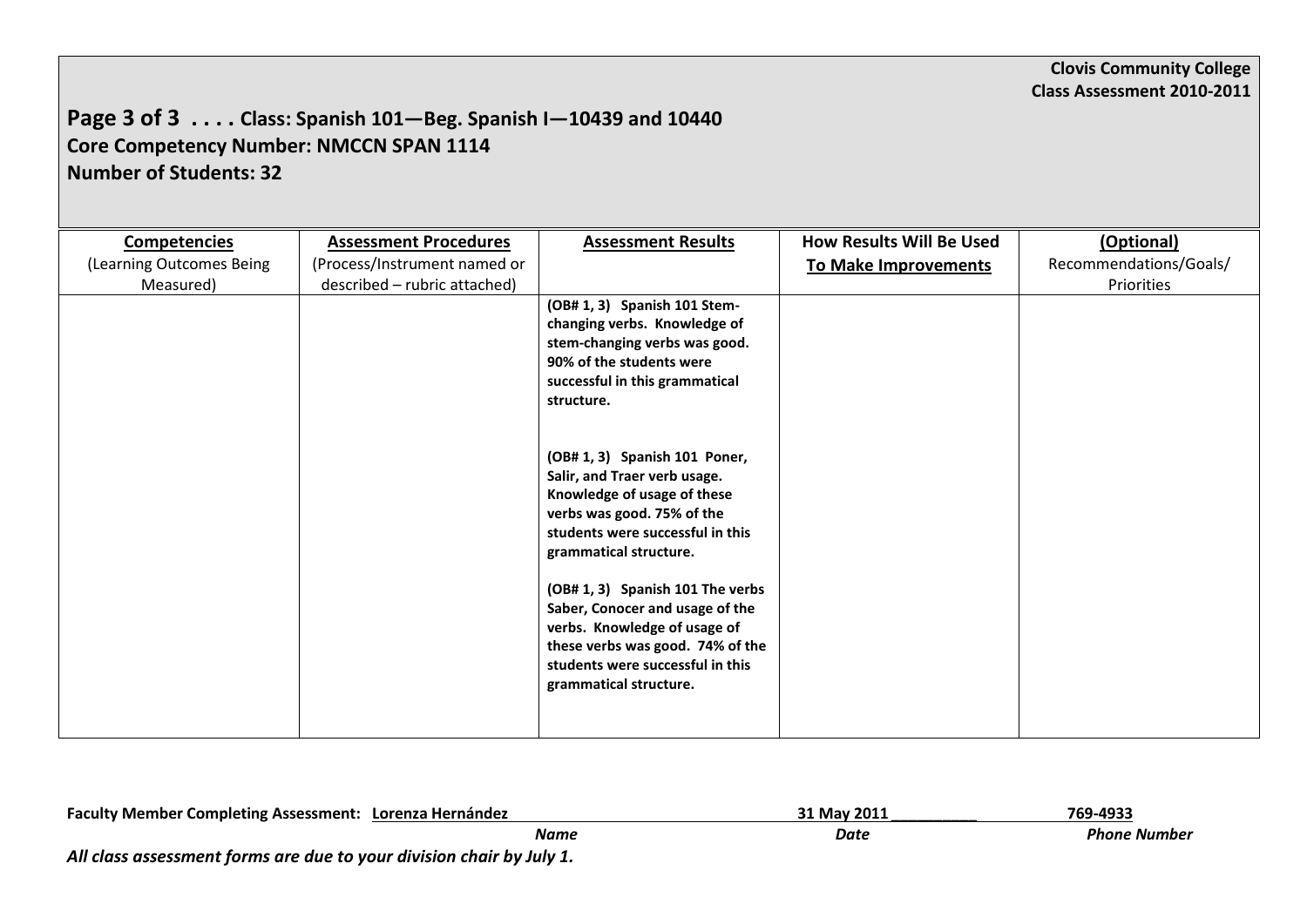**Core Competencies Assessment 2010-2011 (Fall 2010)—Area V: Fine Arts and Humanities**

**Class: Spanish 101—Beg. Spanish I—30376 and 30377**

**Core Competency Number: NMCCN SPAN 1114**

**Number of Students: 35 Faculty: Lorenza Hernández** 

| <b>Competencies</b>                                                                                                                                                                                                                                                                                                                                                                                                                                                                                                            | <b>Assessment Procedures</b>                                                                                                                                                                                                                                                                                                                                                                         | <b>Assessment Results</b>                                                                                                                                                                                                                                                                                                                                                                                                                                                                               | <b>How Results Will Be Used</b>                                                                                                                                                                                                                                                                                                                                                                                                                                                                                                                                    | (Optional)             |
|--------------------------------------------------------------------------------------------------------------------------------------------------------------------------------------------------------------------------------------------------------------------------------------------------------------------------------------------------------------------------------------------------------------------------------------------------------------------------------------------------------------------------------|------------------------------------------------------------------------------------------------------------------------------------------------------------------------------------------------------------------------------------------------------------------------------------------------------------------------------------------------------------------------------------------------------|---------------------------------------------------------------------------------------------------------------------------------------------------------------------------------------------------------------------------------------------------------------------------------------------------------------------------------------------------------------------------------------------------------------------------------------------------------------------------------------------------------|--------------------------------------------------------------------------------------------------------------------------------------------------------------------------------------------------------------------------------------------------------------------------------------------------------------------------------------------------------------------------------------------------------------------------------------------------------------------------------------------------------------------------------------------------------------------|------------------------|
| (Learning Outcomes Being                                                                                                                                                                                                                                                                                                                                                                                                                                                                                                       | (Process/Instrument named or                                                                                                                                                                                                                                                                                                                                                                         |                                                                                                                                                                                                                                                                                                                                                                                                                                                                                                         | To Make Improvements                                                                                                                                                                                                                                                                                                                                                                                                                                                                                                                                               | Recommendations/Goals/ |
| Measured)                                                                                                                                                                                                                                                                                                                                                                                                                                                                                                                      | described - rubric attached)                                                                                                                                                                                                                                                                                                                                                                         |                                                                                                                                                                                                                                                                                                                                                                                                                                                                                                         |                                                                                                                                                                                                                                                                                                                                                                                                                                                                                                                                                                    | <b>Priorities</b>      |
| 1. Students will analyze and                                                                                                                                                                                                                                                                                                                                                                                                                                                                                                   | <b>Instrument: Final Exam</b>                                                                                                                                                                                                                                                                                                                                                                        | Spanish 101 Vocabulary<br>(OB#1)                                                                                                                                                                                                                                                                                                                                                                                                                                                                        | More emphasis will be placed on                                                                                                                                                                                                                                                                                                                                                                                                                                                                                                                                    |                        |
| critically interpret significant and                                                                                                                                                                                                                                                                                                                                                                                                                                                                                           |                                                                                                                                                                                                                                                                                                                                                                                                      | Knowledge of vocabulary was                                                                                                                                                                                                                                                                                                                                                                                                                                                                             | the grammatical structures of                                                                                                                                                                                                                                                                                                                                                                                                                                                                                                                                      |                        |
| primary texts and/or works of art                                                                                                                                                                                                                                                                                                                                                                                                                                                                                              | The Final Exam was used to assess                                                                                                                                                                                                                                                                                                                                                                    | good.                                                                                                                                                                                                                                                                                                                                                                                                                                                                                                   | less than 70% mastery.                                                                                                                                                                                                                                                                                                                                                                                                                                                                                                                                             |                        |
| (this includes fine art, literature,                                                                                                                                                                                                                                                                                                                                                                                                                                                                                           | the reading, writing, and                                                                                                                                                                                                                                                                                                                                                                            | 81 % of the students were                                                                                                                                                                                                                                                                                                                                                                                                                                                                               |                                                                                                                                                                                                                                                                                                                                                                                                                                                                                                                                                                    |                        |
| music, theatre, and film.)<br>2. Students will compare art<br>forms, modes of thought and<br>expression, and processes across a<br>range of historical periods and/or<br>structures (such as political,<br>geographic, economic, social,<br>cultural, religious, and<br>intellectual).<br>3. Students will recognize and<br>articulate the diversity of human<br>experience across a range of<br>historical periods and/or cultural<br>perspectives.<br>4. Students will draw on historical<br>and/or cultural perspectives to | beginning grammatical structures<br>used in the Spanish language.<br>Each group of questions aligns<br>with the state outcome/objectives<br>listed to the left.<br>A Final exam was given to<br>students in Spanish 101 and<br>Spanish 102 to assess students<br>learning for Objectives 1 and 3 of<br>the state outcomes. Spanish<br>instruction could only align with<br>these two State outcomes. | successful in this grammatical<br>structure.<br>(OB# 1, 3) Spanish 101 Gender of<br>nouns and plural of nouns.<br>Knowledge of gender of nouns was<br>good. 81% of the students were<br>successful in this area.<br>(OB#3) Spanish 101<br>The verbs ser or estar.<br>Knowledge of these two verbs,<br>which is a very difficult concept in<br>any language. 76% of the students<br>were successful in this grammatical<br>structure.<br>(OB# 1, 3) Spanish 101 Tener<br>expressions. Knowledge of tener | Knowledge of vocabulary in<br>academic year 2010-2011 was<br>lower than the previous year.<br>Vocabulary is an essential<br>structure for learning Spanish,<br>therefore more emphasis will be<br>placed next year 2011-2012 with<br>flash cards and other hands on<br>activities that will improve<br>students' knowledge of new<br>vocabulary.<br>The verbs ser / estar, while a<br>difficult structure, improved from<br>last academic year. The hands on<br>activities will continue to<br>improve even more the learning<br>of this most difficult structure. |                        |
| evaluate any or all of the<br>following: contemporary                                                                                                                                                                                                                                                                                                                                                                                                                                                                          |                                                                                                                                                                                                                                                                                                                                                                                                      | expressions was good. 83% of the<br>students were successful in this                                                                                                                                                                                                                                                                                                                                                                                                                                    |                                                                                                                                                                                                                                                                                                                                                                                                                                                                                                                                                                    |                        |
| problems/issues, contemporary                                                                                                                                                                                                                                                                                                                                                                                                                                                                                                  |                                                                                                                                                                                                                                                                                                                                                                                                      | grammatical structure.                                                                                                                                                                                                                                                                                                                                                                                                                                                                                  |                                                                                                                                                                                                                                                                                                                                                                                                                                                                                                                                                                    |                        |
| modes of expression, and                                                                                                                                                                                                                                                                                                                                                                                                                                                                                                       |                                                                                                                                                                                                                                                                                                                                                                                                      |                                                                                                                                                                                                                                                                                                                                                                                                                                                                                                         |                                                                                                                                                                                                                                                                                                                                                                                                                                                                                                                                                                    |                        |
| contemporary thought.                                                                                                                                                                                                                                                                                                                                                                                                                                                                                                          |                                                                                                                                                                                                                                                                                                                                                                                                      |                                                                                                                                                                                                                                                                                                                                                                                                                                                                                                         |                                                                                                                                                                                                                                                                                                                                                                                                                                                                                                                                                                    |                        |
|                                                                                                                                                                                                                                                                                                                                                                                                                                                                                                                                |                                                                                                                                                                                                                                                                                                                                                                                                      |                                                                                                                                                                                                                                                                                                                                                                                                                                                                                                         |                                                                                                                                                                                                                                                                                                                                                                                                                                                                                                                                                                    |                        |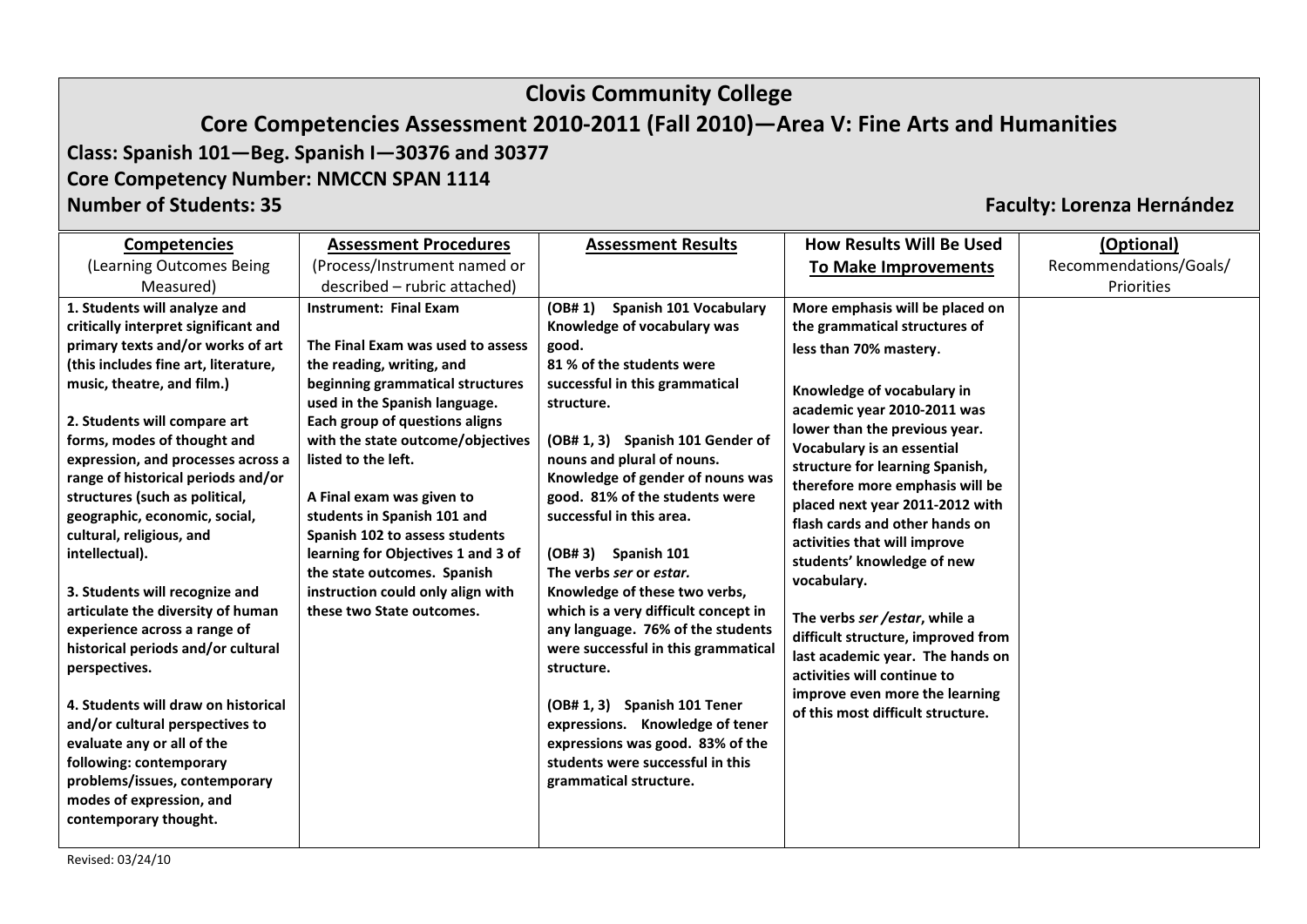## **Page 2 of 4 . . . . Class: Spanish 101—Beg. Spanish I—30376 and 30377 Core Competency Number: NMCCN SPAN 1114 Number of Students: 35**

| <b>Competencies</b>                          | <b>Assessment Procedures</b> | <b>Assessment Results</b>                                                                                                                                                                                                                                                                                                                                                                      | <b>How Results Will Be Used</b>                                                                                                                                                                                                                                                                                                                                                             | (Optional)             |
|----------------------------------------------|------------------------------|------------------------------------------------------------------------------------------------------------------------------------------------------------------------------------------------------------------------------------------------------------------------------------------------------------------------------------------------------------------------------------------------|---------------------------------------------------------------------------------------------------------------------------------------------------------------------------------------------------------------------------------------------------------------------------------------------------------------------------------------------------------------------------------------------|------------------------|
| (Learning Outcomes Being                     | (Process/Instrument named or |                                                                                                                                                                                                                                                                                                                                                                                                | <b>To Make Improvements</b>                                                                                                                                                                                                                                                                                                                                                                 | Recommendations/Goals/ |
| Measured)                                    | described - rubric attached) |                                                                                                                                                                                                                                                                                                                                                                                                |                                                                                                                                                                                                                                                                                                                                                                                             | Priorities             |
|                                              |                              | (OB# 1, 3) Spanish 101<br>Interrogative words. Knowledge of<br>interrogative words was fair. 71%<br>of the students were successful in<br>this grammatical structure.                                                                                                                                                                                                                          | Students continue to struggle<br>with interrogative words<br>although this year there was a<br>positive improvement in the<br>learning of this structure.                                                                                                                                                                                                                                   |                        |
|                                              |                              | (OB#3) Spanish 101 Conjugation<br>of regular verbs. Knowledge of<br>conjugation of regular verbs was<br>good.<br>86% of the students were<br>successful in this grammatical<br>structure.<br>(OB#3) Spanish 101 Possessive<br>adjectives. Knowledge of<br>possessive adjectives was an<br>improvement from last year. 88%<br>of the students were successful in<br>this grammatical structure. | The percentage of this structure<br>improved for both classes. The<br>focus on the presentation of this<br>structure included activities that<br>will continue to improve<br>students' understanding.<br>I will continue to find best<br>methods of instruction to teach<br>weak areas, (61-69% of students'<br>learning,) for improvements in<br>reading, writing and oral<br>proficiency. |                        |
| <b>Faculty Member Completing Assessment:</b> | Lorenza Hernández            | 31 May 2011                                                                                                                                                                                                                                                                                                                                                                                    |                                                                                                                                                                                                                                                                                                                                                                                             | 769-4933               |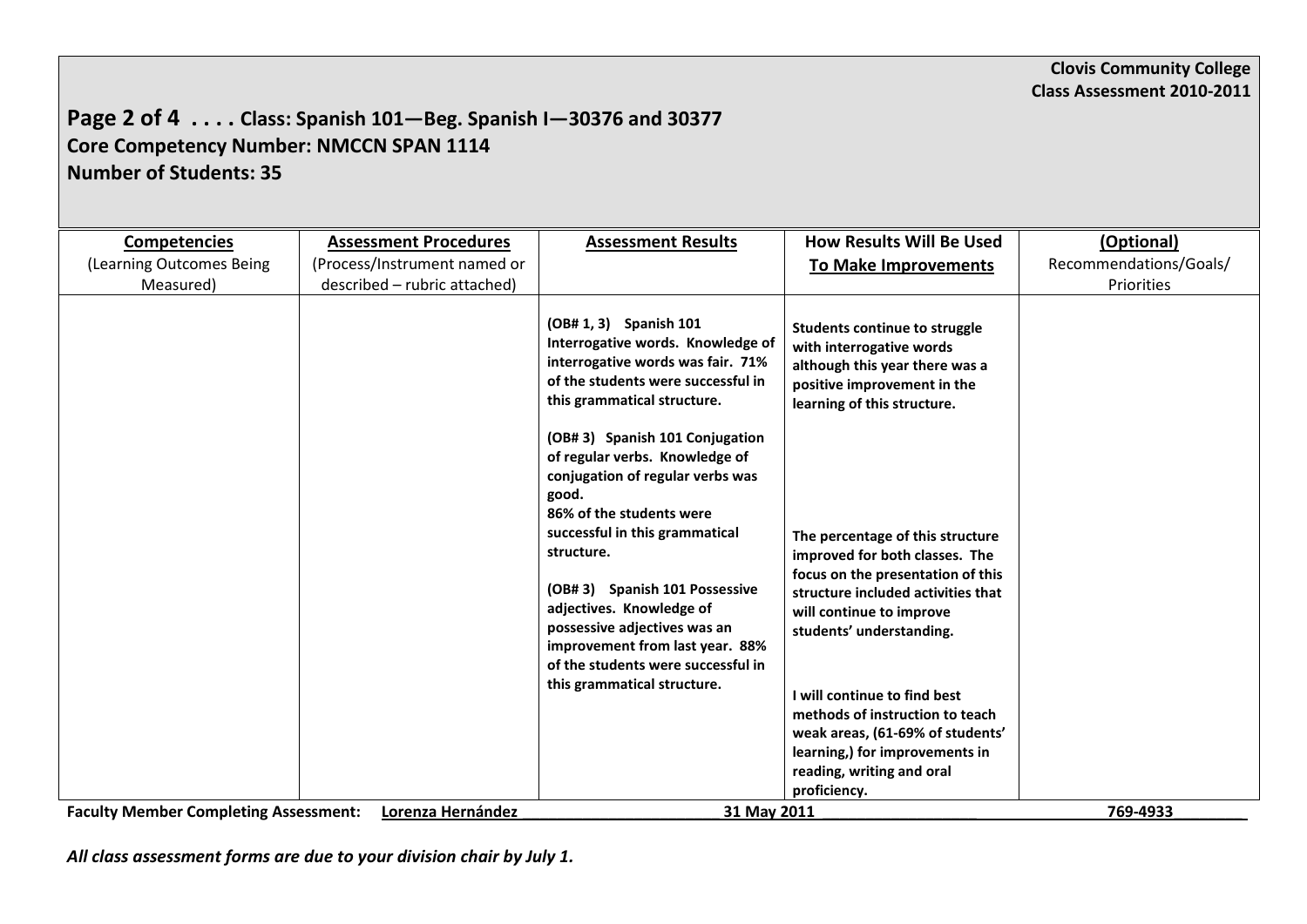## **Page 3 of 4 . . . . Class: Spanish 101—Beg. Spanish I—30376 and 30377 Core Competency Number: NMCCN SPAN 1114 Number of Students: 35**

| <b>Competencies</b><br>(Learning Outcomes Being<br>Measured) | <b>Assessment Procedures</b><br>(Process/Instrument named or<br>described - rubric attached) | <b>Assessment Results</b>                                                                                                                                                                                                                                                                                                                    | <b>How Results Will Be Used</b><br><b>To Make Improvements</b>                                                                                                                                       | (Optional)<br>Recommendations/Goals/<br><b>Priorities</b> |
|--------------------------------------------------------------|----------------------------------------------------------------------------------------------|----------------------------------------------------------------------------------------------------------------------------------------------------------------------------------------------------------------------------------------------------------------------------------------------------------------------------------------------|------------------------------------------------------------------------------------------------------------------------------------------------------------------------------------------------------|-----------------------------------------------------------|
|                                                              |                                                                                              | $(OB# 3)$ Spanish 101<br><b>Family Members</b><br>Knowledge of la familia was good.<br>83% of the students were<br>successful in this grammatical<br>structure.<br>(OB# 1, 3) Spanish 101 Stem-<br>changing verbs. Knowledge of<br>stem-changing verbs was good.<br>73% of the students were<br>successful in this grammatical<br>structure. | There was a slight decrease in the<br>percentage for both classes.<br>More focus on the teaching of<br>this structure will emphasize<br>more practice using these verbs<br>in daily life situations. |                                                           |
|                                                              |                                                                                              | (OB# 1, 3) Spanish 101 Poner,<br>Salir, and Traer verb usage.<br>Knowledge of usage of these verbs<br>was good. 73% of the students<br>were successful in this grammatical<br>structure.<br>(OB# 1, 3) Spanish 101 The verbs<br>Saber, Conocer and usage of the                                                                              | Those areas that were good (70-<br>85% of students' successful<br>learning,) I will continue to make<br>improvements to accomplish<br>Spanish reading, writing and oral<br>proficiency.              |                                                           |

**Faculty Member Completing Assessment: Lorenza Hernández \_\_\_\_\_\_\_\_\_\_\_\_\_\_\_\_\_\_\_\_\_\_\_ 31 May 2011 \_\_\_\_\_\_\_\_\_\_\_\_\_\_\_\_\_\_ 769-4933\_\_\_\_\_\_\_\_**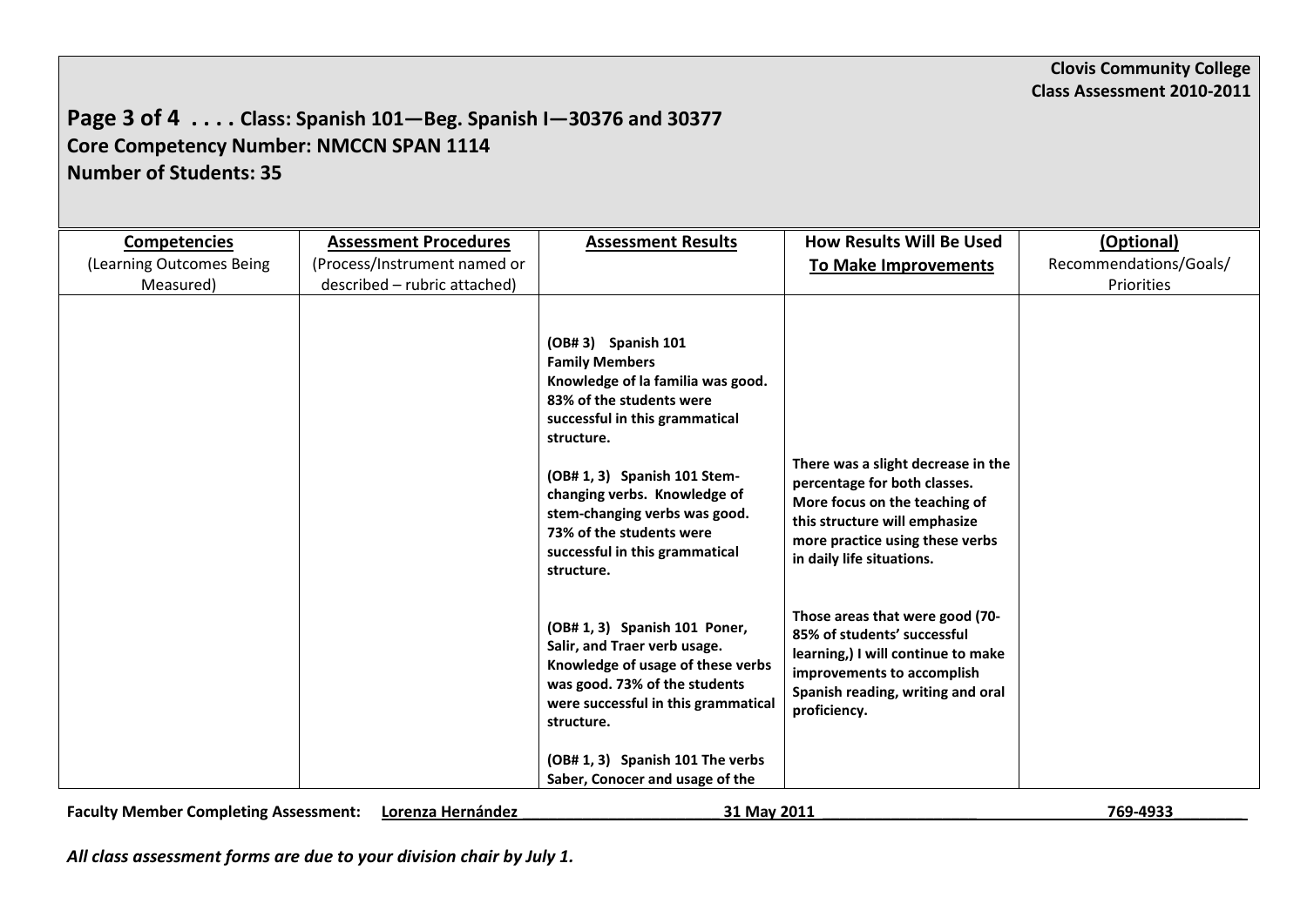## **Page 4 of 4 . . . . Class: Spanish 101—Beg. Spanish I—30376 and 30377 Core Competency Number: NMCCN SPAN 1114 Number of Students: 35**

| <b>Competencies</b>      | <b>Assessment Procedures</b> | <b>Assessment Results</b>                                                                                                      | <b>How Results Will Be Used</b> | (Optional)             |
|--------------------------|------------------------------|--------------------------------------------------------------------------------------------------------------------------------|---------------------------------|------------------------|
| (Learning Outcomes Being | (Process/Instrument named or |                                                                                                                                | <b>To Make Improvements</b>     | Recommendations/Goals/ |
| Measured)                | described - rubric attached) |                                                                                                                                |                                 | Priorities             |
|                          |                              | verbs. Knowledge of usage of<br>these verbs was good. 71% of the<br>students were successful in this<br>grammatical structure. |                                 |                        |
|                          |                              |                                                                                                                                |                                 |                        |

**Faculty Member Completing Assessment: Lorenza Hernández \_\_\_\_\_\_\_\_\_\_\_\_\_\_\_\_\_\_\_\_\_\_\_ 31 May 2011 \_\_\_\_\_\_\_\_\_\_\_\_\_\_\_\_\_\_ 769-4933\_\_\_\_\_\_\_\_**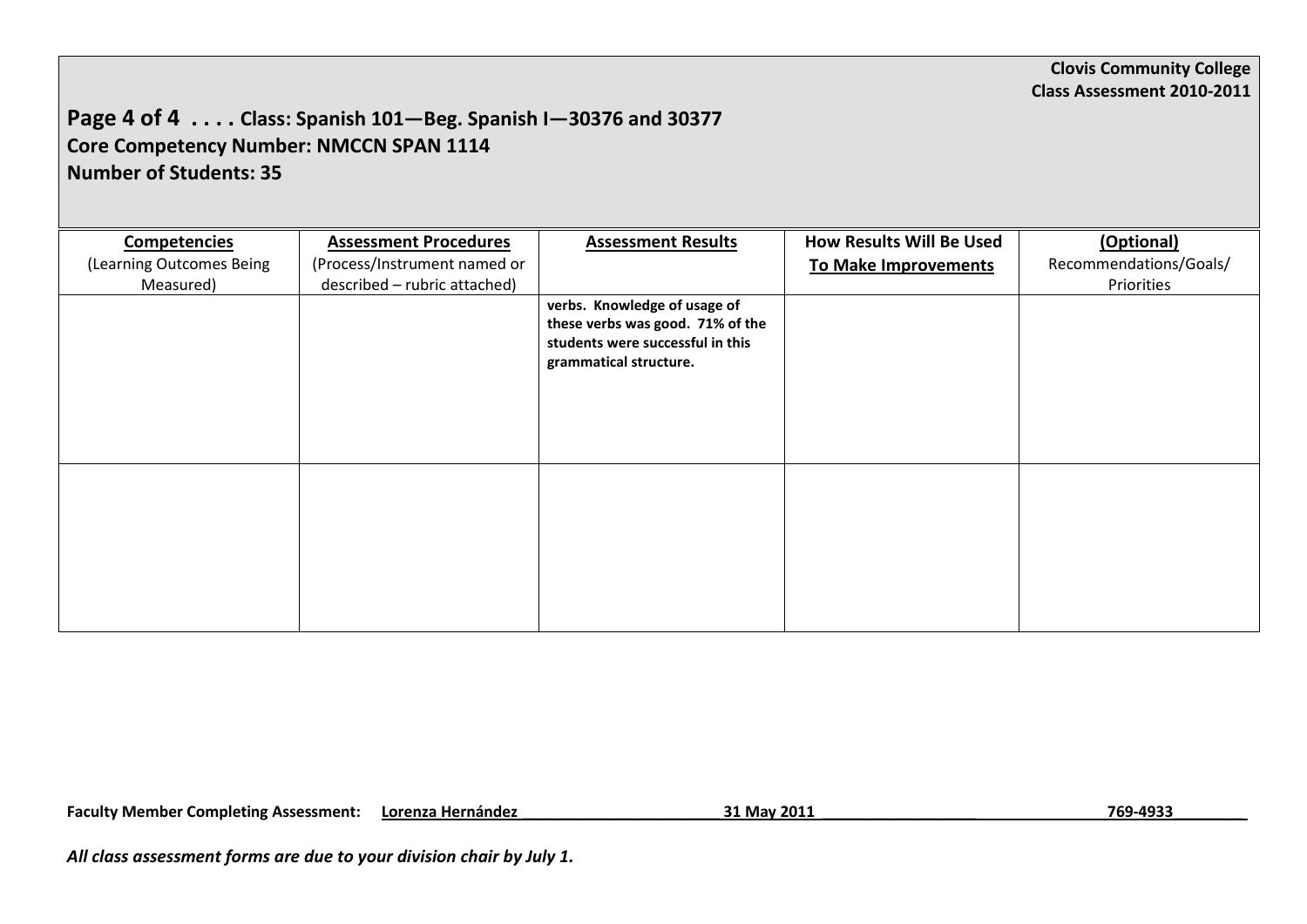**Core Competencies Assessment 2010-2011 (Fall 2010)—Area V: Fine Arts and Humanities**

**Class: Spanish 101-1NO—Beg. Spanish I—10442 Core Competency Number: NMCCN SPAN 1114**

**Number of Students: 29 Faculty: Lorenza Hernández** 

| <b>Competencies</b>                                                  | <b>Assessment Procedures</b>       | <b>Assessment Results</b>                                     | <b>How Results Will Be Used</b>      | (Optional)             |
|----------------------------------------------------------------------|------------------------------------|---------------------------------------------------------------|--------------------------------------|------------------------|
| (Learning Outcomes Being)                                            | (Process/Instrument named or       |                                                               | <b>To Make Improvements</b>          | Recommendations/Goals/ |
| Measured)                                                            | described - rubric attached)       |                                                               |                                      | Priorities             |
| 1. Students will analyze and                                         | <b>Instrument: Final Exam</b>      | Spanish 101 Vocabulary<br>(OB# 1)                             | More emphasis will be placed on      |                        |
| critically interpret significant and                                 |                                    | Knowledge of vocabulary was                                   | the grammatical structures of less   |                        |
| primary texts and/or works of art                                    | The Final Exam was used to assess  | very good.                                                    | than 70% mastery.                    |                        |
| (this includes fine art, literature,                                 | the reading, writing, and          | 86 % of the students were                                     |                                      |                        |
| music, theatre, and film.)                                           | beginning grammatical structures   | successful in this grammatical                                | I will continue to find best         |                        |
|                                                                      | used in the Spanish language.      | structure.                                                    | methods of instruction to teach      |                        |
| 2. Students will compare art                                         | Each group of questions aligns     |                                                               | weak areas, (61-69% of students'     |                        |
| forms, modes of thought and                                          | with the state outcome/objectives  | (OB# 1, 3) Spanish 101 Gender of                              | learning,) for improvements in       |                        |
| expression, and processes across a                                   | listed to the left.                | nouns and plural of nouns.                                    | reading, writing and oral            |                        |
| range of historical periods and/or<br>structures (such as political, | A Final exam was given to          | Knowledge of gender of nouns<br>was good. 74% of the students | proficiency.                         |                        |
| geographic, economic, social,                                        | students in Spanish 101 and        | were successful in this area.                                 | Those areas that were good (70-      |                        |
| cultural, religious, and                                             | Spanish 102 to assess students     |                                                               | 85% of students' successful          |                        |
| intellectual).                                                       | learning for Objectives 1 and 3 of |                                                               | learning,) I will continue to make   |                        |
|                                                                      | the state outcomes. Spanish        |                                                               | improvements to accomplish           |                        |
| 3. Students will recognize and                                       | instruction could only align with  |                                                               | Spanish reading, writing and oral    |                        |
| articulate the diversity of human                                    | these two State outcomes.          |                                                               | proficiency.                         |                        |
| experience across a range of                                         |                                    |                                                               | The percentage of this structure     |                        |
| historical periods and/or cultural                                   |                                    | (OB# 3)<br>Spanish 101                                        | (ser / estar) was down from last     |                        |
| perspectives.                                                        |                                    | The verbs ser or estar.                                       | semester. Emphasis on                |                        |
|                                                                      |                                    | Knowledge of these two verbs,                                 | presenting this structure will focus |                        |
| 4. Students will draw on historical                                  |                                    | which is a very difficult concept in                          | on additional activities and more    |                        |
| and/or cultural perspectives to                                      |                                    | any language, was good at 67% of                              | examples for both verbs that will    |                        |
| evaluate any or all of the                                           |                                    | the students were successful in                               | improve students' understanding      |                        |
| following: contemporary                                              |                                    | this grammatical structure.                                   | of this grammatical structure.       |                        |
| problems/issues, contemporary                                        |                                    |                                                               |                                      |                        |
| modes of expression, and                                             |                                    |                                                               |                                      |                        |
| contemporary thought.                                                |                                    |                                                               |                                      |                        |
|                                                                      |                                    |                                                               |                                      |                        |
|                                                                      |                                    |                                                               |                                      |                        |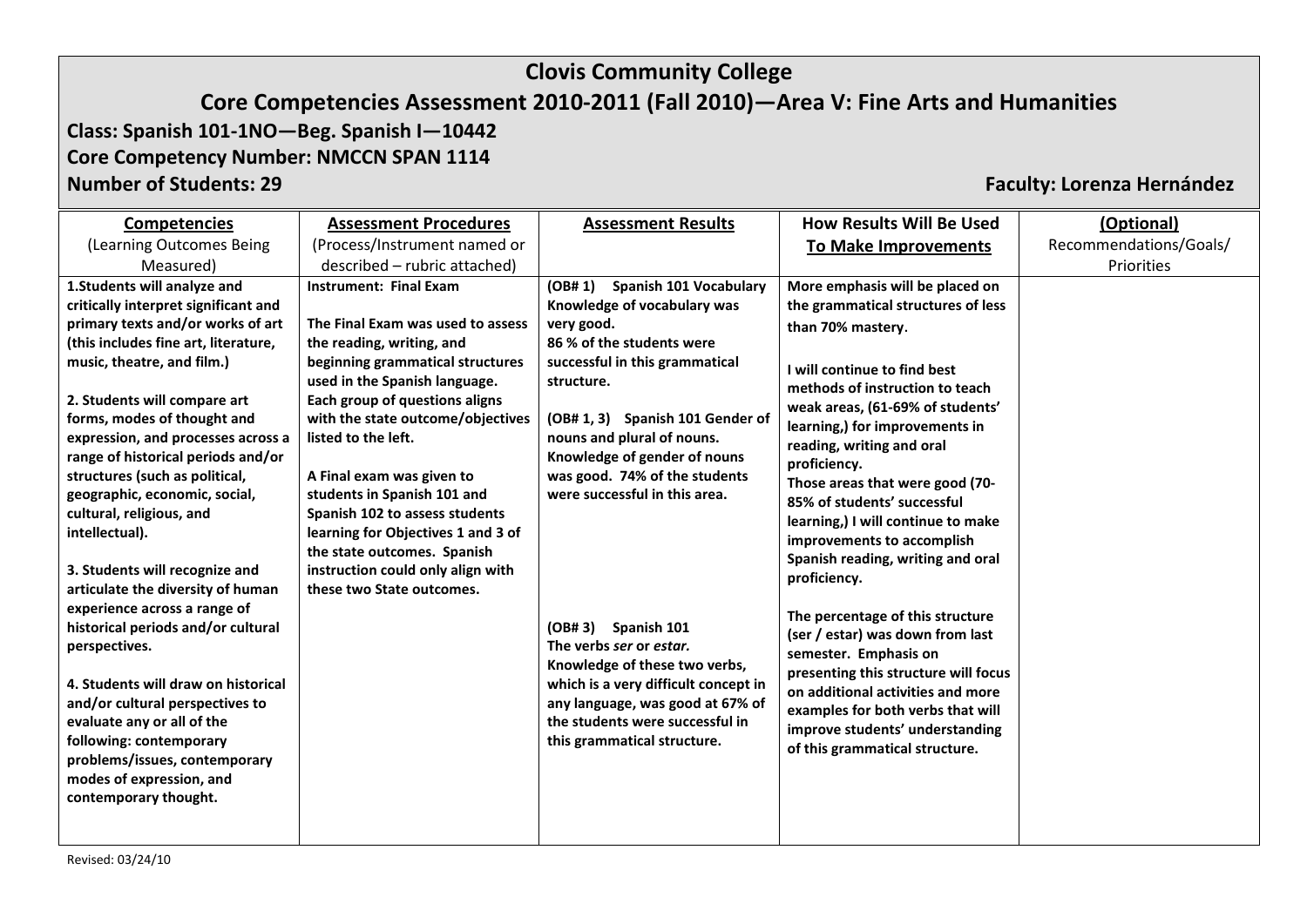## **Page 2 of 4 . . . . Class: Spanish 101-1NO—Beg. Spanish I—10442 Core Competency Number: NMCCN SPAN 1114 Number of Students: 29**

| <b>Competencies</b>                                     | <b>Assessment Procedures</b> | <b>Assessment Results</b>                                                                                                                                                                                                                                                                                                                                          | <b>How Results Will Be Used</b>                                                                                                                                                                                                                                      | (Optional)             |
|---------------------------------------------------------|------------------------------|--------------------------------------------------------------------------------------------------------------------------------------------------------------------------------------------------------------------------------------------------------------------------------------------------------------------------------------------------------------------|----------------------------------------------------------------------------------------------------------------------------------------------------------------------------------------------------------------------------------------------------------------------|------------------------|
| (Learning Outcomes Being                                | (Process/Instrument named or |                                                                                                                                                                                                                                                                                                                                                                    | To Make Improvements                                                                                                                                                                                                                                                 | Recommendations/Goals/ |
| Measured)                                               | described - rubric attached) |                                                                                                                                                                                                                                                                                                                                                                    |                                                                                                                                                                                                                                                                      | Priorities             |
|                                                         |                              | (OB# 1, 3) Spanish 101 Tener<br>expressions. Knowledge of tener<br>expressions was good. 74% of the<br>students were successful in this<br>grammatical structure.                                                                                                                                                                                                  |                                                                                                                                                                                                                                                                      |                        |
|                                                         |                              | (OB# 1, 3) Spanish 101<br>Interrogative words. Knowledge<br>of interrogative words was good.<br>61% of the students were<br>successful in this grammatical<br>structure.<br>(OB#3) Spanish 101 Conjugation<br>of regular verbs. Knowledge of<br>conjugation of regular verbs was<br>good. 71% of the students were<br>successful in this grammatical<br>structure. | The percentage of this structure<br>was down from last semester.<br><b>Emphasis on presenting this</b><br>structure will focus on additional<br>activities focus on question words<br>that will improve students'<br>understanding of this grammatical<br>structure. |                        |
|                                                         |                              |                                                                                                                                                                                                                                                                                                                                                                    | 31 May 2011                                                                                                                                                                                                                                                          | 769-4933               |
| Faculty Member Completing Assessment: Lorenza Hernández |                              | <b>Name</b>                                                                                                                                                                                                                                                                                                                                                        | <b>Date</b>                                                                                                                                                                                                                                                          | <b>Phone Number</b>    |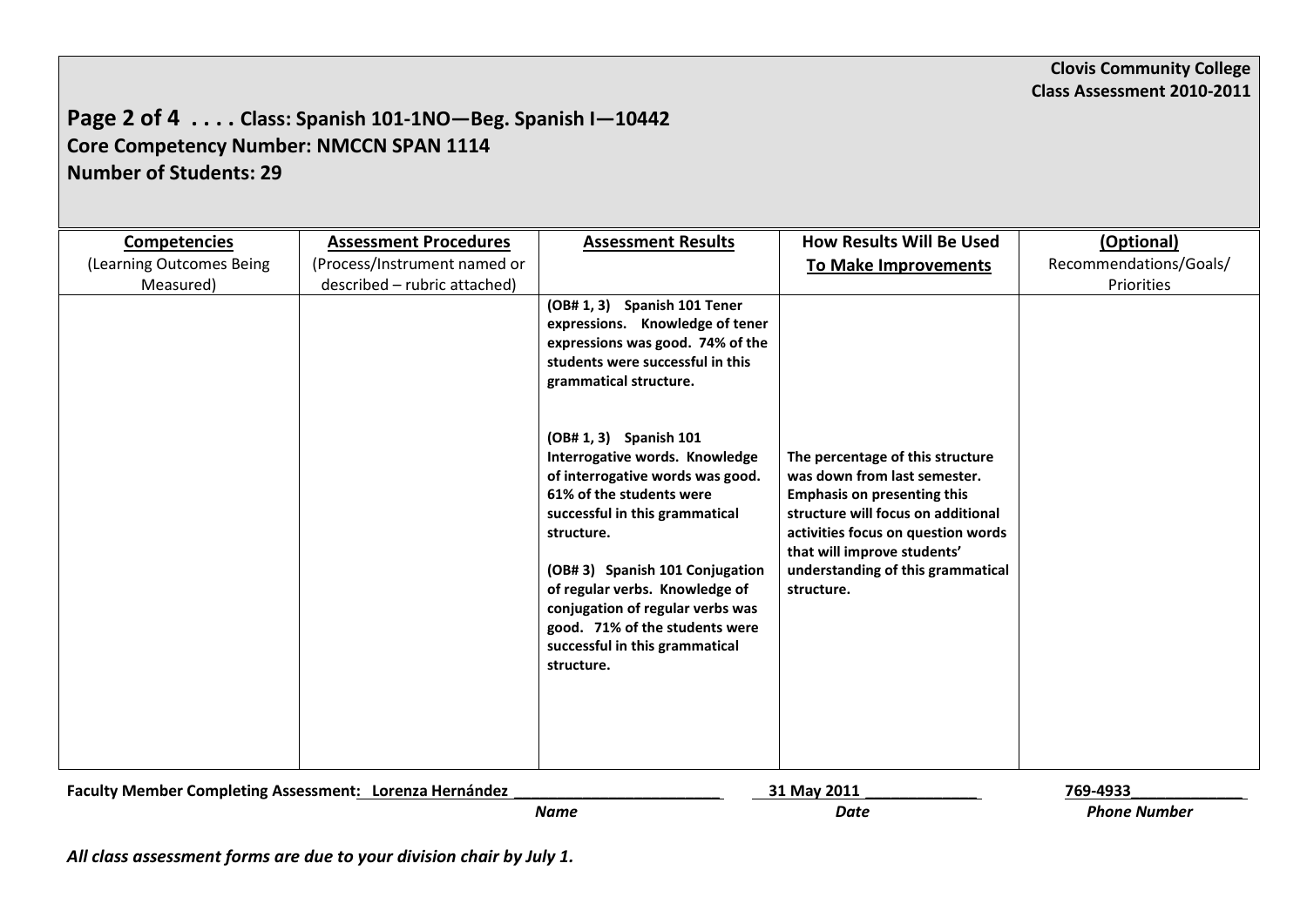## **Page 3 of 4 . . . . Class: Spanish 101-1NO—Beg. Spanish I—10442 Core Competency Number: NMCCN SPAN 1114 Number of Students: 29**

| <b>Competencies</b>                                     | <b>Assessment Procedures</b> | <b>Assessment Results</b>          | <b>How Results Will Be Used</b>     | (Optional)             |
|---------------------------------------------------------|------------------------------|------------------------------------|-------------------------------------|------------------------|
| (Learning Outcomes Being                                | (Process/Instrument named or |                                    | <b>To Make Improvements</b>         | Recommendations/Goals/ |
| Measured)                                               | described - rubric attached) |                                    |                                     | Priorities             |
|                                                         |                              | (OB#3) Spanish 101 Possessive      |                                     |                        |
|                                                         |                              | adjectives. Knowledge of           | The percentage of this structure    |                        |
|                                                         |                              | possessive adjectives was an       | was down from last semester.        |                        |
|                                                         |                              | improvement from last year. 68%    | <b>Emphasis for presenting this</b> |                        |
|                                                         |                              | of the students were successful in | structure will focus on additional  |                        |
|                                                         |                              | this grammatical structure.        | activities with more examples that  |                        |
|                                                         |                              |                                    | will improve students'              |                        |
|                                                         |                              | (OB#3) Spanish 101                 | understanding of this grammatical   |                        |
|                                                         |                              | <b>Family Members</b>              | structure.                          |                        |
|                                                         |                              | Knowledge of la familia was good.  |                                     |                        |
|                                                         |                              | 77% of the students were           |                                     |                        |
|                                                         |                              | successful in this grammatical     |                                     |                        |
|                                                         |                              | structure.                         |                                     |                        |
|                                                         |                              |                                    |                                     |                        |
|                                                         |                              | (OB# 1, 3) Spanish 101 Stem-       |                                     |                        |
|                                                         |                              | changing verbs. Knowledge of       |                                     |                        |
|                                                         |                              | stem-changing verbs was good.      |                                     |                        |
|                                                         |                              | 79% of the students were           |                                     |                        |
|                                                         |                              | successful in this grammatical     |                                     |                        |
|                                                         |                              | structure.                         |                                     |                        |
|                                                         |                              |                                    |                                     |                        |
|                                                         |                              |                                    |                                     |                        |
|                                                         |                              |                                    |                                     |                        |
|                                                         |                              |                                    |                                     |                        |
|                                                         |                              |                                    |                                     |                        |
| Faculty Member Completing Assessment: Lorenza Hernández |                              |                                    | 31 May 2011                         | 769-4933               |
|                                                         |                              | <b>Name</b>                        | <b>Date</b>                         | <b>Phone Number</b>    |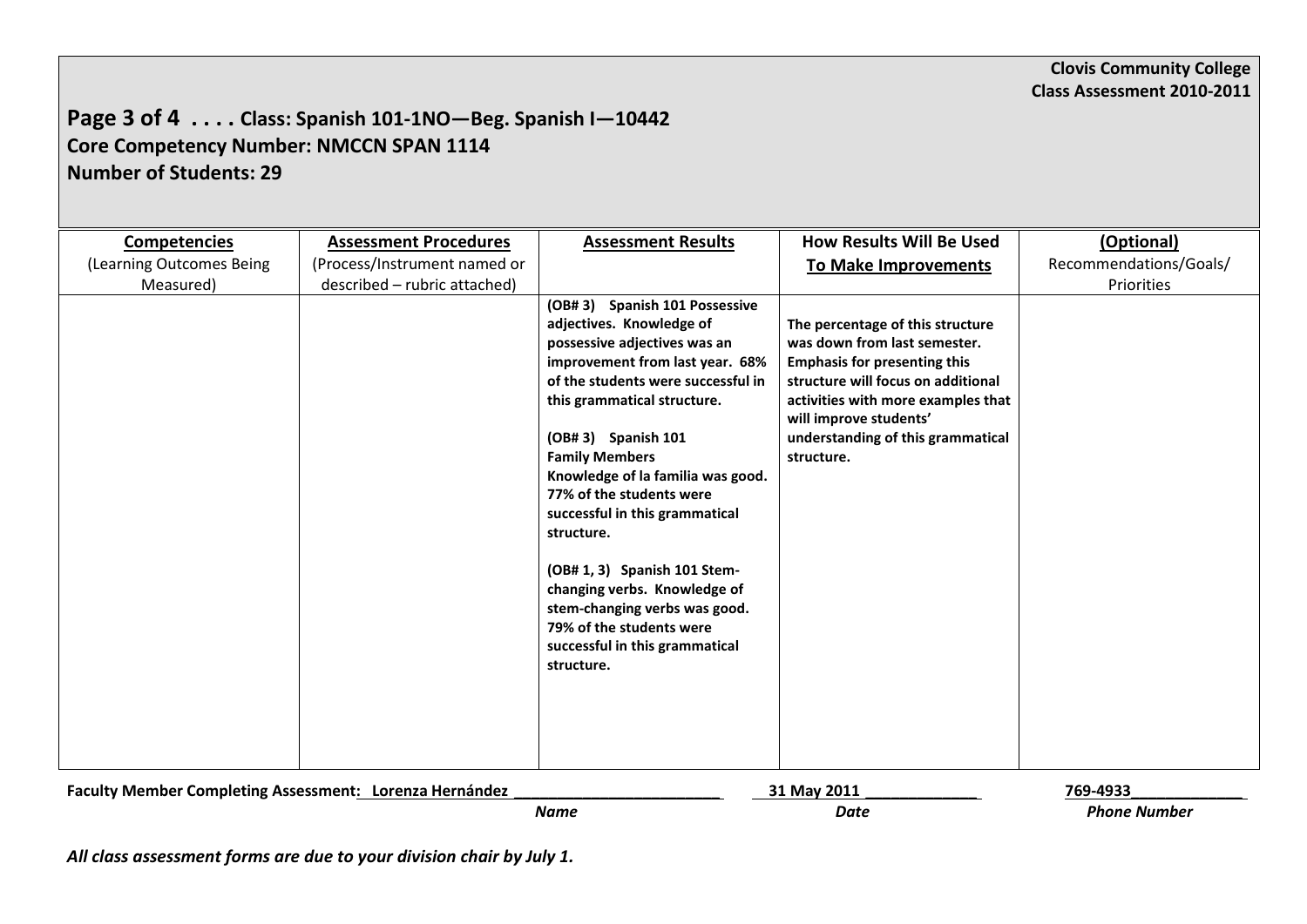## **Page 4 of 4 . . . . Class: Spanish 101-1NO—Beg. Spanish I—10442 Core Competency Number: NMCCN SPAN 1114 Number of Students: 29**

| <b>Competencies</b><br>(Learning Outcomes Being<br>Measured) | <b>Assessment Procedures</b><br>(Process/Instrument named or<br>described - rubric attached) | <b>Assessment Results</b>                                                                                                                                                                                                                                                                                                                                                                         | <b>How Results Will Be Used</b><br>To Make Improvements | (Optional)<br>Recommendations/Goals/<br>Priorities |
|--------------------------------------------------------------|----------------------------------------------------------------------------------------------|---------------------------------------------------------------------------------------------------------------------------------------------------------------------------------------------------------------------------------------------------------------------------------------------------------------------------------------------------------------------------------------------------|---------------------------------------------------------|----------------------------------------------------|
|                                                              |                                                                                              | (OB# 1, 3) Spanish 101 Poner,<br>Salir, and Traer verb usage.<br>Knowledge of usage of these<br>verbs was good. 70% of the<br>students were successful in this<br>grammatical structure.<br>(OB# 1, 3) Spanish 101 The verbs<br>Saber, Conocer and usage of the<br>verbs. Knowledge of usage of<br>these verbs was good. 70% of the<br>students were successful in this<br>grammatical structure. |                                                         |                                                    |

| Faculty Member Completing Assessment: Lorenza Hernández |             | 31 May 2011 | 769-4933            |
|---------------------------------------------------------|-------------|-------------|---------------------|
|                                                         | <b>Name</b> | Date        | <b>Phone Number</b> |
|                                                         |             |             |                     |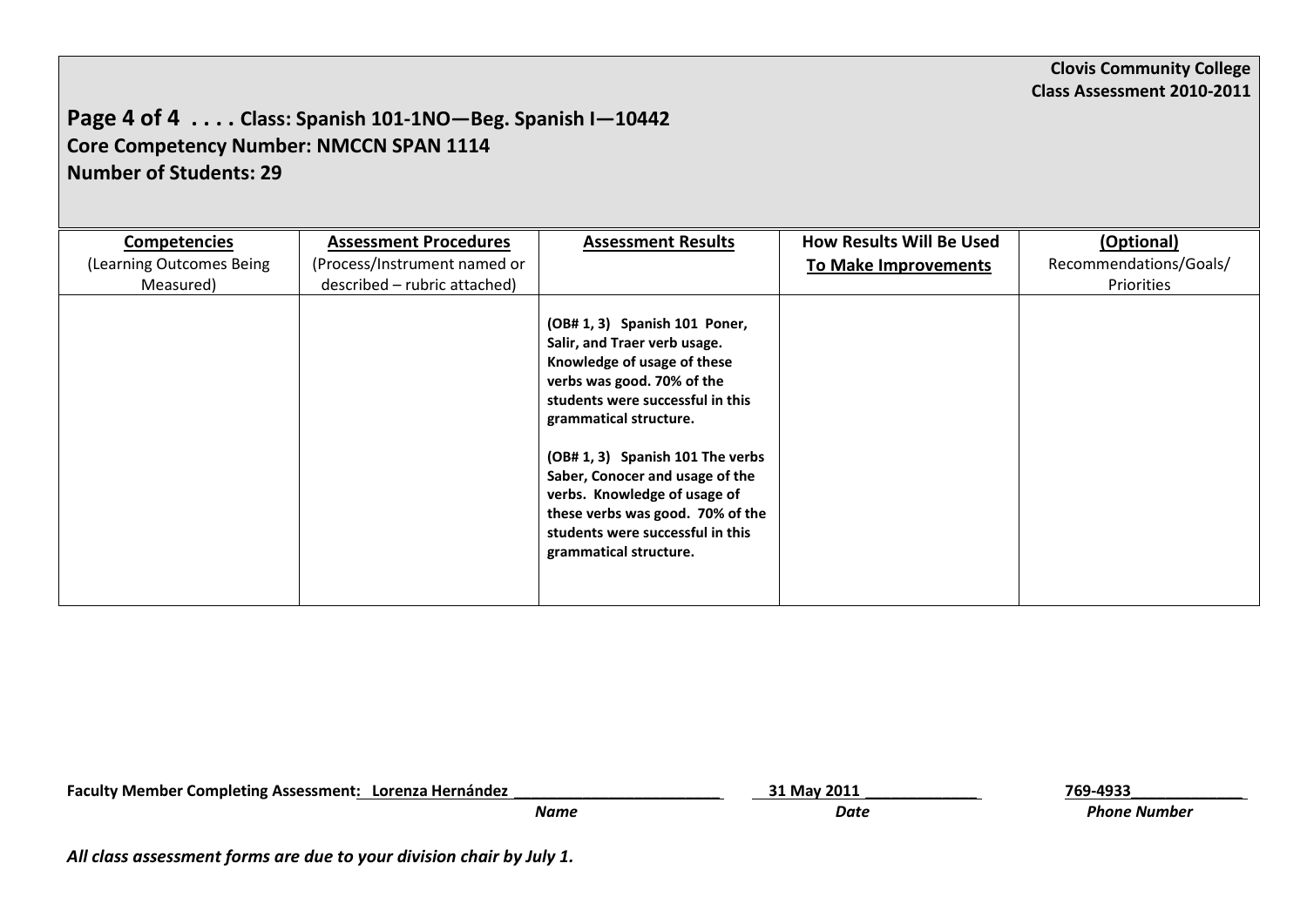**Core Competencies Assessment 2010-2011 (Fall 1020)—Area V: Fine Arts and Humanities**

**Class: Spanish 101- 3NO—Beg. Spanish I—30379 Core Competency Number: NMCCN SPAN 1114**

**Number of Students: 26 Faculty: Lorenza Hernández** 

| <b>Competencies</b>                  | <b>Assessment Procedures</b>                                      | <b>Assessment Results</b>            | <b>How Results Will Be Used</b>                 | (Optional)             |
|--------------------------------------|-------------------------------------------------------------------|--------------------------------------|-------------------------------------------------|------------------------|
| (Learning Outcomes Being             | (Process/Instrument named or                                      |                                      | <b>To Make Improvements</b>                     | Recommendations/Goals/ |
| Measured)                            | described - rubric attached)                                      |                                      |                                                 | Priorities             |
| 1. Students will analyze and         | <b>Instrument: Final Exam</b>                                     | Spanish 101 Vocabulary<br>(OB#1)     | More emphasis will be placed on                 |                        |
| critically interpret significant and |                                                                   | Knowledge of vocabulary was          | the grammatical structures of less              |                        |
| primary texts and/or works of art    | The Final Exam was used to assess                                 | very good.                           | than 70% mastery.                               |                        |
| (this includes fine art, literature, | the reading, writing, and                                         | 88 % of the students were            |                                                 |                        |
| music, theatre, and film.)           | beginning grammatical structures                                  | successful in this grammatical       |                                                 |                        |
|                                      | used in the Spanish language.                                     | structure.                           |                                                 |                        |
| 2. Students will compare art         | Each group of questions aligns                                    |                                      |                                                 |                        |
| forms, modes of thought and          | with the state outcome/objectives                                 | (OB# 1, 3) Spanish 101 Gender of     |                                                 |                        |
| expression, and processes across a   | listed to the left.                                               | nouns and plural of nouns.           | I will continue to find best                    |                        |
| range of historical periods and/or   |                                                                   | Knowledge of gender of nouns         | methods of instruction to teach                 |                        |
| structures (such as political,       | A Final exam was given to                                         | was good. 83% of the students        | weak areas, (61-69% of students'                |                        |
| geographic, economic, social,        | students in Spanish 101 and                                       | were successful in this area.        | learning,) for improvements in                  |                        |
| cultural, religious, and             | Spanish 102 to assess students                                    | (OB#3) Spanish 101                   | reading, writing and oral                       |                        |
| intellectual).                       | learning for Objectives 1 and 3 of<br>the state outcomes. Spanish | The verbs ser or estar.              | proficiency.<br>Those areas that were good (70- |                        |
| 3. Students will recognize and       | instruction could only align with                                 | Knowledge of these two verbs,        | 85% of students' successful                     |                        |
| articulate the diversity of human    | these two State outcomes.                                         | which is a very difficult concept in | learning,) I will continue to make              |                        |
| experience across a range of         |                                                                   | any language, was good at 72% of     | improvements to accomplish                      |                        |
| historical periods and/or cultural   |                                                                   | the students were successful in      | Spanish reading, writing and oral               |                        |
| perspectives.                        |                                                                   | this grammatical structure.          | proficiency.                                    |                        |
|                                      |                                                                   |                                      |                                                 |                        |
| 4. Students will draw on historical  |                                                                   | (OB# 1, 3) Spanish 101 Tener         |                                                 |                        |
| and/or cultural perspectives to      |                                                                   | expressions. Knowledge of tener      |                                                 |                        |
| evaluate any or all of the           |                                                                   | expressions was good.                |                                                 |                        |
| following: contemporary              |                                                                   | 86% of the students were             |                                                 |                        |
| problems/issues, contemporary        |                                                                   | successful in this grammatical       |                                                 |                        |
| modes of expression, and             |                                                                   | structure.                           |                                                 |                        |
| contemporary thought.                |                                                                   |                                      |                                                 |                        |
|                                      |                                                                   |                                      |                                                 |                        |
|                                      |                                                                   | (OB# 1, 3) Spanish 101               |                                                 |                        |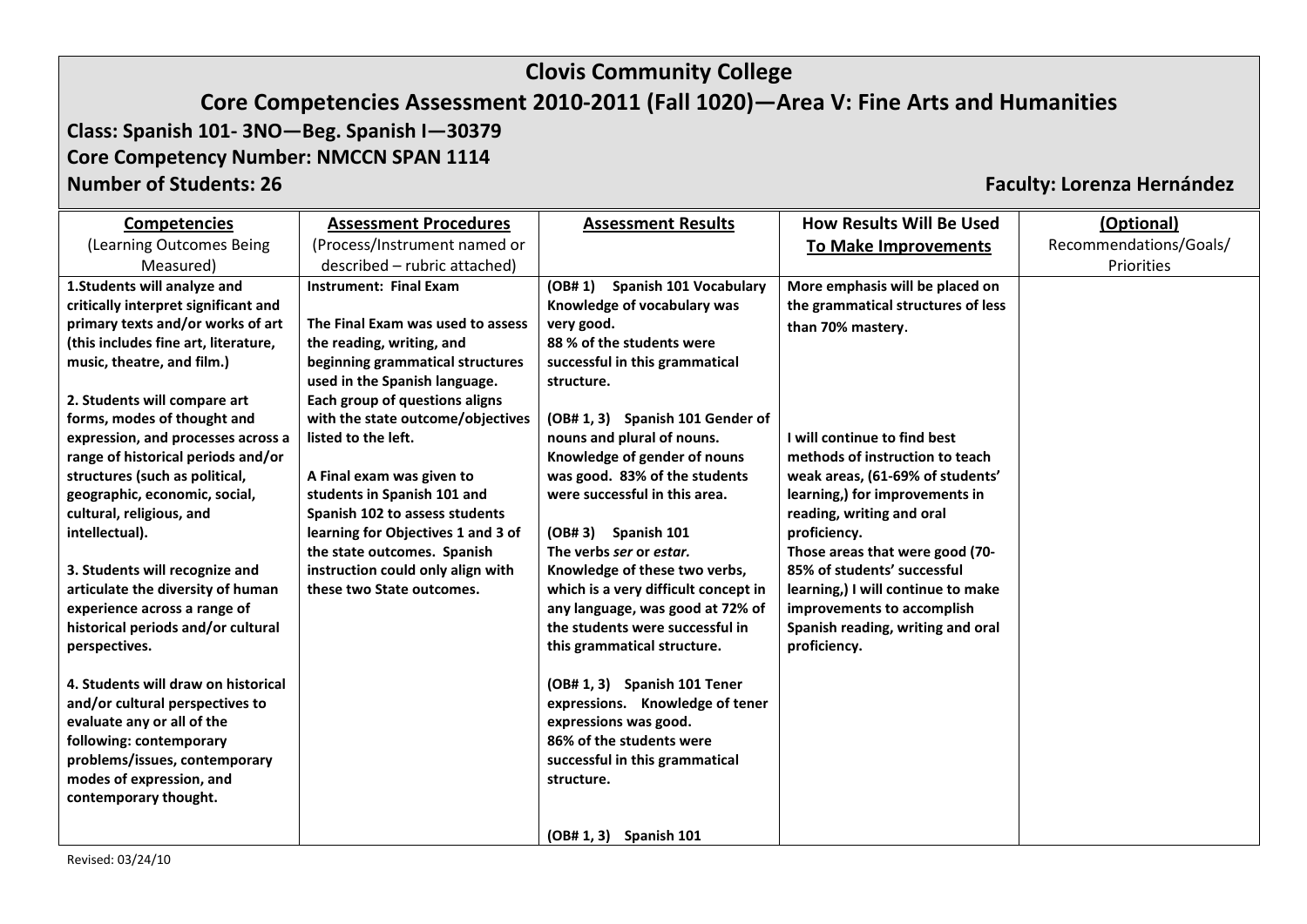## **Page 2 of 4 . . . . Class: Spanish 101- 3NO—Beg. Spanish I—30379 Core Competency Number: NMCCN SPAN 1114 Number of Students: 26**

| <b>Competencies</b>                          | <b>Assessment Procedures</b> | <b>Assessment Results</b>                                    | <b>How Results Will Be Used</b> | (Optional)             |
|----------------------------------------------|------------------------------|--------------------------------------------------------------|---------------------------------|------------------------|
| (Learning Outcomes Being                     | (Process/Instrument named or |                                                              | <b>To Make Improvements</b>     | Recommendations/Goals/ |
| Measured)                                    | described - rubric attached) |                                                              |                                 | Priorities             |
|                                              |                              | Interrogative words. Knowledge                               |                                 |                        |
|                                              |                              | of interrogative words was good.<br>69% of the students were |                                 |                        |
|                                              |                              | successful in this grammatical                               |                                 |                        |
|                                              |                              | structure.                                                   |                                 |                        |
|                                              |                              |                                                              |                                 |                        |
|                                              |                              | (OB#3) Spanish 101 Conjugation                               |                                 |                        |
|                                              |                              | of regular verbs. Knowledge of                               |                                 |                        |
|                                              |                              | conjugation of regular verbs was                             |                                 |                        |
|                                              |                              | good. 80% of the students were                               |                                 |                        |
|                                              |                              | successful in this grammatical                               |                                 |                        |
|                                              |                              | structure.                                                   |                                 |                        |
|                                              |                              |                                                              |                                 |                        |
|                                              |                              | (OB#3) Spanish 101 Possessive<br>adjectives. Knowledge of    |                                 |                        |
|                                              |                              | possessive adjectives was an                                 |                                 |                        |
|                                              |                              | improvement from last year. 80%                              |                                 |                        |
|                                              |                              | of the students were successful in                           |                                 |                        |
|                                              |                              | this grammatical structure.                                  |                                 |                        |
|                                              |                              |                                                              |                                 |                        |
|                                              |                              |                                                              |                                 |                        |
|                                              |                              |                                                              |                                 |                        |
|                                              |                              |                                                              |                                 |                        |
|                                              |                              |                                                              |                                 |                        |
|                                              |                              | (OB#3) Spanish 101                                           |                                 |                        |
|                                              |                              | <b>Family Members</b>                                        |                                 |                        |
| <b>Faculty Member Completing Assessment:</b> | Lorenza Hernández            |                                                              | 31 May 2011                     | 769-4933               |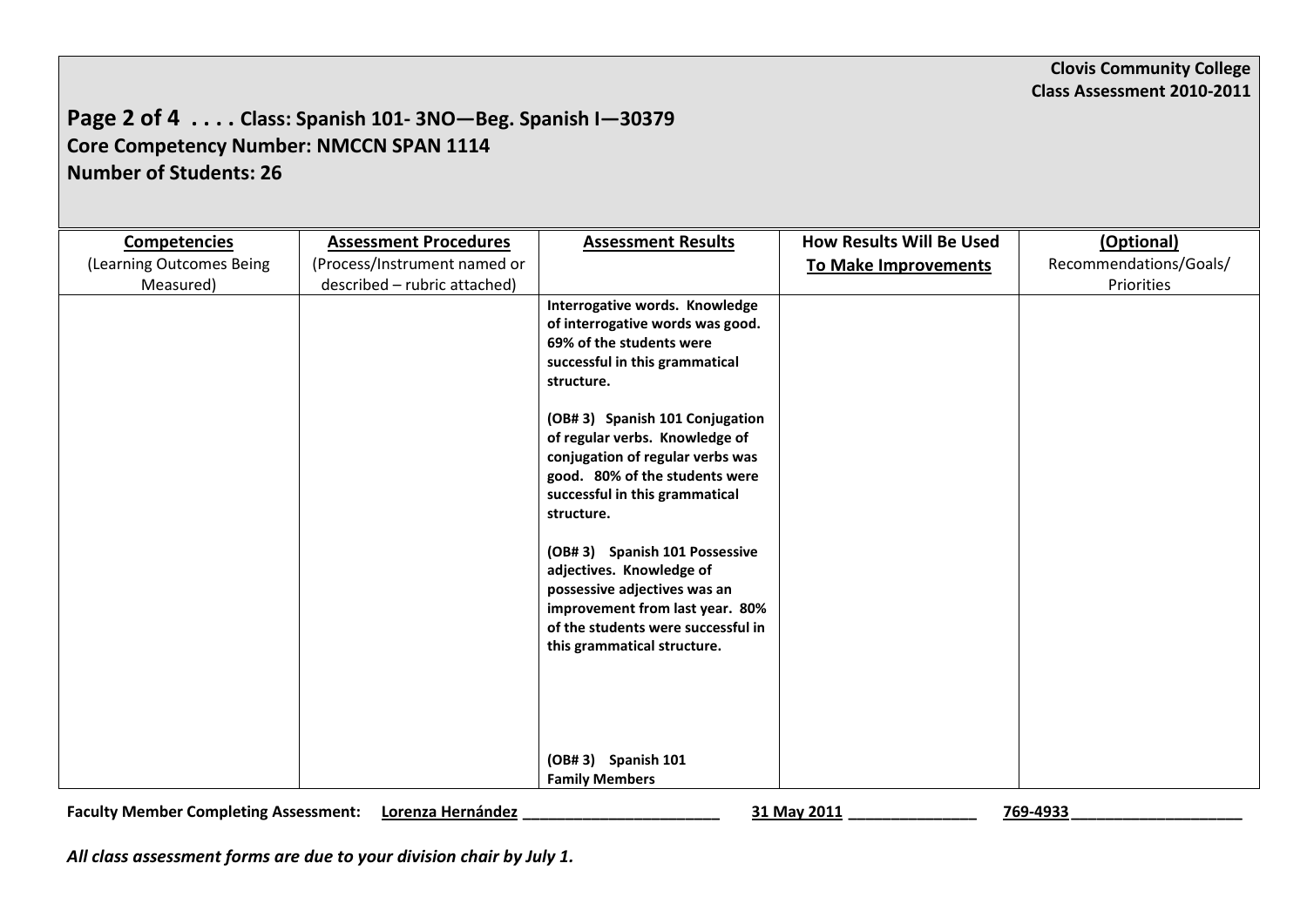## **Page 3 of 4 . . . . Class: Spanish 101- 3NO—Beg. Spanish I—30379 Core Competency Number: NMCCN SPAN 1114 Number of Students: 26**

| <b>Competencies</b>                          | <b>Assessment Procedures</b> | <b>Assessment Results</b>         | <b>How Results Will Be Used</b> | (Optional)             |
|----------------------------------------------|------------------------------|-----------------------------------|---------------------------------|------------------------|
| (Learning Outcomes Being                     | (Process/Instrument named or |                                   | <b>To Make Improvements</b>     | Recommendations/Goals/ |
| Measured)                                    | described - rubric attached) |                                   |                                 | Priorities             |
|                                              |                              | Knowledge of la familia was good. |                                 |                        |
|                                              |                              | 88% of the students were          |                                 |                        |
|                                              |                              | successful in this grammatical    |                                 |                        |
|                                              |                              | structure.                        |                                 |                        |
|                                              |                              | (OB# 1, 3) Spanish 101 Stem-      |                                 |                        |
|                                              |                              | changing verbs. Knowledge of      |                                 |                        |
|                                              |                              | stem-changing verbs was good.     |                                 |                        |
|                                              |                              | 81% of the students were          |                                 |                        |
|                                              |                              | successful in this grammatical    |                                 |                        |
|                                              |                              | structure.                        |                                 |                        |
|                                              |                              |                                   |                                 |                        |
|                                              |                              | (OB# 1, 3) Spanish 101 Poner,     |                                 |                        |
|                                              |                              | Salir, and Traer verb usage.      |                                 |                        |
|                                              |                              | Knowledge of usage of these       |                                 |                        |
|                                              |                              | verbs was good. 71% of the        |                                 |                        |
|                                              |                              | students were successful in this  |                                 |                        |
|                                              |                              | grammatical structure.            |                                 |                        |
|                                              |                              |                                   |                                 |                        |
|                                              |                              |                                   |                                 |                        |
|                                              |                              |                                   |                                 |                        |
|                                              |                              |                                   |                                 |                        |
|                                              |                              |                                   |                                 |                        |
|                                              |                              | (OB# 1, 3) Spanish 101 The verbs  |                                 |                        |
| <b>Faculty Member Completing Assessment:</b> | Lorenza Hernández            |                                   | 31 May 2011                     | 769-4933               |